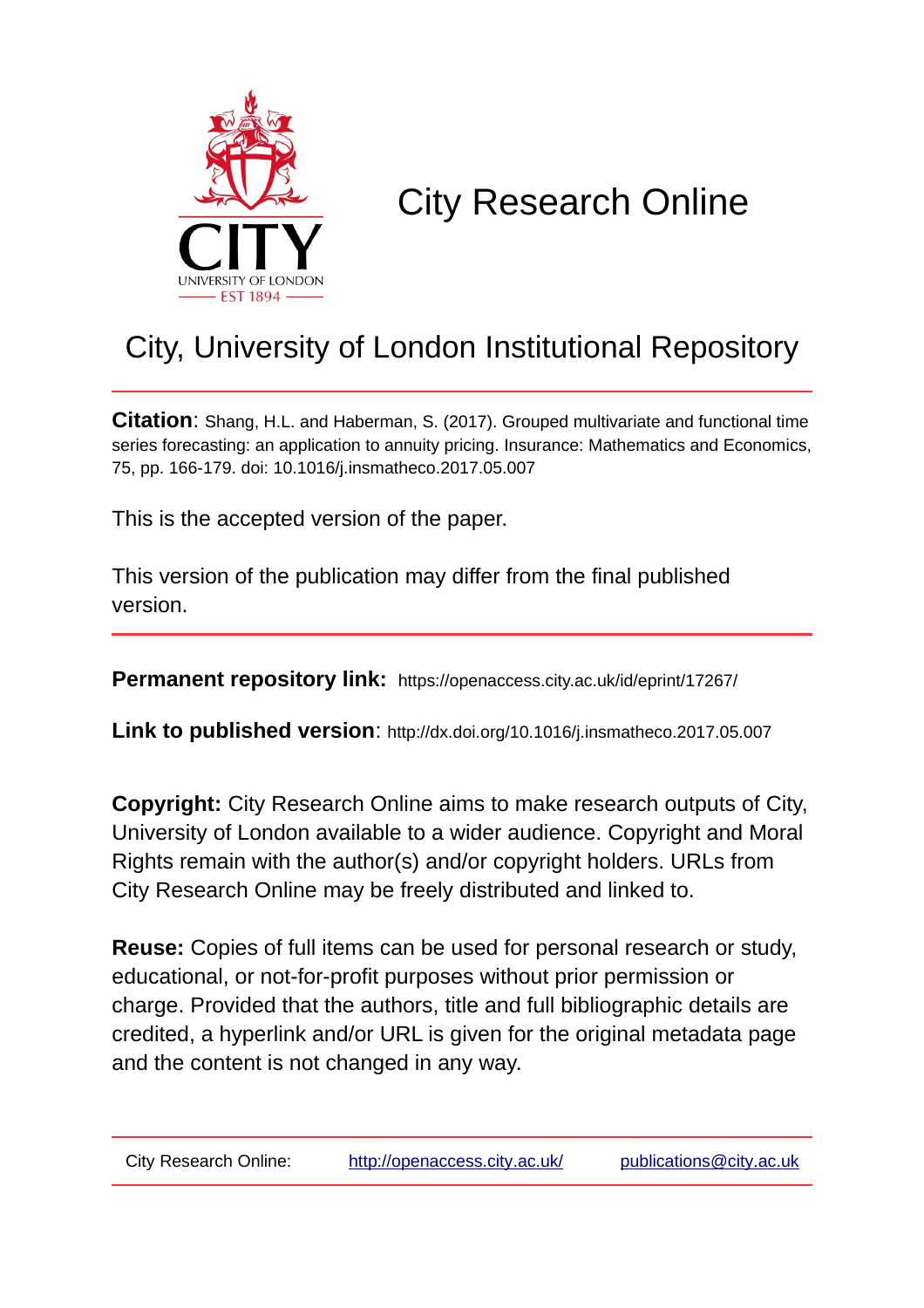# **Grouped multivariate and functional time series forecasting: an application to annuity pricing**

Han Lin Shang<sup>∗</sup>

Research School of Finance, Actuarial Studies and Statistics Australian National University and Steven Haberman CASS Business School, City University of London

March 31, 2017

#### **Abstract**

Age-specific mortality rates are often disaggregated by different attributes, such as sex, state, ethnic group and socioeconomic status. In making social policies and pricing annuity at national and subnational levels, it is important not only to forecast mortality accurately, but also to ensure that forecasts at the subnational level add up to the forecasts at the national level. This motivates recent developments in grouped functional time series methods [\(Shang and Hyndman](#page-35-0) [2017\)](#page-35-0) to reconcile age-specific mortality forecasts. We extend these grouped functional time series forecasting methods to multivariate time series, and apply them to produce point forecasts of mortality rates at older ages, from which fixed-term annuities for different ages and maturities can be priced. Using the regional age-specific mortality rates in Japan obtained from the Japanese Mortality Database, we investigate the one-step-ahead to 15-step-ahead point-forecast accuracy between the independent and grouped forecasting methods. The grouped forecasting methods are shown not only to be useful for reconciling forecasts of age-specific mortality rates at national and subnational levels, but they are also shown to allow improved forecast accuracy. The improved forecast accuracy of mortality rates is of great interest to the insurance and pension industries for estimating annuity prices, in particular at the level of population subgroups, defined by key factors such as sex, region, and socioeconomic grouping.

*Keywords:* forecast reconciliation; hierarchical time series; bottom-up method; optimal-combination method; Lee–Carter method; Japanese Mortality Database.

<sup>∗</sup>Postal address: Research School of Finance, Actuarial Studies and Statistics, Level 4, Building 26C, Australian National University, Kingsley Street, Canberra, ACT 2601, Australia; Telephone: +61(2) 612 50535; Fax: +61(2) 612 50087; Email: hanlin.shang@anu.edu.au.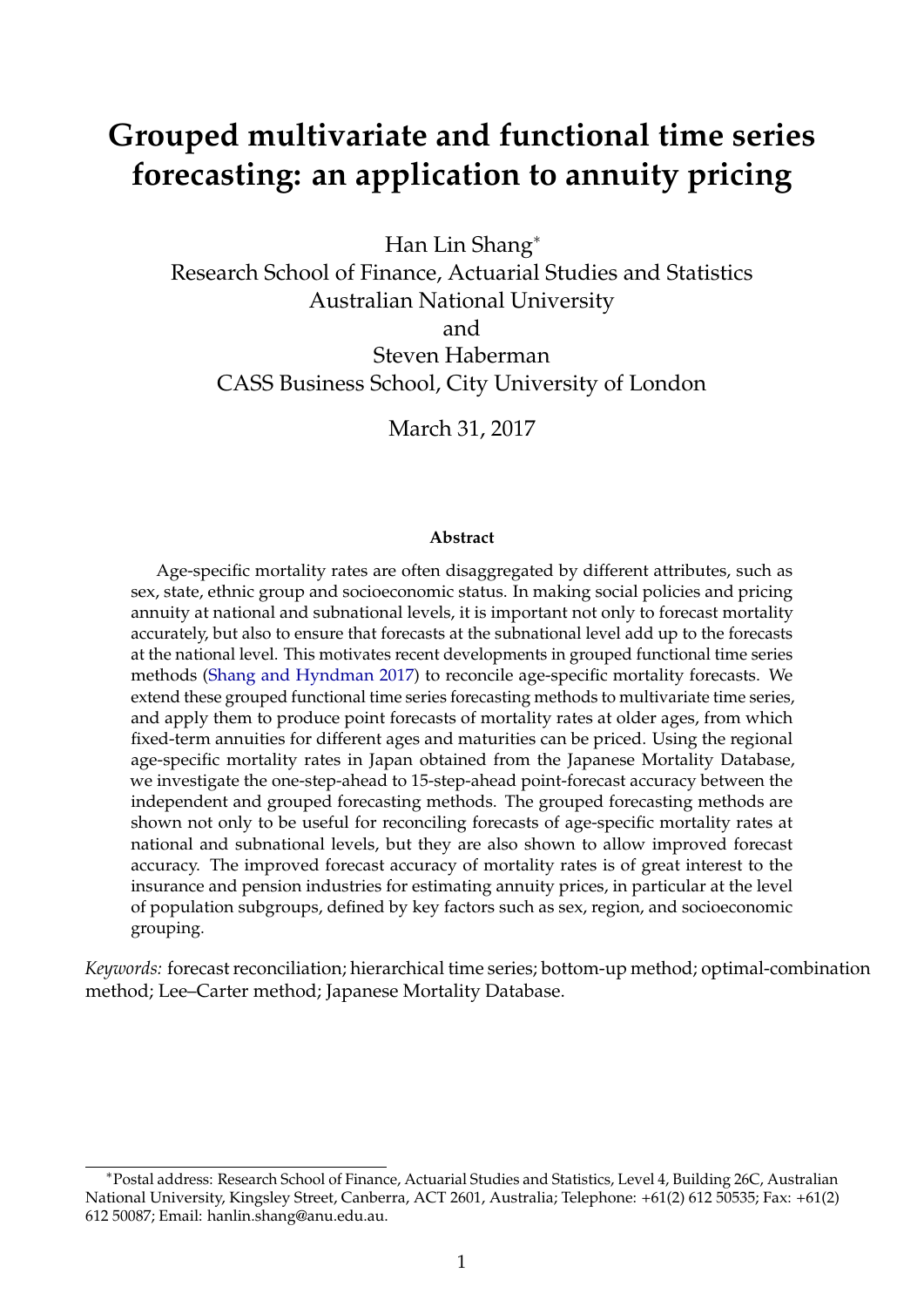## **1 Introduction**

In many developed countries such as Japan, increases in longevity and an aging population have led to concerns about the sustainability of pensions, healthcare and aged-care systems (e.g., [Coulmas](#page-33-0) [2007,](#page-33-0) [Organisation for Economic Co-operation and Development \[OECD\]](#page-35-1) [2013\)](#page-35-1). These concerns have resulted in a surge of interest among government policy makers and planners to engage in accurate modeling and forecasting of age-specific mortality rates. Any improvements in the forecast accuracy of mortality would be beneficial for annuity providers, corporate pension funds and governments (e.g., [Koissia](#page-34-0) [2006,](#page-34-0) [Denuit et al.](#page-33-1) [2007,](#page-33-1) [Hanewald](#page-33-2) [et al.](#page-33-2) [2011\)](#page-33-2), in particular for determining age of retirement and allocating pension benefits at the national and subnational levels.

Several authors have proposed new approaches for forecasting age-specific mortality at the national level using statistical models (for reviews, see [Booth](#page-32-0) [2006,](#page-32-0) [Booth and Tickle](#page-32-1) [2008\)](#page-32-1). These models can be categorized by the approach used into three main streams: explanation, expectation, and extrapolation approaches. [Lee and Carter'](#page-34-1)s [\(1992\)](#page-34-1) work represents a significant milestone in demographic forecasting employing the extrapolation method, and the so-called 'Lee–Carter model' has since received considerable attention in demography and actuarial science. This model has been extensively studied and widely used for forecasting mortality rates in various countries (see [Shang et al.](#page-35-2) [2011,](#page-35-2) and the references therein).

The strengths of the Lee–Carter method are its simplicity and robustness in situations where age-specific log mortality rates have linear trends [\(Booth et al.](#page-32-2) [2006\)](#page-32-2). The main weakness of the Lee–Carter method is that it attempts to capture the patterns of mortality rates using only one principal component and its scores. To rectify this deficiency, the Lee–Carter model has been extended and modified in several directions (e.g., [Brouhns et al.](#page-32-3) [2002,](#page-32-3) [Renshaw and](#page-35-3) [Haberman](#page-35-3) [2003,](#page-35-3) [Currie et al.](#page-33-3) [2004,](#page-33-3) [Renshaw and Haberman](#page-35-4) [2006,](#page-35-4) [Hyndman and Ullah](#page-34-2) [2007,](#page-34-2) [Pitacco et al.](#page-35-5) [2009\)](#page-35-5).

Although mortality forecasts at the national level are comparably accurate, mortality forecasts at the subnational level often suffer from relatively poor data quality and/or missing data. However, subnational forecasts of age-specific mortality are valuable for informing policy within local regions, and allow the appreciation of the heterogeneity in the population and the understanding of differences between individual. A better understanding of individual characteristics allows assurers to better price annuity products for annuitants.

In insurance and pension companies, it is typically of interest to forecast age-specific mortality for multiple subpopulations that often obey a hierarchical (unique) or group (nonunique) structure. Let us consider a simple group structure, where total age-specific mortality rates can be disaggregated by sex. If female, male and total age-specific mortality are fore-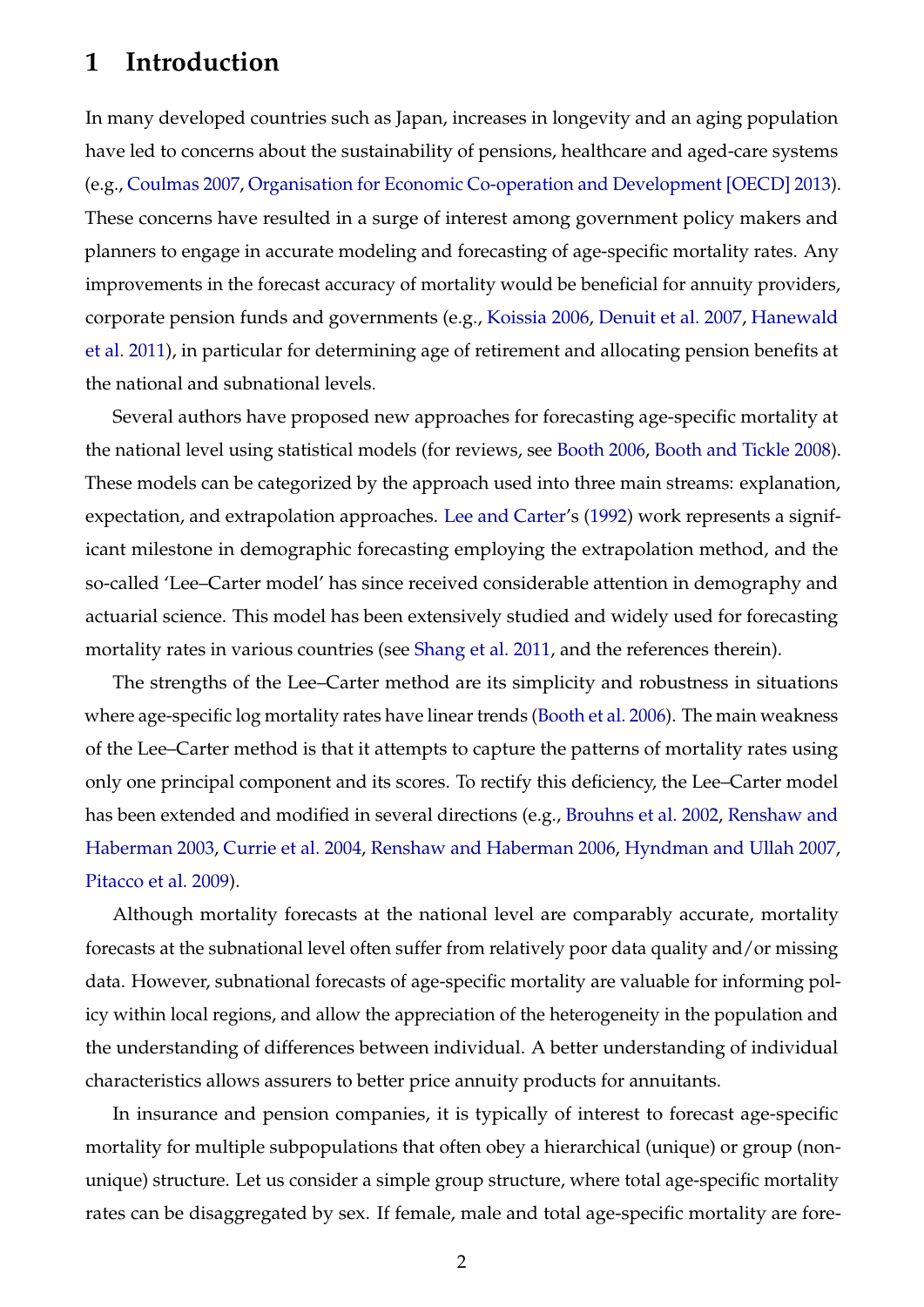casted independently, the forecast female and male mortality may not add up to the forecast total mortality. This is known as the problem of forecast reconciliation, which bears a strong resemblance to the issue of forecasting contemporal time series aggregates (e.g., [Wei and](#page-36-0) [Abraham](#page-36-0) [1981,](#page-36-0) Lütkepohl [1984,](#page-34-3) [Hendry and Hubrich](#page-33-4) [2011\)](#page-33-4). Similar to contemporal time series aggregation, among our grouped time series forecasting methods, we also consider the bottom-up method where the forecasts at the aggregated levels can be obtained by forecasting the most disaggregated series. However, differing from these early works, each series in our context is a time series of functions instead of a univariate time series.

Forecast reconciliation has been considered in economics for balancing national accounts (e.g., [Stone et al.](#page-36-1) [1942\)](#page-36-1), for forecasting aggregate United States inflation (e.g., [Hendry and](#page-33-4) [Hubrich](#page-33-4) [2011\)](#page-33-4), and for forecasting personal consumption expenditures (e.g., Lütkepohl [1984\)](#page-34-3). In addition, forecast reconciliation has been considered in statistics for forecasting tourism demand [\(Hyndman et al.](#page-34-4) [2011\)](#page-34-4), in operation research for forecasting demand for accident and emergency services in the United Kingdom [\(Athanasopoulos et al.](#page-32-4) [2017\)](#page-32-4), and in demography for forecasting age-specific mortality rates [\(Shang](#page-35-6) [2017b,](#page-35-6) [Shang and Hyndman](#page-35-0) [2017\)](#page-35-0). To the best of our knowledge, forecast reconciliation of age-specific mortality has not been considered in actuarial studies to date and it is our goal to fill this methodological gap.

We apply two forecasting techniques, the Lee–Carter method and the functional time series method of [Hyndman and Ullah](#page-34-2) [\(2007\)](#page-34-2), to a large set of multivariate or functional time series with rich structure, respectively. We put forward two statistical methods, the bottom-up and optimal-combination methods, to reconcile point forecasts of age-specific mortality, and potentially improve the point-forecast accuracy. This approach may lead to more accurate forecasts of mortality and conditional life expectancy, thus better estimates of annuity prices. The bottom-up method involves forecasting each of the disaggregated series and then using simple aggregation to obtain forecasts for the aggregated series [\(Kahn](#page-34-5) [1998\)](#page-34-5). This method works well when the bottom-level series have high signal-to-noise ratio. For highly disaggregated series, this does not work well because the series become too noisy. This motivates the development of the optimal-combination method [\(Hyndman et al.](#page-34-4) [2011\)](#page-34-4), where forecasts are obtained independently for all series at all levels of disaggregation and then a linear regression is used with an ordinary least-squares or a generalized least-squares estimator to optimally combine and reconcile these forecasts.

Using the national and subnational Japanese age-specific mortality rates from 1975 to 2014, we compare the point-forecast accuracy among the independent (base) forecasting, bottom-up and optimal-combination methods. The independent forecasts can be produced from a multivariate or functional time series forecasting method. These independent forecasts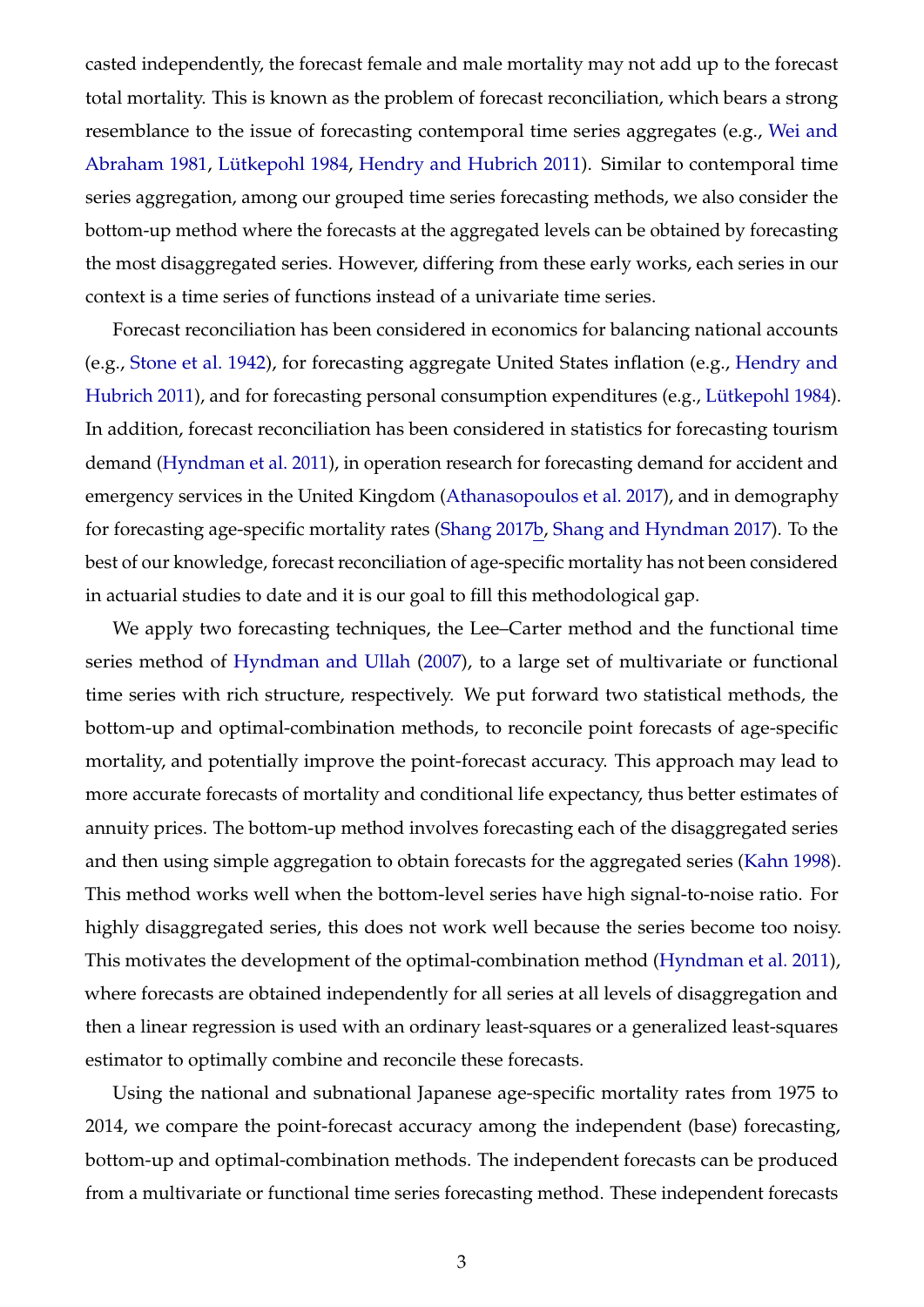are generally not reconciled according to the group structure. To evaluate point-forecast accuracy, we consider the mean absolute forecast error (MAFE) and the root mean square forecast error (RMSFE), and find that the bottom-up method performs the best among the three methods in our data set.

The remainder of this paper is structured as follows: In Section [2,](#page-4-0) we describe the motivating data set, which is Japanese national and subnational age-specific mortality rates. In Section [3,](#page-7-0) we briefly revisit the Lee–Carter and functional time series methods for producing point forecasts. In Section [4,](#page-10-0) we introduce two grouped forecasting methods . Using the forecast-error criteria in Section [5.2,](#page-18-0) we first evaluate and compare point-forecast accuracy between the Lee–Carter and the functional time series methods, and then between the independent and grouped forecasting methods in Section [5.3.](#page-19-0) In Section [6,](#page-22-0) we provide results for the interval forecasts. In Section [7,](#page-26-0) we apply the independent and grouped forecasting methods to estimate the fixed-term annuity prices for different ages and maturities. Conclusions are presented in Section [8,](#page-29-0) along with some reflections on how the methods presented here can be extended.

### <span id="page-4-0"></span>**2 Data**

<span id="page-4-1"></span>We study Japanese age-specific mortality rates from 1975 to 2014, obtained from the Japanese Mortality Database [\(Japanese Mortality Database](#page-34-6) [2017\)](#page-34-6). Given that our focus is on lifeannuities pricing, we consider ages from 60 to 99 in a single year of age, and the last age group is the age at and beyond 100. The structure of the data is presented in Table [1](#page-4-1) where each row denotes a level of disaggregation.

| Group level             | Number of series |
|-------------------------|------------------|
| Japan                   |                  |
| Sex                     | 2                |
| Region                  | 8                |
| Region $\times$ Sex     | 16               |
| Prefecture              | 47               |
| Prefecture $\times$ Sex | 94               |
| Total                   | 168              |

**Table 1:** *Hierarchy of Japanese mortality rates*

At the top level, we have total age-specific mortality rates for Japan. We can split these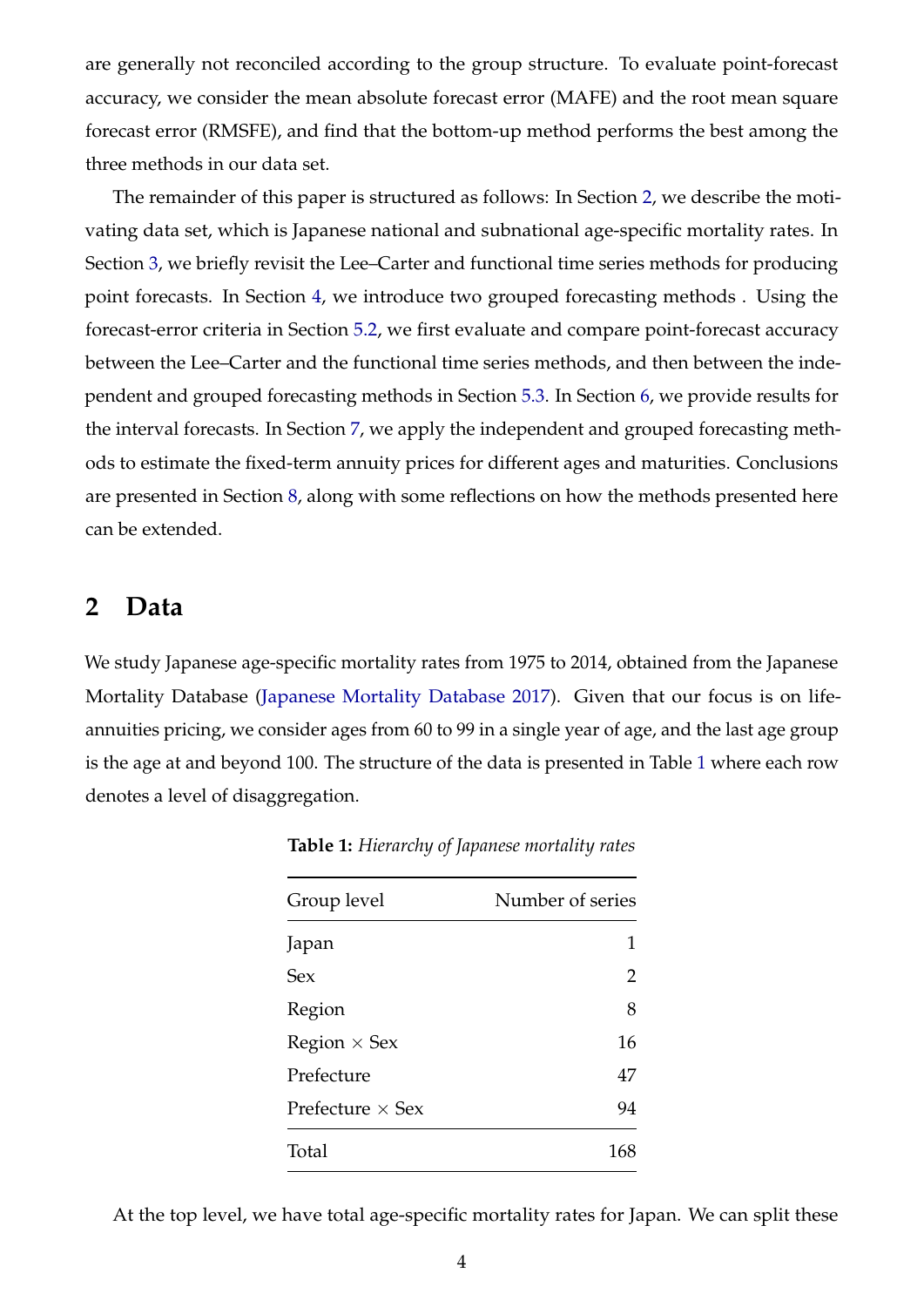total mortality rates by sex, region or prefecture. There are eight regions in Japan, which contain a total of 47 prefectures. The most disaggregated data arise when we consider the mortality rates for each combination of prefecture and sex, giving a total of  $47 \times 2 = 94$  series. In total, across all levels of disaggregation, there are 168 series.

### **2.1 Rainbow plots**

Figure [1](#page-5-0) presents rainbow plots of the female and male age-specific log mortality rates in the prefecture of Okinawa from 1975 to 2014. The time ordering of the curves follows the color order of a rainbow, where curves from the distant past are shown in red and the more recent curves are shown in purple [\(Hyndman and Shang](#page-34-7) [2010\)](#page-34-7). The figures demonstrate typical age-specific mortality curves with gradually increasing mortality rates as age increases.

<span id="page-5-1"></span><span id="page-5-0"></span>

**(a)** *Observed female mortality rates*

<span id="page-5-2"></span>**(b)** *Observed male mortality rates*

<span id="page-5-3"></span>



<span id="page-5-4"></span>

**Figure 1:** *Functional time series graphical displays.*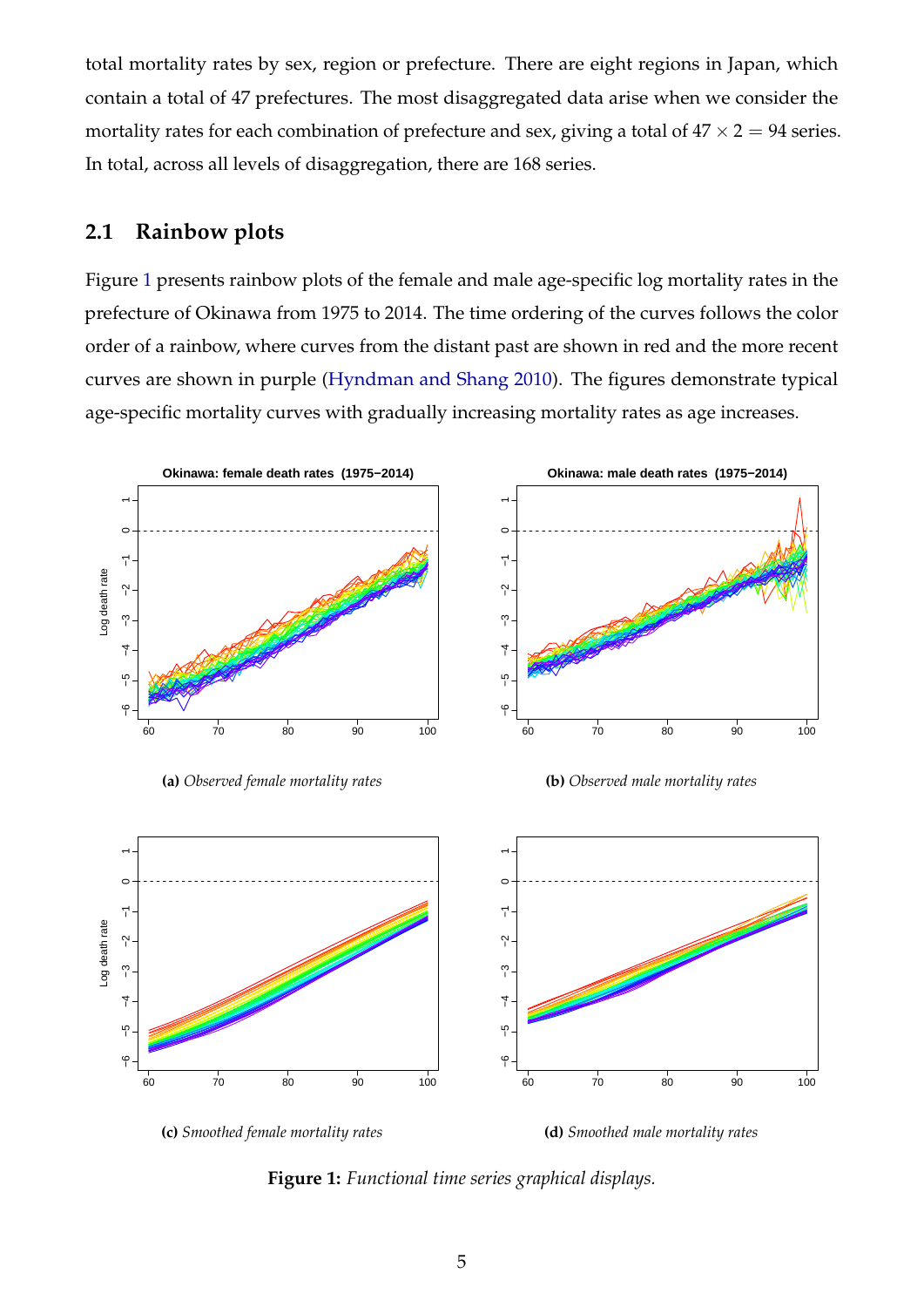Figures [1a](#page-5-1) and [1b](#page-5-2) demonstrate that the observed mortality rates are not smooth across age. Due to observational noise, male mortality rates in some years are above 1 (when log mortality rates are above 0). To obtain smooth functions and deal with possible missing values, we consider a penalized regression spline smoothing with monotonic constraint, described in Section [3.2.](#page-8-0) The penalized regression spline smoothing with monotonic constraint incorporates the shape of log mortality curves (see also [Hyndman and Ullah](#page-34-2) [2007,](#page-34-2) [D'Amato et al.](#page-33-5) [2011\)](#page-33-5).

Figures [1c](#page-5-3) and [1d](#page-5-4) present the smooth age-specific mortality rates for Okinawa females and males, but we apply smoothing to all series at different levels of disaggregation. We developed a Shiny application [\(Chang et al.](#page-32-5) [2017\)](#page-32-5) in R [\(R Core Team](#page-35-7) [2017\)](#page-35-7) to allow interactive exploration of the smoothing of all the data series, which is available in the online supplement.

#### **2.2 Image plots**

Another visual perspective of the data is the image plot of [Shang and Hyndman](#page-35-0) [\(2017\)](#page-35-0). In Figure [2,](#page-6-0) we plot the log of the ratio of mortality rates for each prefecture to the mortality rates for Japan, because this facilitates relative mortality comparison. A divergent color palette is used with blue representing positive values and orange representing negative values. The prefectures are ordered geographically from north (Hokkaido) to south (Okinawa).

<span id="page-6-0"></span>

**Figure 2:** *Image plots showing log of the ratios of mortality rates. The top panel shows mortality rates averaged over years, while the bottom panel shows mortality rates averaged over ages.*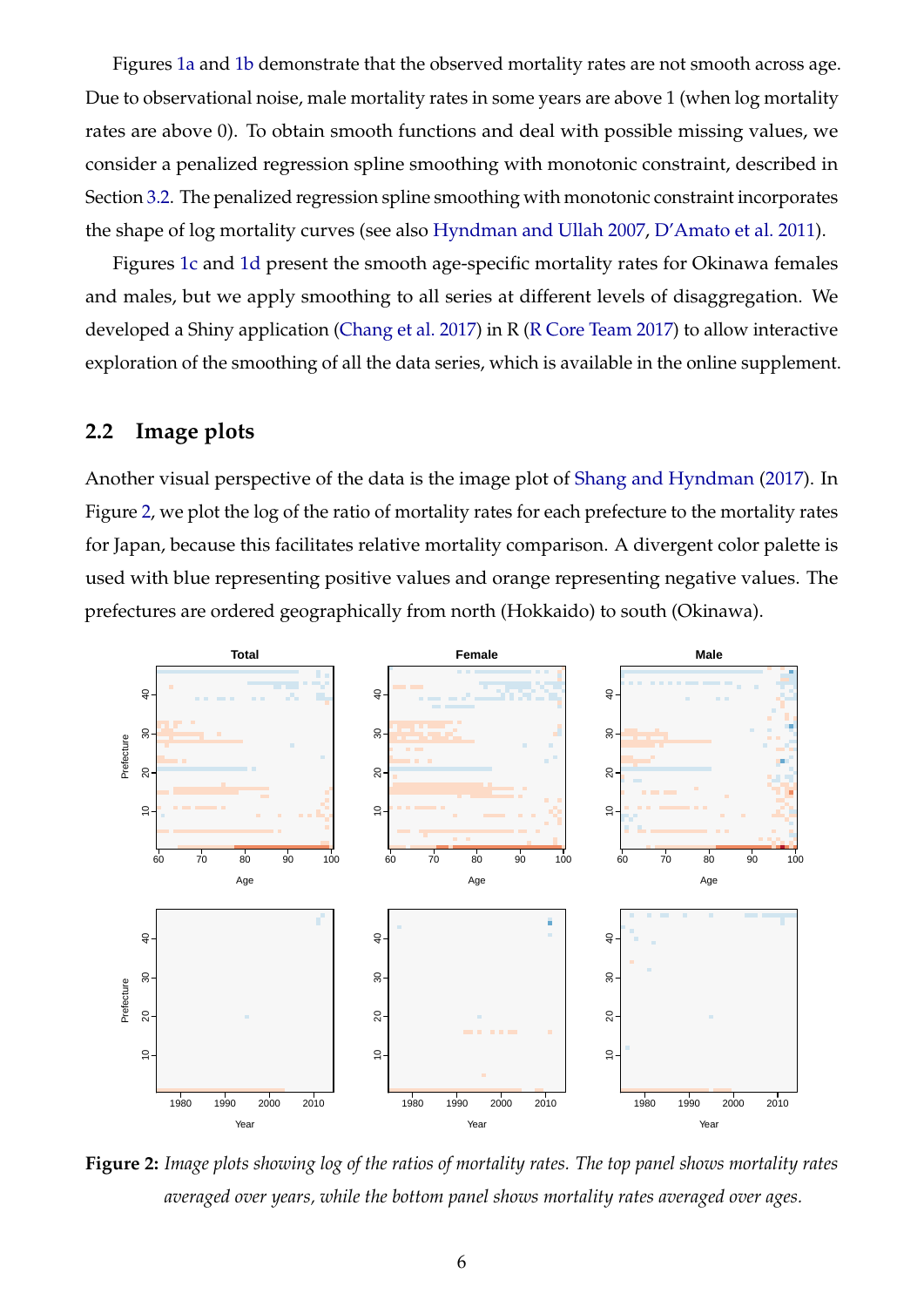The top row of panels shows mortality rates for each prefecture and age, averaged over years. There are strong differences between the prefectures for the elderly; this is possibly due to differences in socioeconomic status and accessibility of health services. The most southerly prefecture of Okinawa has very low mortality rates and thus extreme longevity for the elderly (e.g., [Takata et al.](#page-36-2) [1987,](#page-36-2) [Suzuki et al.](#page-36-3) [2004,](#page-36-3) [Willcox et al.](#page-36-4) [2007\)](#page-36-4).

The bottom row of panels shows mortality rates for each prefecture and year, averaged over all ages. We find three abnormalities. In 2011, in prefectures 44 (Miyagi) and 45 (Iwate), there are abnormally large increases in mortality compared to the other prefectures. These are northern coastal regions, and the inflated relative mortality rates are due to the tsunami that occurred on 11 March 2011 [\(Shang and Hyndman](#page-35-0) [2017\)](#page-35-0). In 1995, there is an abnormal increase in mortality for prefecture 20 (Hyōgo), which corresponds to the Kobe (Great Hanshin) earthquake of 17 January 1995. In the prefecture Okinawa, the residents enjoy relatively low mortality rates until 2000 and even beyond, particularly for females. However, recently, the comparably lower mortality rates become less evident.

# <span id="page-7-0"></span>**3 Forecasting methods**

We revisit the Lee–Carter and functional time series methods for forecasting age-specific mortality, and the forecast accuracy of both methods is compared in the present study. The Lee–Carter model considers age a discrete variable (e.g., [Bell](#page-32-6) [1992,](#page-32-6) [Li and Lee](#page-34-8) [2005\)](#page-34-8), while the functional time series model treats age as a continuous variable (e.g., [D'Amato et al.](#page-33-5) [2011,](#page-33-5) [Shang](#page-35-8) [2016\)](#page-35-8). To stabilize the high variance associated with high age-specific mortality rates, it is necessary to transform the raw data by taking the natural logarithm. We denote by  $m_{x,t}$ the observed mortality rate at age *x* in year *t* calculated as the number of deaths aged *x* in calendar year *t*, divided by the corresponding mid-year population aged *x*. The models are all expressed on the log scale.

#### **3.1 Lee–Carter method**

The original formulation of the Lee–Carter model is given by

<span id="page-7-1"></span>
$$
\ln(m_{x,t}) = a_x + b_x \kappa_t + \varepsilon_{x,t},\tag{1}
$$

where  $a_x$  is the age pattern of the log mortality rates averaged across years;  $b_x$  is the first principal component reflecting relative change in the log mortality rate at each age; *κ<sup>t</sup>* is the first set of principal component scores at year *t* and measures the general level of the log mortality rates; and *εx*,*<sup>t</sup>* is the residual at age *x* and year *t*.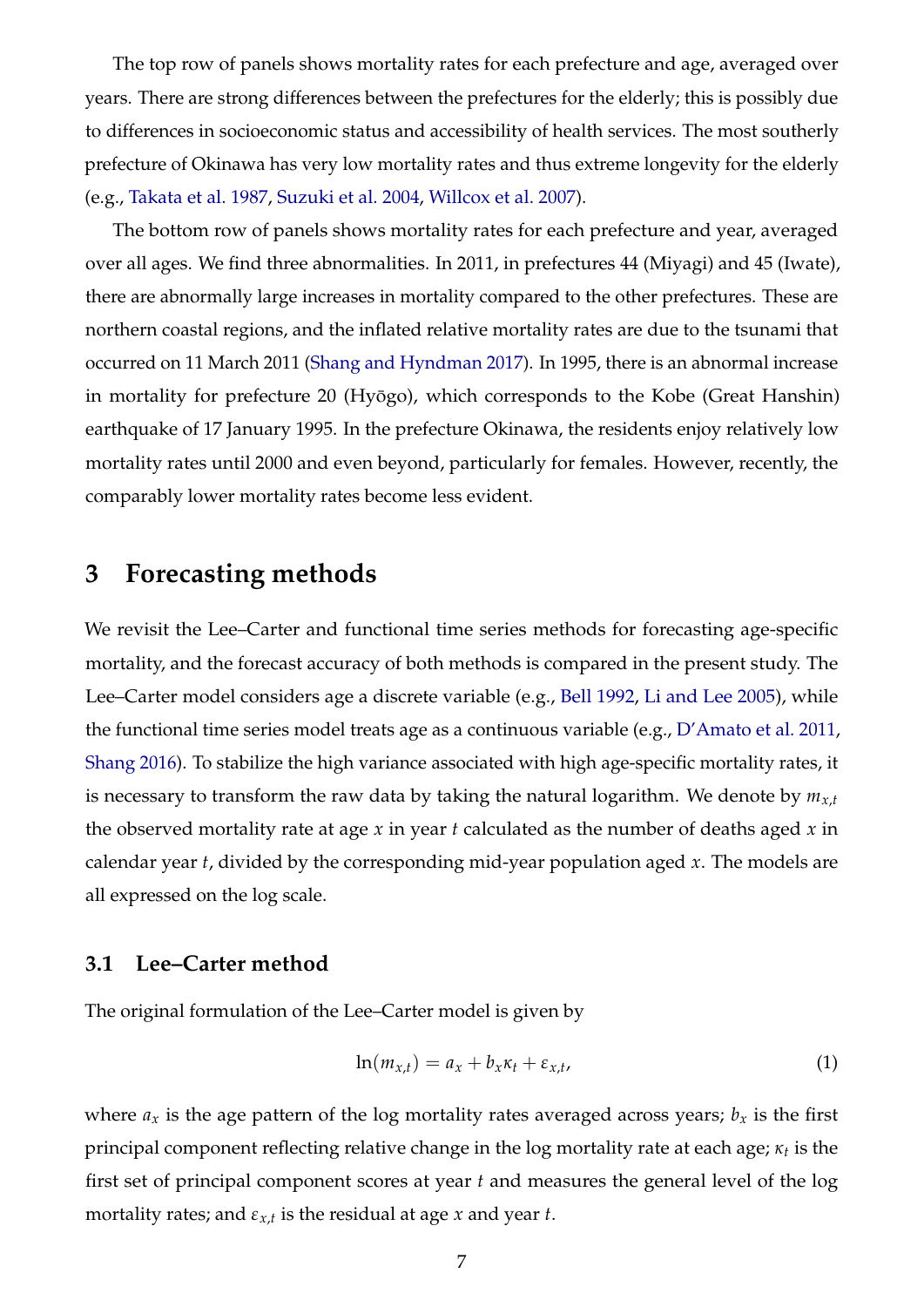The Lee–Carter model in [\(1\)](#page-7-1) is over-parametrized in that the model structure is invariant under the following transformations:

$$
\{a_x, b_x, \kappa_t\} \mapsto \{a_x, b_x/c, c\kappa_t\},
$$

$$
\{a_x, b_x, \kappa_t\} \mapsto \{a_x - cb_x, b_x, \kappa_t + c\}
$$

To ensure the model identifiability, [Lee and Carter](#page-34-1) [\(1992\)](#page-34-1) imposed two constraints given as

$$
\sum_{t=1}^n \kappa_t = 0, \qquad \sum_{x=x_1}^{x_p} b_x = 1,
$$

where *n* denotes the number of years and *p* denotes the number of ages in the observed data set.

The Lee–Carter method adjusts *κ<sup>t</sup>* by refitting the total number of deaths. The adjustment gives more weight to high rates [\(Shang et al.](#page-35-2) [2011\)](#page-35-2). The adjusted *κ<sup>t</sup>* is then extrapolated using autoregressive integrated moving average (ARIMA) models. [Lee and Carter](#page-34-1) [\(1992\)](#page-34-1) used a random walk with drift model, which can be expressed as

$$
\kappa_t = \kappa_{t-1} + d + e_t,
$$

where *d* is known as the drift parameter and measures the average annual change in the series, and *e<sup>t</sup>* is an uncorrelated error. Based on the forecast of principal component scores, the forecast age-specific log mortality rates are obtained using the estimated mean function  $\hat{a}_x$ and estimated first principal component  $\widehat{b}_x$  in [\(1\)](#page-7-1).

### <span id="page-8-0"></span>**3.2 A functional time series method**

The Lee–Carter model considers age a discrete variable, while the functional time series model treats age as a continuous variable. One advantage of the functional time series model is that a nonparametric smoothing technique can be incorporated into the modeling procedure to obtain smoothed principal components. Smoothing deals with the criticism of the Lee– Carter model that the estimated values,  $b<sub>x</sub>$ , can be subject to considerable noise and, without smoothing, this would be incorporated into forecasts of future mortality rates.

Among the many possible nonparametric smoothing techniques, we use penalized regression spline with a partial monotonic constraint, where the smoothed log mortality rates can be expressed as

$$
m_t(x_i) = f_t(x_i) + \sigma_t(x_i)\varepsilon_{t,i}, \qquad i = 1,\ldots,p, \quad t = 1,\ldots,n,
$$

where  $m_t(x_i)$  denotes the log of the observed mortality rate for age  $x_i$  in year  $t$ ;  $\sigma_t(x_i)$  allows the amount of noise to vary with  $x_i$  in year *t*; and  $\varepsilon_{t,i}$  is an independent and identically distributed standard normal random variable.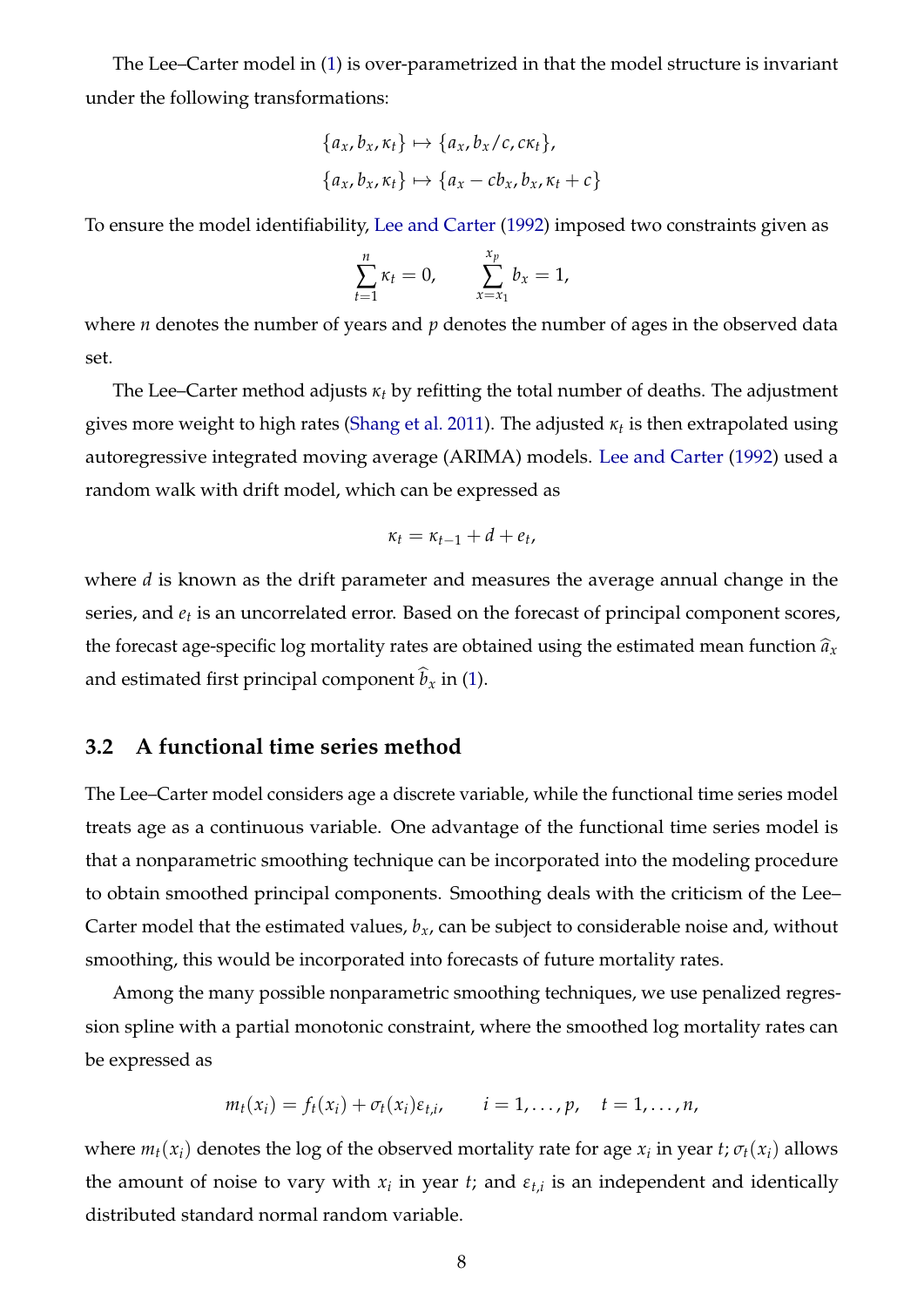The smoothed log mortality curves  $f(x) = \{f_1(x), \ldots, f_n(x)\}\$  are treated as realizations of a stochastic process. Using functional principal component analysis, these smoothed log mortality curves are decomposed into

<span id="page-9-0"></span>
$$
f_t(x) = a(x) + \sum_{j=1}^{J} b_j(x)k_{t,j} + e_t(x),
$$
\n(2)

where  $a(x)$  denotes the mean function,  $\{b_1(x), \ldots, b_I(x)\}$  denotes a set of functional principal components,  $\{k_{t,1}, \ldots, k_{t,J}\}$  denotes a set of principal component scores in year  $t$ ,  $e_t(x)$  is the error function with mean zero, and *J* < *n* is the number of principal components retained. Decomposition [\(2\)](#page-9-0) facilitates dimension reduction because the first *J* terms often provide a reasonable approximation to the infinite sums, and thus the information contained in  $f(x)$ can be adequately summarized by the *J*-dimensional vector  $(b_1, \ldots, b_l)$ . In contrast to the Lee–Carter model, another advantage of the functional time series model is that more than one component may be used to improve model fitting (see also [Renshaw and Haberman](#page-35-3) [2003\)](#page-35-3).

Conditioning on the observed data  $\mathcal{I} = \{m_1(x), \ldots, m_n(x)\}\$  and the set of functional principal components  $B = \{b_1(x), \ldots, b_I(x)\}\$ , the *h*-step-ahead forecast of  $m_{n+h}(x)$  can be obtained by

$$
\widehat{m}_{n+h|n}(x) = \mathbb{E}[m_{n+h}(x)|\mathcal{I}, \mathcal{B}]
$$

$$
= \widehat{a}(x) + \sum_{j=1}^{J} b_j(x)\widehat{k}_{n+h|n,j},
$$

where  $\hat{k}_{n+h|n,j}$  denotes the *h*-step-ahead forecast of  $k_{n+h,j}$  using a univariate or multivariate time series model (for further detail, see [Hyndman and Shang](#page-34-9) [2009,](#page-34-9) [Aue et al.](#page-32-7) [2015\)](#page-32-7). Here, we consider a univariate time series forecasting method and implement the automatic algorithm of [Hyndman and Khandakar](#page-34-10) [\(2008\)](#page-34-10) for selecting optimal orders in the ARIMA model. Having identified the optimal ARIMA model, the maximum likelihood method can be used to estimate the parameters.

To select *J*, we determine the value of *J* as the minimum number of components that reaches a certain level of the proportion of total variance explained by the *J* leading components such that

$$
J = \underset{j: J \geq 1}{\operatorname{argmin}} \left\{ \sum_{j=1}^{J} \widehat{\lambda}_{j} / \sum_{j=1}^{\infty} \widehat{\lambda}_{j} \mathbb{1} \{ \widehat{\lambda}_{j} > 0 \} \geq \delta \right\},\
$$

where  $\delta = 95\%$ , and  $1\{\cdot\}$  denotes the binary indicator function which excludes possible zero eigenvalues. For all the series, the first functional principal component can explain at least 90% of total variation. As a sensitivity test, we also consider  $\delta = 99\%$ , as well as  $J = 6$  (see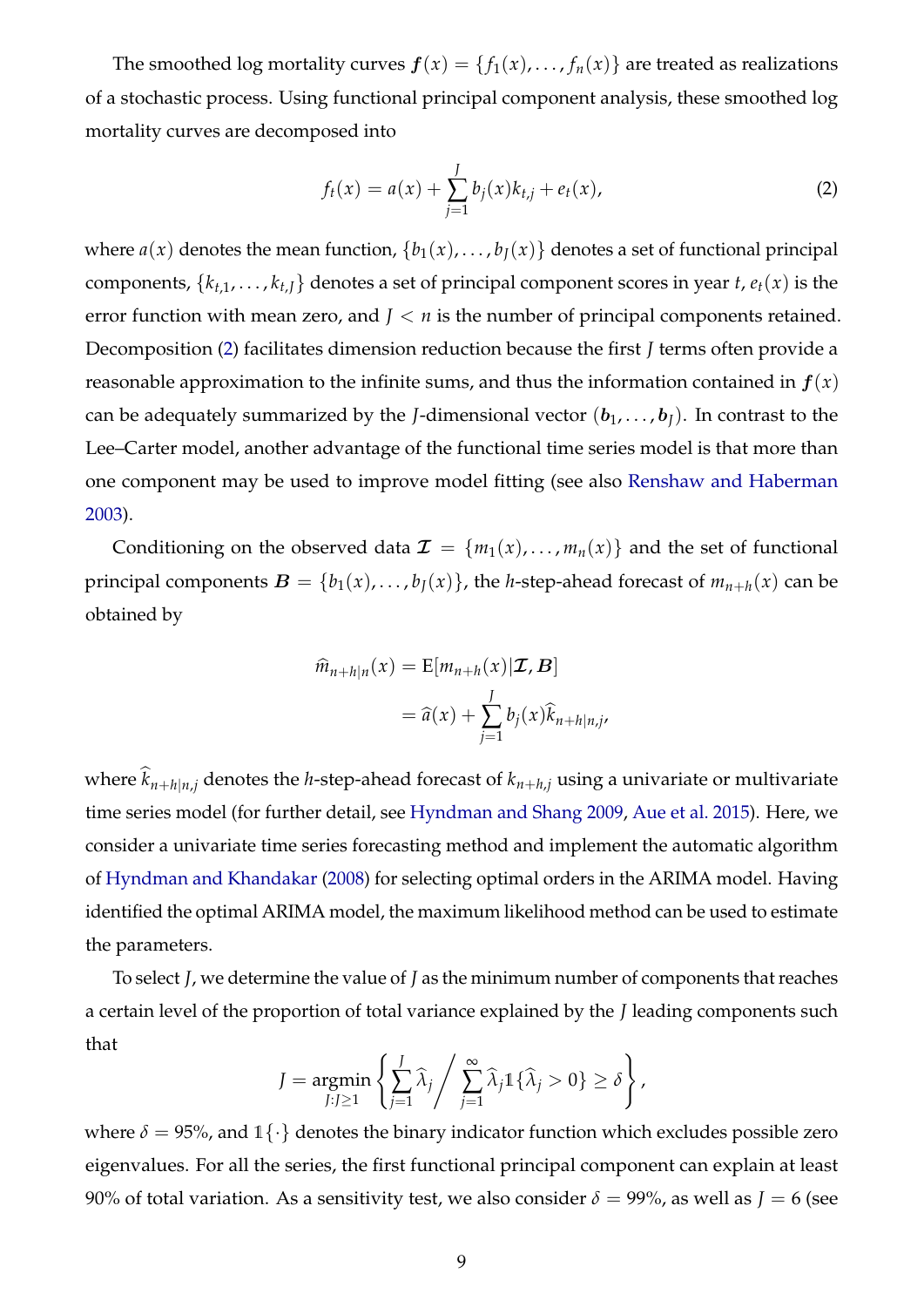[Hyndman et al.](#page-34-11) [2013\)](#page-34-11). In the online supplement, we also present the results of the point and interval forecasts for different values of *J* determined by the two different criteria.

## <span id="page-10-0"></span>**4 Grouped forecasting methods**

For ease of explanation, we will introduce the grouped forecasting methods using the Japanese example provided in Section [2.](#page-4-0) The Japanese data follow a three-level geographical hierarchy, coupled with a sex-grouping variable. The geographical hierarchy is presented in Figure [3.](#page-10-1) Japan can be split into eight regions from north to south, which are then split into 47 prefectures.

<span id="page-10-1"></span>

**Figure 3:** *The Japanese geographical hierarchy tree diagram, with eight regions and 47 prefectures–each node has female, male and total age-specific mortality rates.*

The data can also be split by sex. Each of the nodes in the geographical hierarchy can also be split into both males and females. We refer to a particular disaggregated series using the notation X ∗ S, referring to the geographical area X and the sex S, where X can take the values shown in Figure [3](#page-10-1) and S can take values M (males), F (females) or T (total). For example, R1 ∗ F denotes females in Region 1; P1 ∗ T denotes all females and males in Prefecture 1; Japan ∗ M denotes all males in Japan.

Denote  $E_{X*S,t}(x)$  as the exposure-to-risk for series  $X*S$  in year *t* and age *x*, and let  $D_{X*S,t}(x)$ be the number of deaths for series X ∗ S in year *t* and age *x*. The age-specific mortality rate is then given by

$$
R_{X*S,t}(x) = D_{X*S,t}(x)/E_{X*S,t}(x).
$$

To simplify expressions, we will drop the age argument  $(x)$ . Then for a given age, we can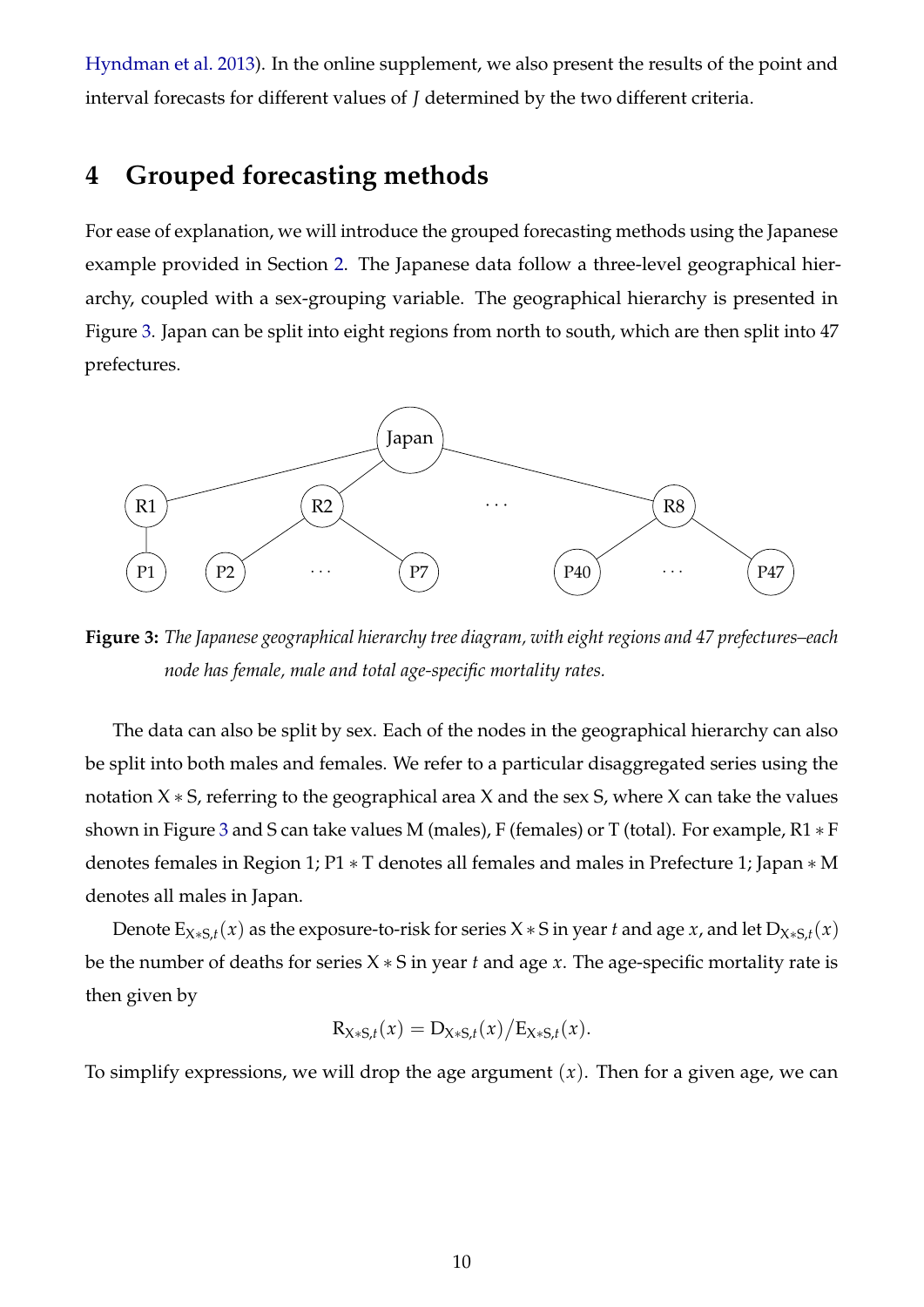#### write

| $\mathbf{R}_{\text{Japan}*T,t}$          |     | $\mathbf{E}_{\underline{\mathbf{P1^*F},t}}$<br>$\overline{\mathrm{E}_{\mathrm{Japan}^* \mathrm{T},t}}$                             | $\mathrm{E}_{\mathrm{P1^{*}M},t}$<br>$\overline{\mathrm{E}_{\mathrm{Japan}^*\mathrm{T},t}}$ | $\mathbf{E}_{\text{P2*F},t}$<br>$\overline{\mathrm{E}_{\mathrm{Japan}^*T,t}}$          | $\mathbf{E}_{\text{P2}^*\text{M},t}$<br>$\overline{\mathrm{E}_{\mathrm{Japan}^*T,t}}$ | $\mathrm{E}_{\mathrm{P3}^*\mathrm{F},t}$<br>$\overline{\mathrm{E}_{\mathrm{Japan}^*T,t}}$ | $\mathbf{E}_{\text{P3}^*\text{M},t}$<br>$\overline{\mathrm{E}_{\mathrm{Japan}^*T,t}}$ | .         | $\mathrm{E}_{\underline{\mathrm{P47^*F},t}}$<br>$\overline{\mathrm{E}_{\mathrm{Japan}^*T,t}}$ | $E_{P47^*M,t}$<br>$E_{Japan*T,t}$                                      |                                                                                |
|------------------------------------------|-----|------------------------------------------------------------------------------------------------------------------------------------|---------------------------------------------------------------------------------------------|----------------------------------------------------------------------------------------|---------------------------------------------------------------------------------------|-------------------------------------------------------------------------------------------|---------------------------------------------------------------------------------------|-----------|-----------------------------------------------------------------------------------------------|------------------------------------------------------------------------|--------------------------------------------------------------------------------|
| $R_{Japan*F,t}$                          |     | $E_{P1*F,t}$<br>$\overline{\mathrm{E}}_{\mathrm{Japan}^* \mathrm{F}, t}$                                                           | $\overline{0}$                                                                              | $E_{P2*F,t}$<br>$\overline{\mathrm{E}_{\mathrm{Japan}^*F,t}}$                          | $\mathbf{0}$                                                                          | $E_{P3*F,t}$<br>$E_{Japan*F,t}$                                                           | $\overline{0}$                                                                        | .         | $E_{P47*F,t}$<br>$E_{Japan*F,t}$                                                              | $\mathbf{0}$                                                           |                                                                                |
| $R_{Japan^*M,t}$                         |     | $\mathbf{0}$                                                                                                                       | $E_{P1^*M,t}$<br>$E_{Japan^*M,t}$                                                           | $\mathbf{0}$                                                                           | $E_{P2^*M,t}$<br>$E_{Japan^*M,t}$                                                     | $\mathbf{0}$                                                                              | $E_{P3^*M,t}$<br>$E_{Japan^*M,t}$                                                     | .         | $\overline{0}$                                                                                | $E_{P47^*M,t}$<br>$E_{Japan^*M,t}$                                     |                                                                                |
| $\mathbf{R}_{\text{R}1^*\text{T},t}$     |     | $\mathbf{E}_{\underline{\mathbf{P}}\underline{\mathbf{1}}^*\underline{\mathbf{F}},t}$<br>$\overline{\mathrm{E}_{\mathrm{R1,T},t}}$ | $E_{P1^*M,t}$<br>$E_{R1,T,t}$                                                               | $\mathbf{0}$                                                                           | $\mathbf{0}$                                                                          | $\boldsymbol{0}$                                                                          | $\overline{0}$                                                                        | $\cdots$  | $\boldsymbol{0}$                                                                              | $\boldsymbol{0}$                                                       |                                                                                |
| $R_{R2^*T,t}$                            |     | $\boldsymbol{0}$                                                                                                                   | $\boldsymbol{0}$                                                                            | $\frac{\mathrm{E}_{\mathrm{P2^*F},t}}{\mathrm{E}_{\mathrm{R2,T},t}}$                   | $E_{P2^*M,t}$<br>$E_{R2,T,t}$                                                         | $E_{P3*F,t}$<br>$E_{R2,T,t}$                                                              | $E_{P3^*M,t}$<br>$E_{R2,T,t}$                                                         | .         | $\overline{0}$                                                                                | $\boldsymbol{0}$                                                       |                                                                                |
| $\vdots$                                 |     | $\vdots$                                                                                                                           | $\vdots$                                                                                    | $\vdots$                                                                               | $\vdots$                                                                              | $\vdots$                                                                                  | $\vdots$                                                                              | .         | $\vdots$                                                                                      | $\vdots$                                                               |                                                                                |
| $\mathbf{R}_{\textrm{R8}^*\textrm{T},t}$ |     | $\mathbf{0}$                                                                                                                       | $\boldsymbol{0}$                                                                            | $\boldsymbol{0}$                                                                       | $\boldsymbol{0}$                                                                      | $\boldsymbol{0}$                                                                          | $\overline{0}$                                                                        | $\cdots$  | $\mathrm{E}_{\underline{\mathrm{P47^*F},t}}$<br>$E_{R8,T,t}$                                  | $E_{P47^*M,t}$<br>$E_{R8,T,t}$                                         |                                                                                |
| $\mathrm{R}_{\mathrm{R1}^*\mathrm{F},t}$ |     | $\mathbf{E}_{\text{P1}^*\text{F},t}$<br>$\overline{\mathrm{E_{R1,F,t}}}$                                                           | $\overline{0}$                                                                              | $\mathbf{0}$                                                                           | $\boldsymbol{0}$                                                                      | $\mathbf{0}$                                                                              | $\boldsymbol{0}$                                                                      | $\ddotsc$ | $\overline{0}$                                                                                | $\boldsymbol{0}$                                                       |                                                                                |
| $\mathrm{R}_{\mathrm{R2}^*\mathrm{F},t}$ |     | $\boldsymbol{0}$                                                                                                                   | $\boldsymbol{0}$                                                                            | $\frac{\mathrm{E}_{\mathrm{P2}^*\mathrm{F},t}}{\mathrm{E}_{\mathrm{R2},\mathrm{F},t}}$ | $\mathbf{0}$                                                                          | $\frac{\mathrm{E}_{\mathrm{P3^*F},t}}{\mathrm{E}_{\mathrm{R2},\mathrm{F},t}}$             | $\overline{0}$                                                                        | $\ddotsc$ | $\boldsymbol{0}$                                                                              | $\boldsymbol{0}$                                                       |                                                                                |
| $\ddot{\ddot{\cdot}}$                    |     | $\vdots$                                                                                                                           | $\vdots$                                                                                    | $\vdots$                                                                               | $\vdots$                                                                              | $\vdots$                                                                                  | $\vdots$                                                                              | .         | $\vdots$                                                                                      | $\vdots$                                                               |                                                                                |
| $R_{R8*F,t}$                             |     | $\mathbf{0}$                                                                                                                       | $\mathbf{0}$                                                                                | $\mathbf{0}$                                                                           | $\boldsymbol{0}$                                                                      | $\boldsymbol{0}$                                                                          | $\overline{0}$                                                                        | .         | $\frac{\mathrm{E}_{\mathrm{P47^*F},t}}{\mathrm{E}_{\mathrm{R8,F},t}}$                         | $\overline{0}$                                                         | $\mathrm{R}_{\text{P1}^\ast\mathrm{F},t}$<br>$\mathrm{R}_{\mathrm{P1^{*}M},t}$ |
| $\mathrm{R}_{\mathrm{R1}^*\mathrm{M},t}$ |     | $\mathbf{0}$                                                                                                                       | $E_{P1^*M,t}$<br>$E_{R1,M,t}$                                                               | $\overline{0}$                                                                         | $\overline{0}$                                                                        | $\boldsymbol{0}$                                                                          | $\overline{0}$                                                                        | .         | $\overline{0}$                                                                                | $\boldsymbol{0}$                                                       | $\mathrm{R}_{\mathrm{P2^*F},t}$                                                |
| $\mathbf{R}_{\text{R2}^*\text{M},t}$     | $=$ | $\boldsymbol{0}$                                                                                                                   | $\mathbf{0}$                                                                                | $\boldsymbol{0}$                                                                       | $\frac{\mathrm{E_{P2^*M},}t}{\mathrm{E_{R2,M,t}}}$                                    | $\boldsymbol{0}$                                                                          | $\frac{\mathrm{E_{P3^*M,}t}}{\mathrm{E_{R2,M,t}}}$                                    | .         | $\overline{0}$                                                                                | $\boldsymbol{0}$                                                       | $\mathrm{R}_{\mathrm{P2^*M},t}$                                                |
| $\vdots$                                 |     | $\vdots$                                                                                                                           | $\vdots$                                                                                    | $\vdots$                                                                               | $\vdots$                                                                              | $\vdots$                                                                                  | $\vdots$                                                                              | .         | $\vdots$                                                                                      | $\vdots$                                                               |                                                                                |
| ${\rm R}_{\rm R8^*M,t}$                  |     | $\overline{0}$                                                                                                                     | $\mathbf{0}$                                                                                | $\overline{0}$                                                                         | $\boldsymbol{0}$                                                                      | $\mathbf{0}$                                                                              | $\overline{0}$                                                                        | $\cdots$  | $\overline{0}$                                                                                | $\frac{\mathrm{E}_{\mathrm{P47^*M},t}}{\mathrm{E}_{\mathrm{R8,M},t}}$  | $\mathrm{R}_{\text{P47}^*\text{F},t}$                                          |
| $\mathrm{R}_{\mathrm{P1}^*\mathrm{T},t}$ |     | $\underline{\mathrm{E}_{\mathrm{P1}^*\mathrm{F},t}}$<br>$E_{P1,T,t}$                                                               | $\frac{\mathrm{E_{P1^{*}M,}t}}{\mathrm{E_{P1,T,t}}}$                                        | $\mathbf{0}$                                                                           | $\mathbf{0}$                                                                          | $\mathbf{0}$                                                                              | $\boldsymbol{0}$                                                                      | $\cdots$  | $\boldsymbol{0}$                                                                              | $\bf{0}$                                                               | $R_{P47^*M,t}$                                                                 |
| $\mathrm{R}_{\mathrm{P2}^*\mathrm{T},t}$ |     | $\mathbf{0}$                                                                                                                       | $\bf{0}$                                                                                    | $E_{P2*F,t}$<br>$E_{P2,T,t}$                                                           | $E_{P2^*M,t}$<br>$E_{P2,T,t}$                                                         | $\mathbf{0}$                                                                              | $\mathbf{0}$                                                                          | $\cdots$  | $\mathbf{0}$                                                                                  | $\pmb{0}$                                                              | $\dot{b}_t$                                                                    |
| $\vdots$                                 |     | $\vdots$                                                                                                                           | $\vdots$                                                                                    | $\vdots$                                                                               | $\vdots$                                                                              | $\vdots$                                                                                  | $\vdots$                                                                              | .         | $\vdots$                                                                                      | $\vdots$                                                               |                                                                                |
| $\mathrm{R}_{\mathrm{P47^*T},t}$         |     | $\mathbf{0}$                                                                                                                       | $\bf{0}$                                                                                    | $\mathbf{0}$                                                                           | $\mathbf{0}$                                                                          | $\boldsymbol{0}$                                                                          | $\boldsymbol{0}$                                                                      | .         | $\frac{\mathrm{E}_{\mathrm{P47^*F},t}}{\mathrm{E}_{\mathrm{P47,T},t}}$                        | $\frac{\mathrm{E}_{\mathrm{P47^*M},t}}{\mathrm{E}_{\mathrm{P47,T},t}}$ |                                                                                |
| $\mathrm{R}_{\mathrm{P1}^*\mathrm{F},t}$ |     | $\mathbf{1}$                                                                                                                       | $\mathbf{0}$                                                                                | $\boldsymbol{0}$                                                                       | $\boldsymbol{0}$                                                                      | $\boldsymbol{0}$                                                                          | $\overline{0}$                                                                        | $\cdots$  | $\boldsymbol{0}$                                                                              | $\boldsymbol{0}$                                                       |                                                                                |
| $\mathrm{R}_{\mathrm{P1^{*}M},t}$        |     | $\overline{0}$                                                                                                                     | $\mathbf{1}$                                                                                | $\boldsymbol{0}$                                                                       | $\boldsymbol{0}$                                                                      | $\boldsymbol{0}$                                                                          | $\boldsymbol{0}$                                                                      | $\cdots$  | $\boldsymbol{0}$                                                                              | $\boldsymbol{0}$                                                       |                                                                                |
| $\mathrm{R}_{\mathrm{P2^*F},t}$          |     | $\overline{0}$                                                                                                                     | $\boldsymbol{0}$                                                                            | $\mathbf{1}$                                                                           | $\boldsymbol{0}$                                                                      | $\boldsymbol{0}$                                                                          | $\boldsymbol{0}$                                                                      | $\cdots$  | $\boldsymbol{0}$                                                                              | $\boldsymbol{0}$                                                       |                                                                                |
| $\mathrm{R}_{\mathrm{P2^*M},t}$          |     | $\mathbf{0}$                                                                                                                       | $\boldsymbol{0}$                                                                            | $\boldsymbol{0}$                                                                       | $\mathbf{1}$                                                                          | $\boldsymbol{0}$                                                                          | $\overline{0}$                                                                        | .         | $\boldsymbol{0}$                                                                              | $\boldsymbol{0}$                                                       |                                                                                |
| ŧ.                                       |     | $\vdots$                                                                                                                           |                                                                                             | ÷                                                                                      |                                                                                       |                                                                                           | $\vdots$                                                                              | .         | $\ddot{\cdot}$                                                                                | $\vdots$                                                               |                                                                                |
| $\mathrm{R}_{\mathrm{P47^*F},t}$         |     | $\mathbf{0}$                                                                                                                       | $\boldsymbol{0}$                                                                            | $\boldsymbol{0}$                                                                       | $\boldsymbol{0}$                                                                      | $\boldsymbol{0}$                                                                          | $\boldsymbol{0}$                                                                      | $\cdots$  | $\mathbf{1}$                                                                                  | $\boldsymbol{0}$                                                       |                                                                                |
| $\mathrm{R}_{\mathrm{P47^*M},t}$         |     | $\boldsymbol{0}$                                                                                                                   | $\boldsymbol{0}$                                                                            | $\boldsymbol{0}$                                                                       | $\boldsymbol{0}$                                                                      | $\boldsymbol{0}$                                                                          | $\boldsymbol{0}$                                                                      | $\cdots$  | $\boldsymbol{0}$                                                                              | $\mathbf{1}$                                                           |                                                                                |
| $\dot{\boldsymbol{R}_t}$                 |     |                                                                                                                                    |                                                                                             |                                                                                        |                                                                                       | $\dot{S}_t$                                                                               |                                                                                       |           |                                                                                               |                                                                        |                                                                                |

or  $\bm{R}_t = \bm{S}_t\bm{b}_t$ , where  $\bm{R}_t$  is a vector containing all series at all levels of disaggregation,  $\bm{b}_t$  is a vector of the most disaggregated series, and S*<sup>t</sup>* shows how the two are connected.

[Hyndman et al.](#page-34-4) [\(2011\)](#page-34-4) considered four hierarchical forecasting methods for univariate time series, namely the top-down, bottom-up, middle-out and optimal-combination methods. Among these four methods, the top-down and middle-out methods rely on a unique hierarchy for assigning disaggregation weights from a higher level series to a lower level series. In contrast, the bottom-up and optimal-combination methods are suitable for forecasting a non-unique group structure. These two methods are reviewed in Sections [4.1](#page-12-0) and [4.2,](#page-12-1) respectively. Their point-forecast and interval-forecast accuracy comparisons with the independent forecasting method are presented in Sections [5.3](#page-19-0) and [6.2,](#page-23-0) respectively.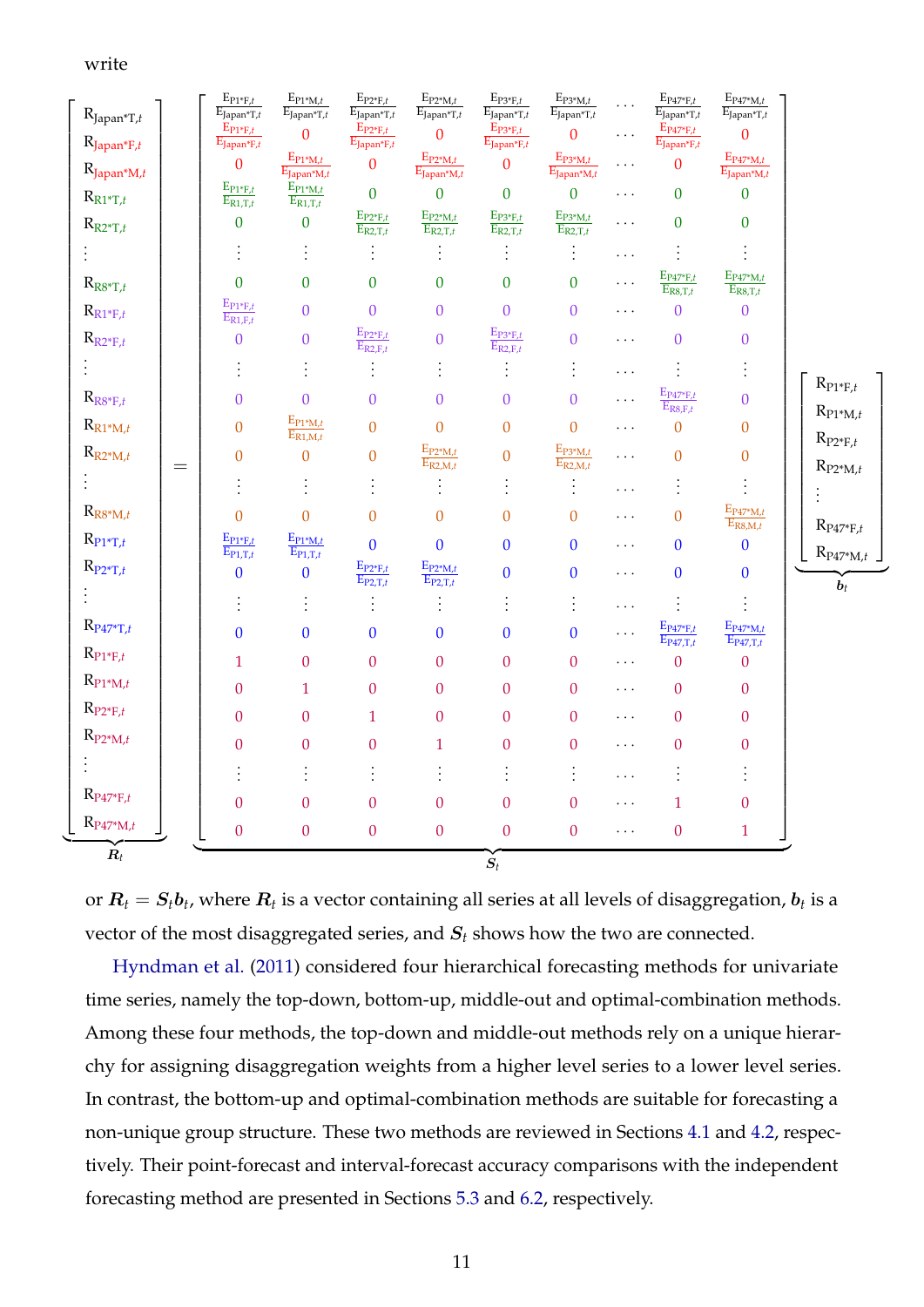#### <span id="page-12-0"></span>**4.1 Bottom-up method**

As the simplest grouped forecasting method, the bottom-up method first generates independent forecasts for each series at the most disaggregated level, and then aggregates these to produce all required forecasts. For example, reverting to the Japanese data, we first generate *h*-step-ahead independent forecasts for the most disaggregated series, namely  $\widehat{\bm{b}}_{n+h} = \Big[\widehat{\bm{\mathrm{R}}}_{\text{P1} * \text{F}, n+h}$ ,  $\widehat{\bm{\mathrm{R}}}_{\text{P1} * \text{M}, n+h}$ ,  $\ldots$ ,  $\widehat{\bm{\mathrm{R}}}_{\text{P47} * \text{F}, n+h}$ ,  $\widehat{\bm{\mathrm{R}}}_{\text{P47} * \text{M}, n+h} \Big]^{\top}$ .

The observed ratios that form the  $S_t$  summing matrix are forecast using the automatic ARIMA algorithm of [Hyndman and Khandakar](#page-34-10) [\(2008\)](#page-34-10), when age  $x = 60$ . For age above 60, we assume the exposure-to-risk of age  $x + 1$  in year  $t + 1$  will be the same as the exposure-to-risk of age *x* in year *t* (see also [Shang and Hyndman](#page-35-0) [2017\)](#page-35-0). For example, let  $p_t = E_{P1*Et}/E_{Iapan*T,t}$ be a non-zero element of  $S_t$ . Given that we have observed  $\{p_1,\ldots,p_n\}$ , an *h*-step-ahead forecast  $\hat{p}_{n+h}$  can be obtained. The forecasts of exposure-to-risk are then used to form the matrix  $S_{n+h}$ . Thus we obtain forecasts for all series as

$$
\overline{\boldsymbol{R}}_{n+h} = \boldsymbol{S}_{n+h} \widehat{\boldsymbol{b}}_{n+h},
$$

where  $\overline{R}_{n+h}$  denotes the reconciled forecasts.

The potential improvement in forecast accuracy of the reconciliation methods partially relies on the accurate forecast of the *S* matrix. Recall that the *S* matrix includes ratios of forecast exposure-at-risk. Our cohort assumption is reasonable because it allows us to forecast ratios and populate the *S* matrix. In Sections [5.4](#page-21-0) and [6.3,](#page-25-0) we compare point-forecast and interval-forecast accuracies between the reconciliation methods, with the forecast *S* matrix and actual holdout *S* matrix, respectively.

The bottom-up method performs well when the bottom-level series have a strong signalto-noise ratio. In contrast, the bottom-up method may lead to inaccurate forecasts of the top-level series, in particular when there are missing or noisy data at the bottom level.

### <span id="page-12-1"></span>**4.2 Optimal-combination method**

Instead of considering only the bottom-level series, [Hyndman et al.](#page-34-4) [\(2011\)](#page-34-4) proposed the optimal-combination method in which independent forecasts for all series are computed independently, and then the resultant forecasts are reconciled so that they satisfy the aggregation constraints via the summing matrix. The optimal-combination method combines the independent forecasts through linear regression by generating a set of revised forecasts that are as close as possible to the independent forecasts but that also aggregate consistently within the group. The method is derived by expressing the independent forecasts as the response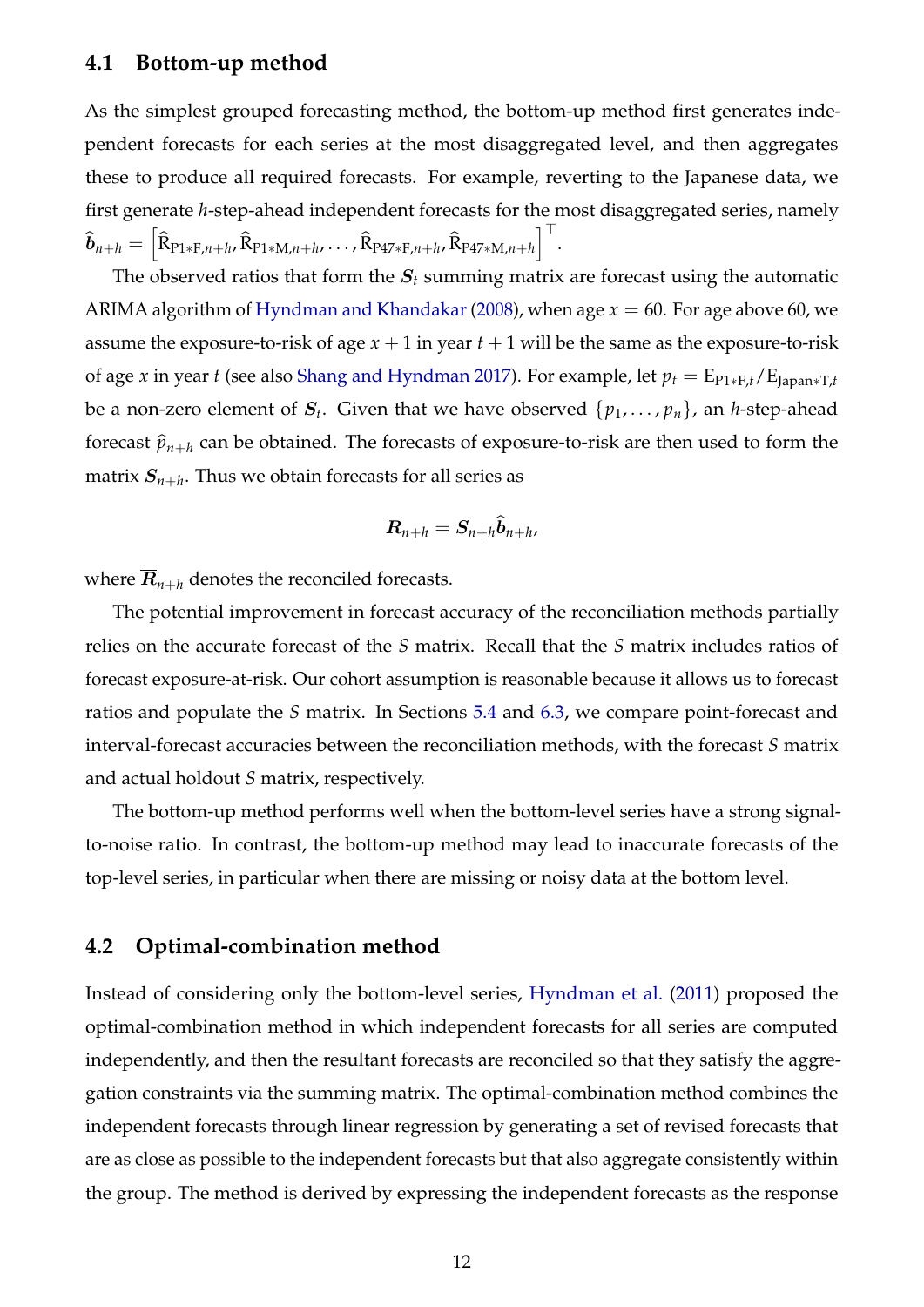variable of the linear regression.

$$
\mathbf{R}_{n+h} = \mathbf{S}_{n+h} \boldsymbol{\beta}_{n+h} + \boldsymbol{\varepsilon}_{n+h},
$$

where  $\boldsymbol{R}_{n+h}$  is a matrix of *h-*step-ahead independent forecasts for all series, stacked in the same order as for the original data;  $\beta_{n+h}={\rm E}[b_{n+h}|R_1,\ldots,R_n]$  is the unknown mean of the independent forecasts of the most disaggregated series; and  $\varepsilon_{n+h}$  represents the reconciliation errors.

To estimate the regression coefficient, [Hyndman et al.](#page-34-4) [\(2011\)](#page-34-4) and [Hyndman et al.](#page-34-12) [\(2016\)](#page-34-12) proposed a weighted least-squares solution,

$$
\widehat{\beta}_{n+h} = \left(\boldsymbol{S}_{n+h}^{\top} \boldsymbol{W}_h^{-1} \boldsymbol{S}_{n+h}\right)^{-1} \boldsymbol{S}_{n+h}^{\top} \boldsymbol{W}_h^{-1} \widehat{\boldsymbol{R}}_{n+h},
$$

where  $\boldsymbol{W_h}$  is a diagonal matrix. Assuming that  $\boldsymbol{W_h} = k_h \boldsymbol{I}$  and  $\boldsymbol{I}$  denotes identical matrix, then the revised forecasts are given by

$$
\overline{\bm{R}}_{n+h} = \bm{S}_{n+h}\widehat{\bm{\beta}}_{n+h} = \bm{S}_{n+h}\left(\bm{S}_{n+h}^{\top}\bm{S}_{n+h}\right)^{-1}\bm{S}_{n+h}^{\top}\widehat{\bm{R}}_{n+h}.
$$

where *k<sup>h</sup>* is a constant. These reconciled forecasts are aggregate consistent and involve a combination of all the independent forecasts. They are unbiased because  $\text{E}(\hat{\bm{\beta}}_{n+h}) \rightarrow \bm{\beta}_{n+h}$ and  $\text{E}(\overline{\bm{R}}_{n+h})=\bm{S}_{n+h}\bm{\beta}_{n+h}.$ 

### **4.3 Constructing pointwise and simultaneous prediction intervals**

As a means of measuring uncertainty associated with point forecasts, prediction intervals based on statistical theory and data on error distributions provide an explicit estimate of the probability that the future realizations lie within a given range. The main sources of uncertainty stem from (1) the error in forecasting principal component scores; (2) the model residuals. As emphasized by [Chatfield](#page-33-6) [\(1993\)](#page-33-6), it is important to provide interval forecasts as well as point forecasts to be able to (1) assess future uncertainty level; (2) enable different strategies to be planned for the range of possible outcomes; (3) compare forecasts from different methods; (4) explore different scenarios based on different underlying assumptions.

To construct pointwise and simultaneous prediction intervals, we adapt the method of [Aue et al.](#page-32-7) [\(2015\)](#page-32-7). The method can be summarized in the following steps:

1) Using all observations, we compute the *J*-variate score vectors  $(k_1, \ldots, k_l)$  and the sample functional principal components  $\left[\widehat{b}_1(x), \ldots, \widehat{b}_J(x)\right]$ . Then, we calculate in-sample point forecasts

$$
m_{\xi+h}(x) = \hat{k}_{\xi+h,1}\hat{b}_1(x) + \cdots + \hat{k}_{\xi+h,J}\hat{b}_J(x),
$$
\n(3)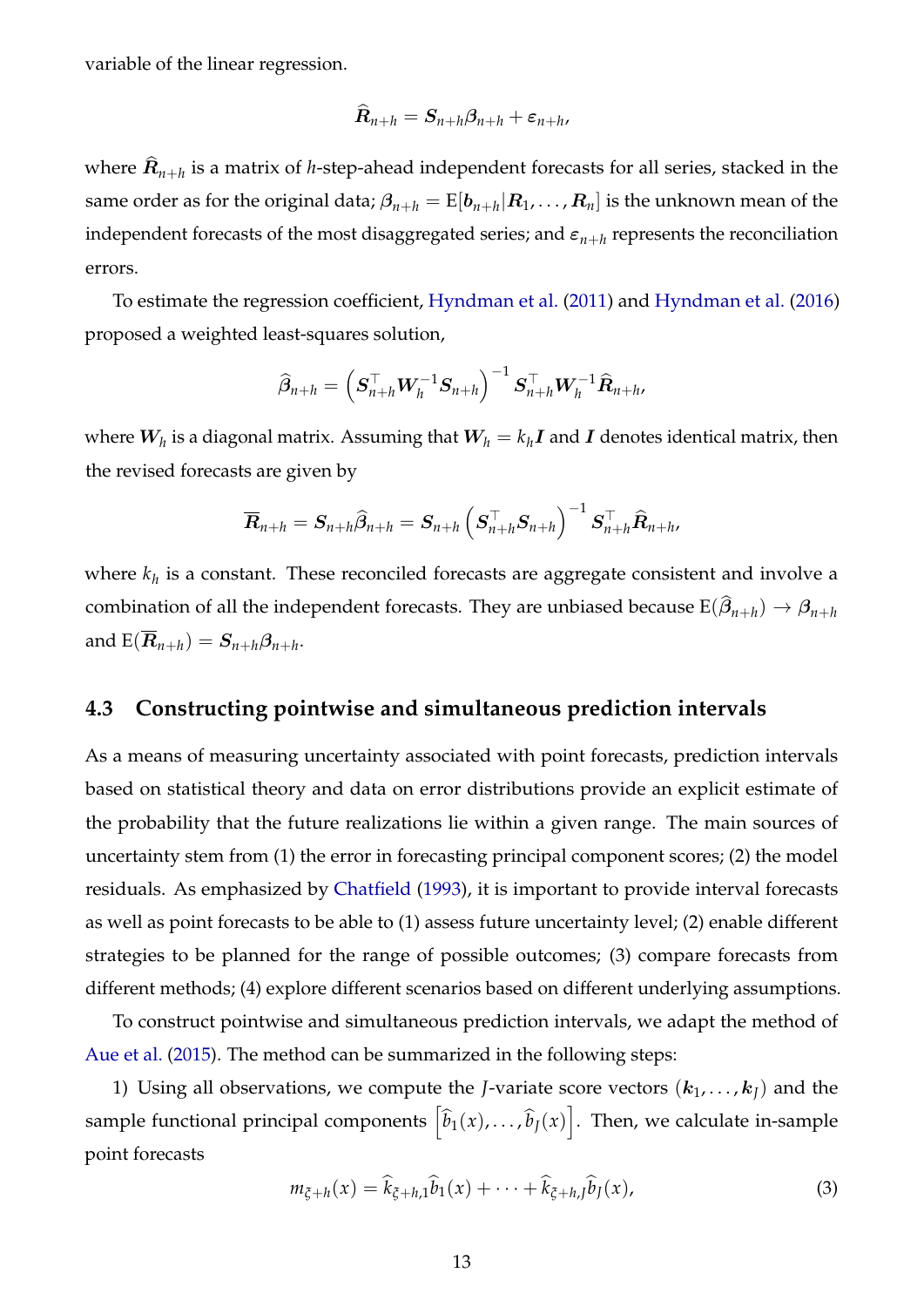$where \left(\widehat{k}_{\xi+h,1}, \ldots, \widehat{k}_{\xi+h,J}\right)$  are the elements of the *h*-step-ahead prediction obtained from  $(\widehat{k}_1,\ldots,\widehat{k}_J\big)$  by a means of a univariate or multivariate time-series forecasting method, for *ξ* ∈ {*J*, . . . , *n* − *h*}.

2) With the in-sample point forecasts, we calculate the in-sample point-forecast errors

$$
\widehat{\epsilon}_{\omega}(x) = m_{\xi + h}(x) - \widehat{m}_{\xi + h}(x), \tag{4}
$$

where  $\omega \in \{1, 2, ..., M\}$  and  $M = n - h - J + 1$ .

3) Based on these in-sample forecast errors, we can sample with replacement to obtain a series of bootstrapped forecast errors, from which we obtain lower and upper prediction intervals, denoted by  $\gamma^l(x)$  and  $\gamma^u(x)$ , respectively. We then seek a tuning parameter  $\psi_\alpha$  such that  $\alpha \times 100\%$  of the residual functions satisfy

$$
\psi_{\alpha} \times \gamma^{l}(x) \leq \widehat{\epsilon}_{\omega}(x) \leq \psi_{\alpha} \times \gamma^{u}(x). \tag{5}
$$

The residuals  $\hat{\epsilon}_1(x), \ldots, \hat{\epsilon}_M(x)$  are then expected to be approximately stationary and by the law of large numbers, to satisfy

$$
\frac{1}{M}\sum_{\omega=1}^M \mathbb{1}\left(\psi_\alpha \times \gamma^l(x) \leq \widehat{\epsilon}_\omega(x) \leq \psi_\alpha \times \gamma^u(x)\right) \approx \Pr\left[\psi_\alpha \times \gamma^l(x) \leq m_{n+h}(x) - \widehat{m}_{n+h}(x) \leq \psi_\alpha \times \gamma^u(x)\right].
$$

Note that [Aue et al.](#page-32-7) [\(2015\)](#page-32-7) calculate the standard deviation function of  $[\hat{\epsilon}_1(x), \dots, \hat{\epsilon}_M(x)]$ , which leads to a parametric approach of constructing prediction intervals. Instead, we consider the nonparametric approach of [Shang](#page-35-9) [\(2017a\)](#page-35-9), which allows us to reconcile bootstrapped forecasts among different functional time series in a hierarchy. Step 3) can easily be extended to pointwise prediction intervals, where we determine  $\psi_\alpha$  such that  $\alpha \times 100\%$  of the residual data points satisfy

$$
\psi_{\alpha} \times \gamma^{l}(x_{i}) \leq \widehat{\epsilon}_{\omega}(x_{i}) \leq \psi_{\alpha} \times \gamma^{u}(x_{i}). \tag{6}
$$

Then, the *h*-step-ahead pointwise prediction intervals are given as

$$
\psi_{\alpha} \times \gamma^{l}(x_{i}) \leq m_{n+h}(x_{i}) - \widehat{m}_{n+h}(x_{i}) \leq \psi_{\alpha} \times \gamma^{u}(x_{i}), \qquad (7)
$$

where *i* symbolizes the discretized data points. A simultaneous confidence interval will generally be wider than a pointwise confidence interval with the same coverage probability.

# **5 Results – point forecasts**

### **5.1 Functional time series model fitting**

For the national and subnational mortality rates, we examine the goodness-of-fit of the functional time series model to the smoothed data. The number of retained components in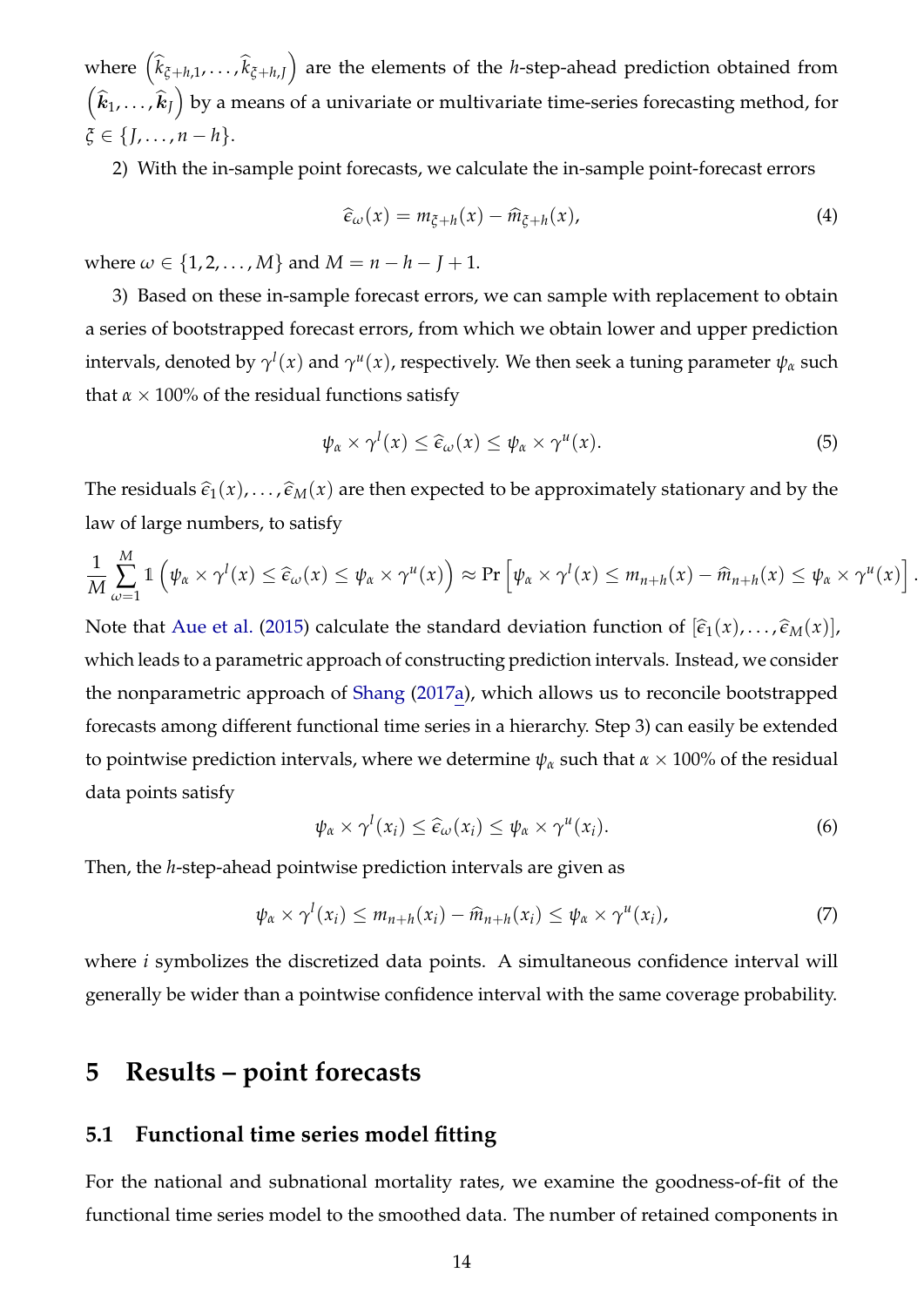the functional principal component decomposition is determined by explaining at least 95% of the total variation. We present and interpret the first component for the female mortality series in Hokkaido as an illustration.

In the first column of Figure [4,](#page-15-0) we present the average of female log mortality rates. In the first row of Figure [4,](#page-15-0) we also present the first functional principal component, which accounts for 98.9% of the total variation. The functional principal component models different movements in mortality rates. By inspecting the peaks, it models the mortality at approximately age 80. Given that the principal component scores are surrogates of the original functional time series, they are forecast to continue to decrease over the next 20 years.

<span id="page-15-0"></span>

**Figure 4:** *Functional principal component decomposition for the female mortality data in Hokkaido. In the bottom panel, the solid blue line represents the point forecasts of scores, where the dark and light grey regions represent the 80% and 95% pointwise prediction intervals.*

In Figure [5a,](#page-16-0) we present the functional time series model fit to the smoothed data. The difference between the fitted and smoothed data (i.e., residuals) is highlighted in a filled contour plot in Figure [5b.](#page-16-1)

In addition to the graphical display, we measure goodness-of-fit via a functional version of the *R* 2 criterion. It is given as

<span id="page-15-1"></span>
$$
R^{2} = 1 - \frac{\int_{x \in \mathcal{I}} \sum_{t=1}^{n} \left[ \exp^{m_{t}(x)} - \exp^{\widehat{f}_{t}(x)} \right]^{2} dx}{\int_{x \in \mathcal{I}} \sum_{t=1}^{n} \left[ \exp^{m_{t}(x)} - \exp^{\overline{m}(x)} \right]^{2} dx},
$$
(8)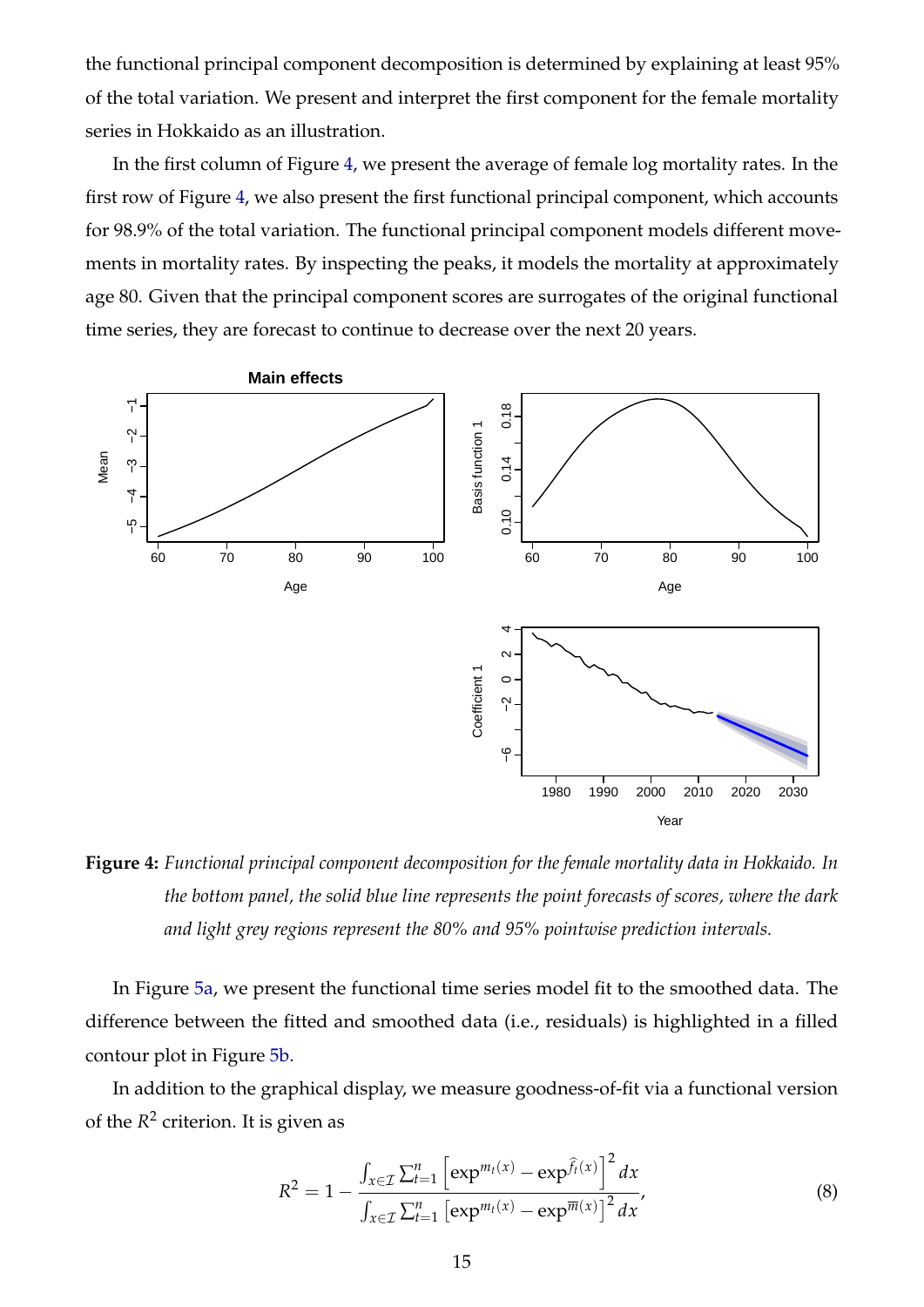<span id="page-16-0"></span>

<span id="page-16-1"></span>**Figure 5:** *Functional time series model fitting and residual filled contour plots.*

where  $m_t(x)$  denotes the observed age-specific log mortality rates,  $\hat{f}_t(x)$  denotes the fitted age-specific log mortality rates. The larger the *R* <sup>2</sup> value is, the better is the goodness-of-fit by the functional time series model. It is possible for the  $R^2$  criterion to take negative values. A negative *R* <sup>2</sup> value implies that the fitted model may not well explain the raw data that are likely to contain a large amount of measurement errors. From a negative *R* <sup>2</sup> value, we can quantify the amount of measurement errors exhibited in a data set and the degree of smoothing that the raw mortality data require.

<span id="page-16-2"></span>Based on the historical mortality from 1975 to 2014, we produce the point forecasts of age-specific mortality rates from 2015 to 2034. As shown in Figure [6,](#page-16-2) the mortality rates are continuing to decline, particularly for the population over 60.



**Figure 6:** *Point forecasts of age-specific mortality rates from 2015 to 2034. The historical functional time series is shown in gray, and the forecasts are highlighted in rainbow color.*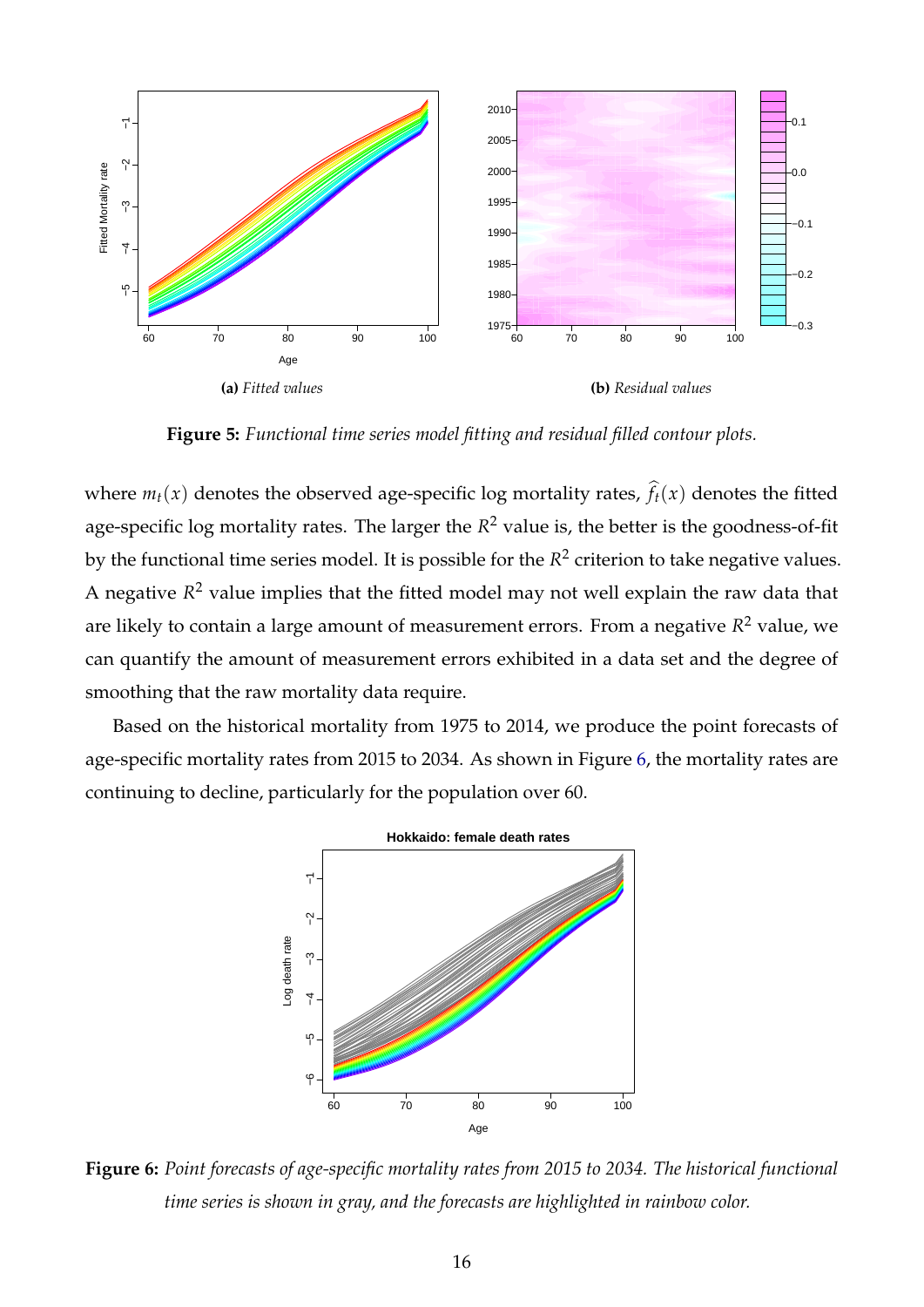Due to space limitations, we cannot present the functional time series model fitting and forecasts for each subnational group. However, in Table [2,](#page-17-0) we report the retained number of components determined by explaining at least 95% of total variation, and the goodness-of-fit of the functional time series model as measured by the  $R^2$  criterion in  $(8)$ . This retained number of components is used in the functional time series model for fitting each series.

<span id="page-17-0"></span>**Table 2:** *Number of retained functional principal components J and the goodness-of-fit as measured by the R*<sup>2</sup> *for each national and subnational female, male and total mortality rates in Japan.*

|            |              | Female |                | Male     |                | Total    |            |                | Female |                | Male    |              | Total |
|------------|--------------|--------|----------------|----------|----------------|----------|------------|----------------|--------|----------------|---------|--------------|-------|
| Prefecture | J            | $R^2$  | J              | $R^2$    | $\overline{J}$ | $R^2$    | Prefecture | $\overline{J}$ | $R^2$  | J              | $R^2$   | J            | $R^2$ |
| Japan      | 1            | 0.95   | $\mathbf{1}$   | 0.82     | $\mathbf{1}$   | 0.96     | Mie        | $\mathbf{1}$   | 0.30   | $\overline{2}$ | 0.11    | $\mathbf{1}$ | 0.45  |
| Hokkaido   | $\mathbf{1}$ | 0.47   | $\mathbf{1}$   | 0.26     | $\mathbf{1}$   | 0.64     | Shiga      | $\mathbf{1}$   | 0.11   | $\mathbf{1}$   | $-0.11$ | $\mathbf{1}$ | 0.31  |
| Aomori     | 1            | 0.12   | $\overline{2}$ | 0.00     | $\mathbf{1}$   | 0.24     | Kyoto      | $\mathbf{1}$   | 0.47   | $\mathbf{1}$   | 0.05    | $\mathbf{1}$ | 0.52  |
| Iwate      | 1            | 0.21   | $\overline{2}$ | 0.12     | $\mathbf{1}$   | 0.36     | Osaka      | $\mathbf{1}$   | 0.66   | $\mathbf{1}$   | 0.23    | $\mathbf{1}$ | 0.72  |
| Miyagi     | 1            | 0.15   | $\overline{2}$ | 0.01     | $\mathbf{1}$   | 0.28     | Hyogo      | $\mathbf{1}$   | 0.60   | $\mathbf{1}$   | 0.23    | $\mathbf{1}$ | 0.68  |
| Akita      | 1            | 0.22   | $\overline{2}$ | $-0.17$  | $\mathbf{1}$   | 0.19     | Nara       | $\mathbf{1}$   | 0.25   | $\mathbf{1}$   | $-0.11$ | $\mathbf{1}$ | 0.30  |
| Yamagata   | 1            | 0.16   | $\overline{2}$ | $-0.02$  | $\mathbf{1}$   | 0.25     | Wakayama   | $\mathbf{1}$   | 0.37   | 2              | $-0.15$ | $\mathbf{1}$ | 0.45  |
| Fukushima  | $\mathbf{1}$ | 0.37   | $\mathbf{1}$   | 0.02     | $\mathbf{1}$   | 0.41     | Tottori    | $\mathbf{1}$   | 0.10   | 2              | $-0.12$ | $\mathbf{1}$ | 0.24  |
| Ibaraki    | $\mathbf{1}$ | 0.50   | $\overline{2}$ | 0.16     | $\mathbf{1}$   | 0.55     | Shimane    | $\mathbf{1}$   | 0.36   | $\mathbf{1}$   | $-0.08$ | $\mathbf{1}$ | 0.43  |
| Tochigi    | 1            | 0.33   | $\overline{2}$ | $-0.06$  | $\mathbf{1}$   | 0.39     | Okayama    | 1              | 0.42   | $\mathbf{1}$   | $-0.03$ | $\mathbf{1}$ | 0.52  |
| Gunma      | $\mathbf{1}$ | 0.27   | $\mathbf{1}$   | 0.00     | $\mathbf{1}$   | 0.41     | Hiroshima  | $\mathbf{1}$   | 0.60   | $\overline{2}$ | 0.17    | $\mathbf{1}$ | 0.68  |
| Saitama    | 1            | 0.44   | $\mathbf{1}$   | 0.06     | $\mathbf{1}$   | 0.48     | Yamaguchi  | $\mathbf{1}$   | 0.35   | $\overline{2}$ | 0.12    | $\mathbf{1}$ | 0.44  |
| Chiba      | $\mathbf{1}$ | 0.54   | $\overline{2}$ | $-0.08$  | $\mathbf{1}$   | 0.61     | Tokushima  | $\mathbf{1}$   | 0.35   | $\overline{2}$ | 0.12    | $\mathbf{1}$ | 0.44  |
| Tokyo      | 1            | 0.58   | $\mathbf{1}$   | 0.32     | $\mathbf{1}$   | 0.66     | Kagawa     | 1              | 0.22   | $\overline{2}$ | 0.03    | $\mathbf{1}$ | 0.29  |
| Kanagawa   | $\mathbf{1}$ | 0.54   | $\mathbf{1}$   | 0.01     | $\mathbf{1}$   | 0.54     | Ehime      | $\mathbf{1}$   | 0.26   | $\overline{2}$ | 0.19    | $\mathbf{1}$ | 0.48  |
| Niigata    | 1            | 0.49   | $\mathbf{1}$   | 0.15     | $\mathbf{1}$   | 0.57     | Kochi      | 1              | 0.40   | $\overline{2}$ | 0.01    | $\mathbf{1}$ | 0.43  |
| Toyama     | 1            | 0.18   | $\overline{2}$ | 0.07     | $\mathbf{1}$   | 0.32     | Fukuoka    | $\mathbf{1}$   | 0.55   | 1              | 0.18    | $\mathbf{1}$ | 0.62  |
| Ishikawa   | 1            | 0.02   | $\overline{2}$ | $-0.14$  | $\mathbf{1}$   | 0.19     | Saga       | $\mathbf{1}$   | 0.20   | 1              | $-0.12$ | 1            | 0.30  |
| Fukui      | $\mathbf{1}$ | 0.23   | $\overline{1}$ | $-0.12$  | $\overline{1}$ | 0.33     | Nagasaki   | $\mathbf{1}$   | 0.31   | $\overline{2}$ | $-0.03$ | $\mathbf{1}$ | 0.40  |
| Yamanashi  | $\mathbf{1}$ | 0.28   | $\overline{2}$ | $-0.11$  | $\mathbf{1}$   | 0.31     | Kumamoto   | $\mathbf{1}$   | 0.48   | $\mathbf{1}$   | 0.10    | $\mathbf{1}$ | 0.57  |
| Nagano     | $\mathbf{1}$ | 0.34   | $\mathbf{1}$   | 0.08     | $\mathbf{1}$   | 0.38     | Oita       | $\mathbf{1}$   | 0.32   | $\mathbf{1}$   | 0.18    | $\mathbf{1}$ | 0.49  |
| Gifu       | $\mathbf{1}$ | 0.42   | $\overline{2}$ | 0.15     | $\mathbf{1}$   | $0.51\,$ | Miyazaki   | $\mathbf{1}$   | 0.27   | $\mathbf{1}$   | 0.09    | $\mathbf{1}$ | 0.39  |
| Shizuoka   | $\mathbf{1}$ | 0.47   | $\overline{2}$ | 0.21     | $\mathbf{1}$   | 0.59     | Kagoshima  | $\mathbf{1}$   | 0.46   | $\mathbf{1}$   | 0.10    | $\mathbf{1}$ | 0.55  |
| Aichi      | $\mathbf{1}$ | 0.49   | $\mathbf{1}$   | $0.15\,$ | $\mathbf{1}$   | 0.58     | Okinawa    | $\mathbf{1}$   | 0.47   | $\overline{2}$ | 0.08    | $\mathbf{1}$ | 0.51  |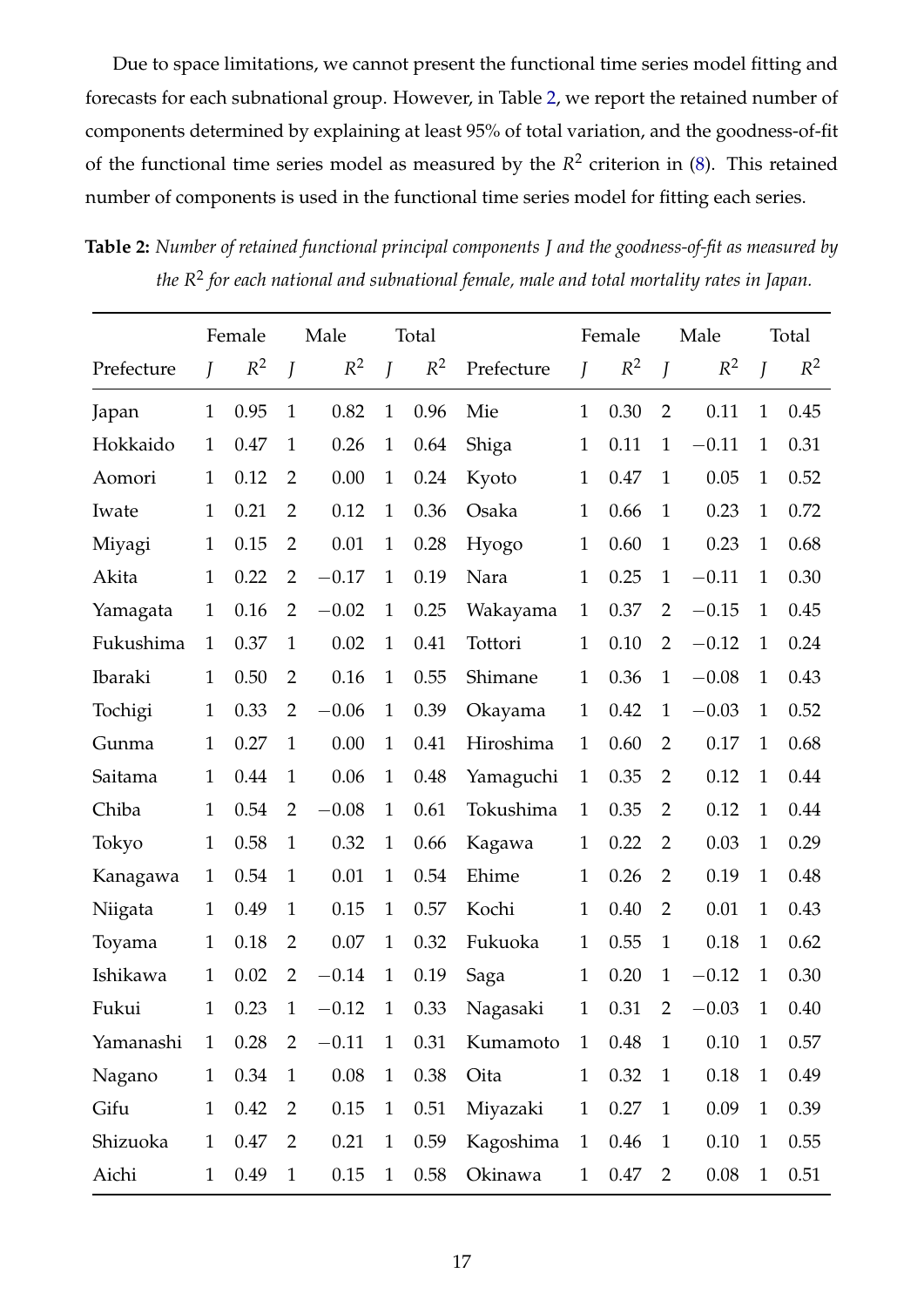### <span id="page-18-0"></span>**5.2 Point-forecast evaluation**

An expanding window analysis of a time-series model is commonly used to assess model and parameter stability over time, and prediction accuracy. The expanding window analysis assesses the constancy of a model's parameter by computing parameter estimates and their resultant forecasts over an expanding window of a fixed size through the sample (For details, [Zivot and Wang](#page-36-5) [2006,](#page-36-5) pp. 313-314). Using the first 25 observations from 1975 to 1999 in the Japanese age-specific mortality rates, we produce one- to 15-step-ahead point forecasts. Through a rolling-window approach, we re-estimate the parameters in the time-series forecasting models using the first 26 observations from 1975 to 2000. Forecasts from the estimated models are then produced for one- to 14-step-ahead. We iterate this process by increasing the sample size by one year until reaching the end of the data period in 2014. This process produces 15 one-step-ahead forecasts, 14 two-step-ahead forecasts, . . . , and one 15-step-ahead forecast. We compare these forecasts with the holdout samples to determine the out-of-sample point-forecast accuracy.

To evaluate the point-forecast accuracy, we consider the MAFE and RMSFE. These criteria measure how close the forecasts are in comparison to the actual values of the variable being forecast, regardless of the direction of forecast errors. For each series *k*, these error measures can be written as

$$
\text{MAFE}_k(h) = \frac{1}{41 \times (16 - h)} \sum_{\zeta = h}^{15} \sum_{j=1}^{41} \left| m_{n+\zeta}^k(x_j) - \widehat{m}_{n+\zeta}^k(x_j) \right|,
$$
  

$$
\text{RMSFE}_k(h) = \sqrt{\frac{1}{41 \times (16 - h)} \sum_{\zeta = h}^{15} \sum_{j=1}^{41} \left[ m_{n+\zeta}^k(x_j) - \widehat{m}_{n+\zeta}^k(x_j) \right]^2},
$$

where  $m_{n+\varsigma}^k(x_j)$  denotes the actual holdout sample for the  $j^{\text{th}}$  age and  $\varsigma^{\text{th}}$  curve in the  $k^{\text{th}}$ series, while  $\widehat{m}_{n+\varsigma}^k(x_j)$  denotes the point forecasts for the holdout sample.

By averaging  $\text{MAFE}_k(h)$  and  $\text{RMSFE}_k(h)$  across the number of series within each level of disaggregation, we obtain an overall assessment of the point-forecast accuracy for each level within the collection of series, denoted by MAFE(*h*) and RMSFE(*h*). These error measures are defined as

$$
MAFE(h) = \frac{1}{m_k} \sum_{k=1}^{m_k} MAFE_k(h),
$$
  

$$
RMSFE(h) = \frac{1}{m_k} \sum_{k=1}^{m_k} RMSFE_k(h),
$$

where  $m_k$  denotes the number of series at the  $k^\text{th}$  level of disaggregation, for  $k = 1, \ldots, K$ .

For 15 different forecast horizons, we consider two summary statistics to evaluate overall point-forecast accuracy among the methods for national and subnational mortality forecasts.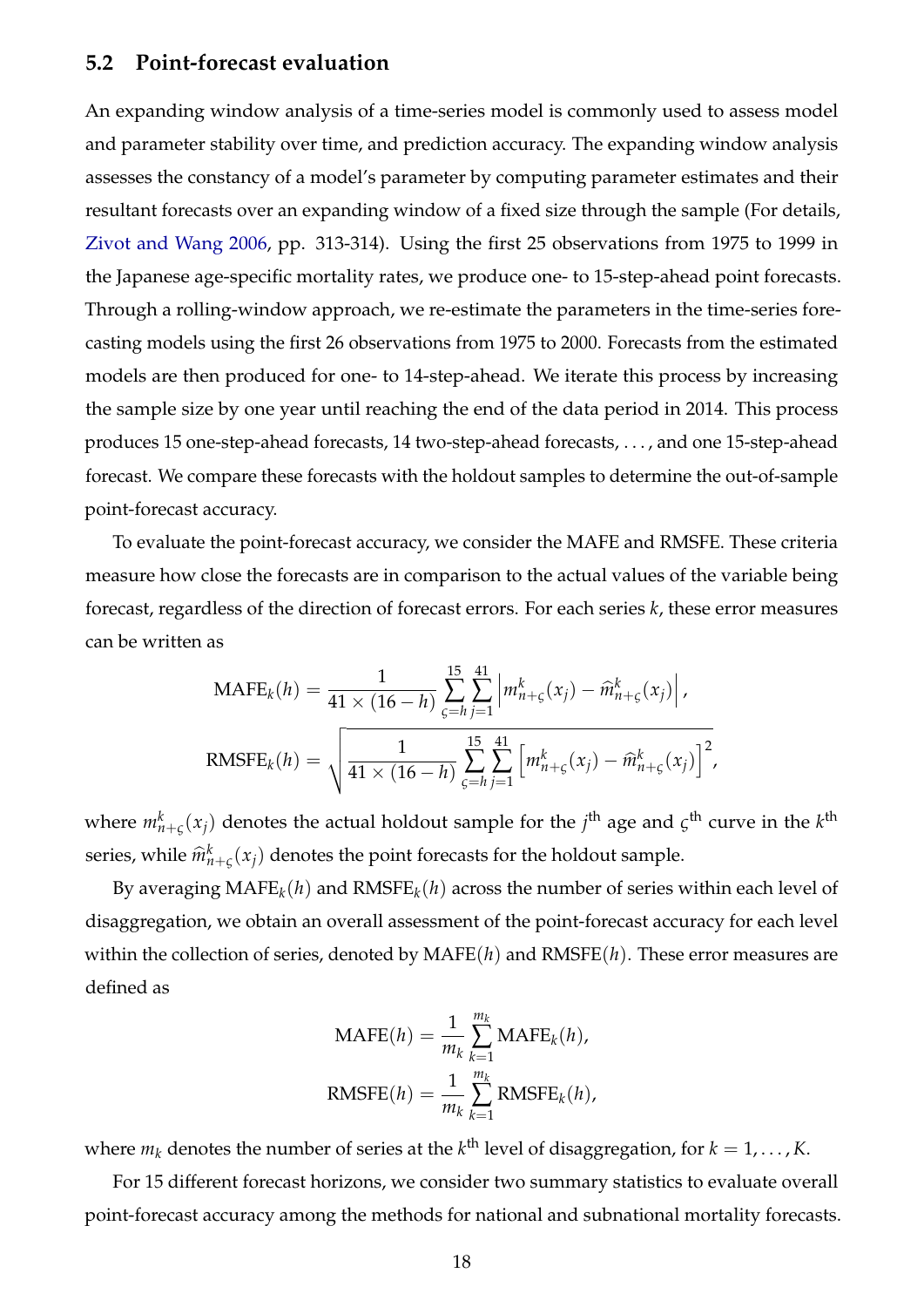The summary statistics chosen are the mean and median values due to their suitability for handling squared and absolute errors [\(Gneiting](#page-33-7) [2011\)](#page-33-7). These error measures are given by

Mean (RMSFE) = 
$$
\frac{1}{15} \sum_{h=1}^{15}
$$
 RMSFE(*h*),  
Median (MAFE) = MAFE[8],

where [8] denotes the 8<sup>th</sup> term after ranking MAFE(*h*) for  $h = 1, \ldots, 15$  from smallest to largest.

### <span id="page-19-0"></span>**5.3 Comparison of point-forecast accuracy**

<span id="page-19-1"></span>**Table 3:** MAFEs and RMSFEs ( $\times$ 100) *in the holdout sample between the functional time series and Lee–Carter methods applied to the Japanese mortality rates. The bold entries highlight the method that gives most accurate summary statistics of the forecasts for each level of the hierarchy. The forecast errors have been multiplied by 100 to keep two decimal places.*

|                               |       |      | <b>MAFE</b> |      |        |       |      | <b>RMSFE</b> |      |      |
|-------------------------------|-------|------|-------------|------|--------|-------|------|--------------|------|------|
| Level                         | $h=1$ | 5    | 10          | 15   | Median | $h=1$ | 5    | 10           | 15   | Mean |
| Functional time series method |       |      |             |      |        |       |      |              |      |      |
| Total                         | 0.32  | 0.52 | 0.74        | 0.90 | 0.65   | 0.58  | 0.94 | 1.35         | 1.47 | 1.13 |
| <b>Sex</b>                    | 0.36  | 0.58 | 0.85        | 0.96 | 0.73   | 0.74  | 1.14 | 1.69         | 1.76 | 1.40 |
| Region                        | 0.42  | 0.57 | 0.80        | 0.91 | 0.71   | 0.90  | 1.14 | 1.56         | 1.61 | 1.34 |
| Region + Sex                  | 0.53  | 0.66 | 0.92        | 1.02 | 0.80   | 1.21  | 1.44 | 1.94         | 1.99 | 1.68 |
| Prefecture                    | 0.61  | 0.70 | 0.87        | 0.96 | 0.81   | 1.34  | 1.39 | 1.66         | 1.70 | 1.53 |
| Prefecture + Sex              | 0.96  | 0.97 | 1.12        | 1.17 | 1.05   | 2.24  | 2.15 | 2.34         | 2.32 | 2.26 |
| Lee–Carter method             |       |      |             |      |        |       |      |              |      |      |
| Total                         | 0.30  | 0.58 | 0.97        | 0.54 | 0.72   | 0.59  | 1.06 | 1.67         | 0.99 | 1.25 |
| Sex                           | 0.35  | 0.67 | 1.06        | 0.62 | 0.80   | 0.76  | 1.30 | 1.98         | 1.28 | 1.52 |
| Region                        | 0.39  | 0.61 | 0.97        | 0.65 | 0.73   | 0.81  | 1.17 | 1.74         | 1.29 | 1.38 |
| $Region + Sex$                | 0.53  | 0.78 | 1.15        | 0.86 | 0.90   | 1.21  | 1.68 | 2.37         | 2.00 | 1.95 |
| Prefecture                    | 0.64  | 0.81 | 1.15        | 0.96 | 0.96   | 1.43  | 1.72 | 2.30         | 2.23 | 2.00 |
| Prefecture + Sex              | 1.15  | 1.42 | 1.88        | 1.85 | 1.67   | 2.91  | 3.52 | 4.56         | 4.67 | 4.04 |

Averaging over all the series at each level of a hierarchy, Table [3](#page-19-1) presents MAFE(*h*) and RMSFE(*h*) between the Lee–Carter and functional time series methods. As measured by the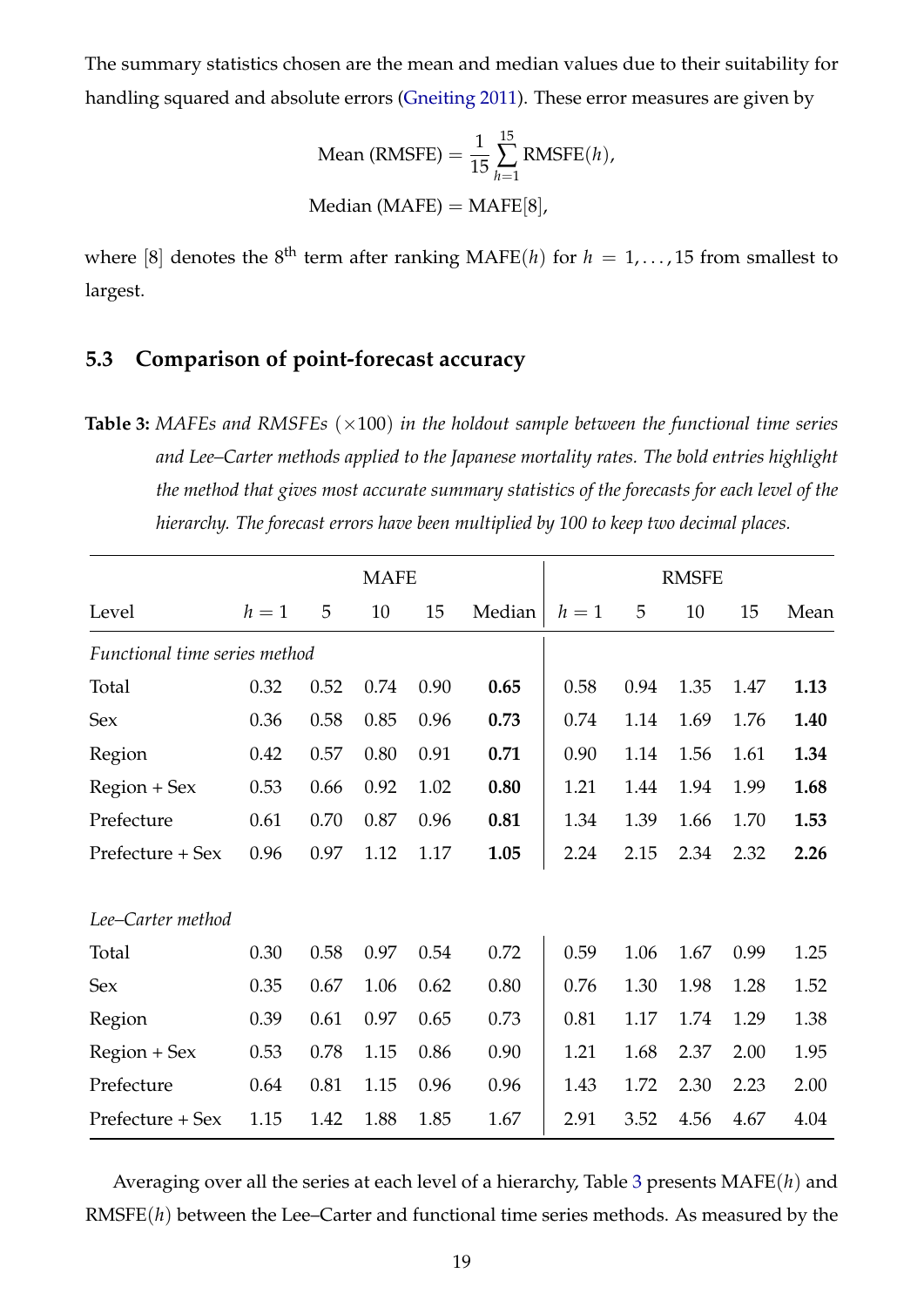MAFE and RMSFE, the functional time series method produces more accurate point forecasts than the ones obtained using the Lee–Carter method, at each level of the hierarchy. The superior forecast accuracy of the functional time series model over the Lee–Carter model stems from two sources: (1) a smoothing technique is implemented to remove any noise in the data series, particularly at older ages; (2) more than one component is used to achieve improved model fitting.

|                  |             |       |      | <b>MAFE</b> |      |        |              |      | <b>RMSFE</b> |      |      |
|------------------|-------------|-------|------|-------------|------|--------|--------------|------|--------------|------|------|
| Level            | Method      | $h=1$ | 5    | 10          | 15   | Median | $\mathbf{1}$ | 5    | 10           | 15   | Mean |
| Total            | Base        | 0.32  | 0.52 | 0.74        | 0.90 | 0.65   | 0.58         | 0.94 | 1.35         | 1.47 | 1.13 |
|                  | <b>BU</b>   | 0.32  | 0.43 | 0.52        | 0.47 | 0.44   | 0.63         | 0.80 | 1.00         | 0.93 | 0.86 |
|                  | <b>OLS</b>  | 0.28  | 0.43 | 0.59        | 0.68 | 0.51   | 0.53         | 0.82 | 1.16         | 1.24 | 0.97 |
| <b>Sex</b>       | Base        | 0.36  | 0.58 | 0.85        | 0.96 | 0.73   | 0.74         | 1.14 | 1.69         | 1.76 | 1.40 |
|                  | <b>BU</b>   | 0.36  | 0.54 | 0.80        | 0.93 | 0.67   | 0.70         | 1.00 | 1.52         | 1.62 | 1.25 |
|                  | <b>OLS</b>  | 0.32  | 0.57 | 0.92        | 1.14 | 0.76   | 0.64         | 1.07 | 1.71         | 1.92 | 1.39 |
| Region           | Base        | 0.42  | 0.57 | 0.80        | 0.91 | 0.71   | 0.90         | 1.14 | 1.56         | 1.61 | 1.34 |
|                  | <b>BU</b>   | 0.41  | 0.48 | 0.59        | 0.57 | 0.52   | 0.86         | 0.95 | 1.16         | 1.13 | 1.03 |
|                  | <b>OLS</b>  | 0.37  | 0.48 | 0.64        | 0.72 | 0.56   | 0.76         | 0.96 | 1.29         | 1.35 | 1.11 |
| Region + Sex     | Base        | 0.53  | 0.66 | 0.92        | 1.02 | 0.80   | 1.21         | 1.44 | 1.94         | 1.99 | 1.68 |
|                  | <b>BU</b>   | 0.51  | 0.63 | 0.89        | 1.01 | 0.77   | 1.12         | 1.29 | 1.75         | 1.85 | 1.52 |
|                  | <b>OLS</b>  | 0.48  | 0.66 | 0.98        | 1.19 | 0.82   | 1.06         | 1.34 | 1.91         | 2.11 | 1.64 |
| Prefecture       | <b>Base</b> | 0.61  | 0.70 | 0.88        | 0.96 | 0.81   | 1.33         | 1.39 | 1.67         | 1.70 | 1.53 |
|                  | <b>BU</b>   | 0.62  | 0.65 | 0.72        | 0.67 | 0.66   | 1.40         | 1.36 | 1.45         | 1.35 | 1.39 |
|                  | <b>OLS</b>  | 0.60  | 0.64 | 0.76        | 0.78 | 0.72   | 1.33         | 1.35 | 1.54         | 1.53 | 1.45 |
| Prefecture + Sex | Base        | 0.96  | 0.97 | 1.12        | 1.17 | 1.05   | 2.24         | 2.15 | 2.34         | 2.32 | 2.26 |
|                  | <b>BU</b>   | 0.96  | 0.97 | 1.12        | 1.17 | 1.05   | 2.24         | 2.15 | 2.34         | 2.32 | 2.26 |
|                  | <b>OLS</b>  | 0.94  | 0.99 | 1.19        | 1.30 | 1.10   | 2.20         | 2.18 | 2.46         | 2.50 | 2.34 |

<span id="page-20-0"></span>**Table 4:** MAFEs and RMSFEs ( $\times$ 100) in the holdout sample among the independent (base) forecast*ing, bottom-up and optimal-combination methods, using the forecast S matrix.*

Given that the functional time series method outperforms the Lee–Carter method, we evaluate and compare MAFE(*h*) and RMSFE(*h*) in Table [4,](#page-20-0) among the independent functional time series forecasting, its corresponding bottom-up and optimal-combination methods, for each level within the Japanese data hierarchy. As the forecast horizon increases, the bottom-up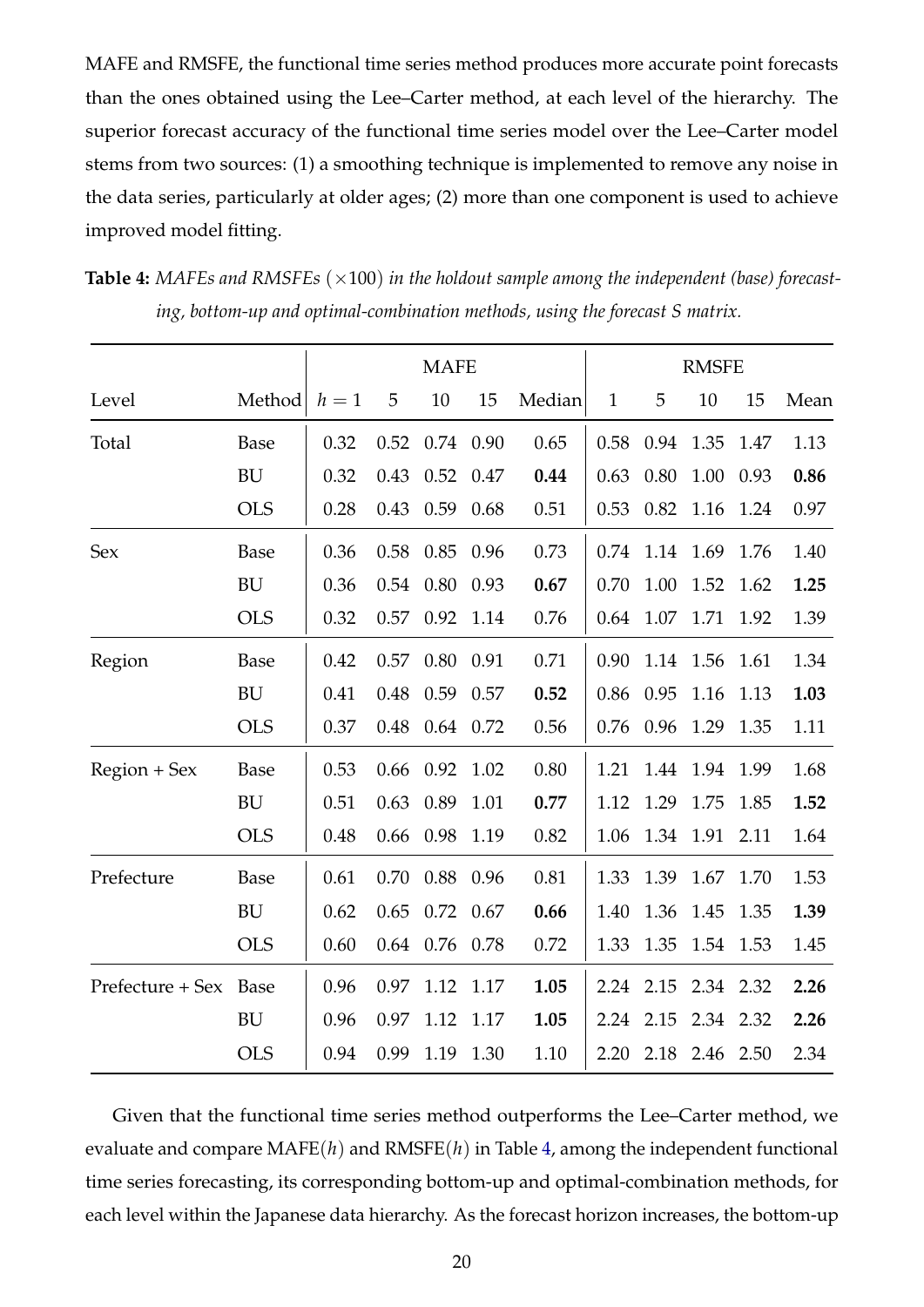method generally gives the most accurate forecasts at the national and subnational levels for the total series, except when total mortality rates are disaggregated by sex. Based on averaged forecast errors, the bottom-up method performs the best at each level of the hierarchy, while it reconciles forecasts with respect to the group structure.

### <span id="page-21-0"></span>**5.4 Influence of the** *S* **matrix on point-forecast accuracy**

The potential improvement in point-forecast accuracy in the reconciliation methods relies partially on the accurate forecast of the *S* matrix. Recall that the *S* matrix includes ratios of forecast exposure-at-risk. To forecast the exposure-at-risk, we use the automatic ARIMA method to model and forecast exposure-at-risk at age 60 on the logarithmic scale. By taking the exponential back-transformation, forecast exposure-at-risk on the original scale is obtained. For age above 60, we assume the exposure-to-risk of age  $x + 1$  in year  $t + 1$  will be the same as the exposure-to-risk of age *x* in year *t*. In Table [5,](#page-21-1) we present the MAFEs and RMSFEs between the reconciliation methods with the holdout *S* matrix.

<span id="page-21-1"></span>**Table 5:** *MAFEs and RMSFEs (*×100*) in the holdout sample between the bottom-up and optimalcombination methods, using the actual holdout S matrix.*

|                  |            |       |      | <b>MAFE</b>      |      |        |       |      | <b>RMSFE</b> |           |      |
|------------------|------------|-------|------|------------------|------|--------|-------|------|--------------|-----------|------|
| Level            | Method     | $h=1$ | 5    | 10               | 15   | Median | $h=1$ | 5    | 10           | 15        | Mean |
| Total            | BU         | 0.32  | 0.51 | 0.75 0.94        |      | 0.63   | 0.63  |      | 0.96 1.44    | 1.65      | 1.20 |
|                  | <b>OLS</b> | 0.28  | 0.50 | 0.78 0.99        |      | 0.65   | 0.53  | 0.96 | 1.48         | 1.71      | 1.22 |
| Sex              | BU         | 0.36  | 0.55 | 0.84 0.98        |      | 0.70   | 0.70  | 1.05 | 1.61         | 1.74      | 1.32 |
|                  | <b>OLS</b> | 0.32  |      | 0.56 0.87 1.04   |      | 0.72   | 0.64  |      | 1.08 1.67    | 1.84      | 1.36 |
| Region           | BU         | 0.41  |      | $0.55$ 0.79 0.95 |      | 0.68   | 0.86  |      | 1.07 1.51    | 1.67      | 1.30 |
|                  | <b>OLS</b> | 0.37  | 0.53 | 0.80             | 0.99 | 0.66   | 0.76  | 1.05 | 1.53         | 1.72      | 1.30 |
| $Region + Sex$   | BU         | 0.51  |      | $0.64$ 0.90      | 1.02 | 0.77   | 1.12  | 1.29 | 1.77 1.87    |           | 1.54 |
|                  | <b>OLS</b> | 0.48  | 0.63 | 0.90             | 1.07 | 0.77   | 1.06  | 1.30 | 1.80         | 1.94      | 1.56 |
| Prefecture       | BU         | 0.62  | 0.69 | 0.87 0.97        |      | 0.79   | 1.40  | 1.43 | 1.70         | 1.79      | 1.58 |
|                  | <b>OLS</b> | 0.60  | 0.68 | 0.88             | 1.00 | 0.80   | 1.33  | 1.40 |              | 1.71 1.82 | 1.58 |
| Prefecture + Sex | BU         | 0.96  | 0.97 | 1.12             | 1.17 | 1.05   | 2.24  | 2.15 | 2.34 2.32    |           | 2.26 |
|                  | <b>OLS</b> | 0.94  | 0.97 | 1.13             | 1.20 | 1.06   | 2.20  | 2.15 | 2.37 2.36    |           | 2.27 |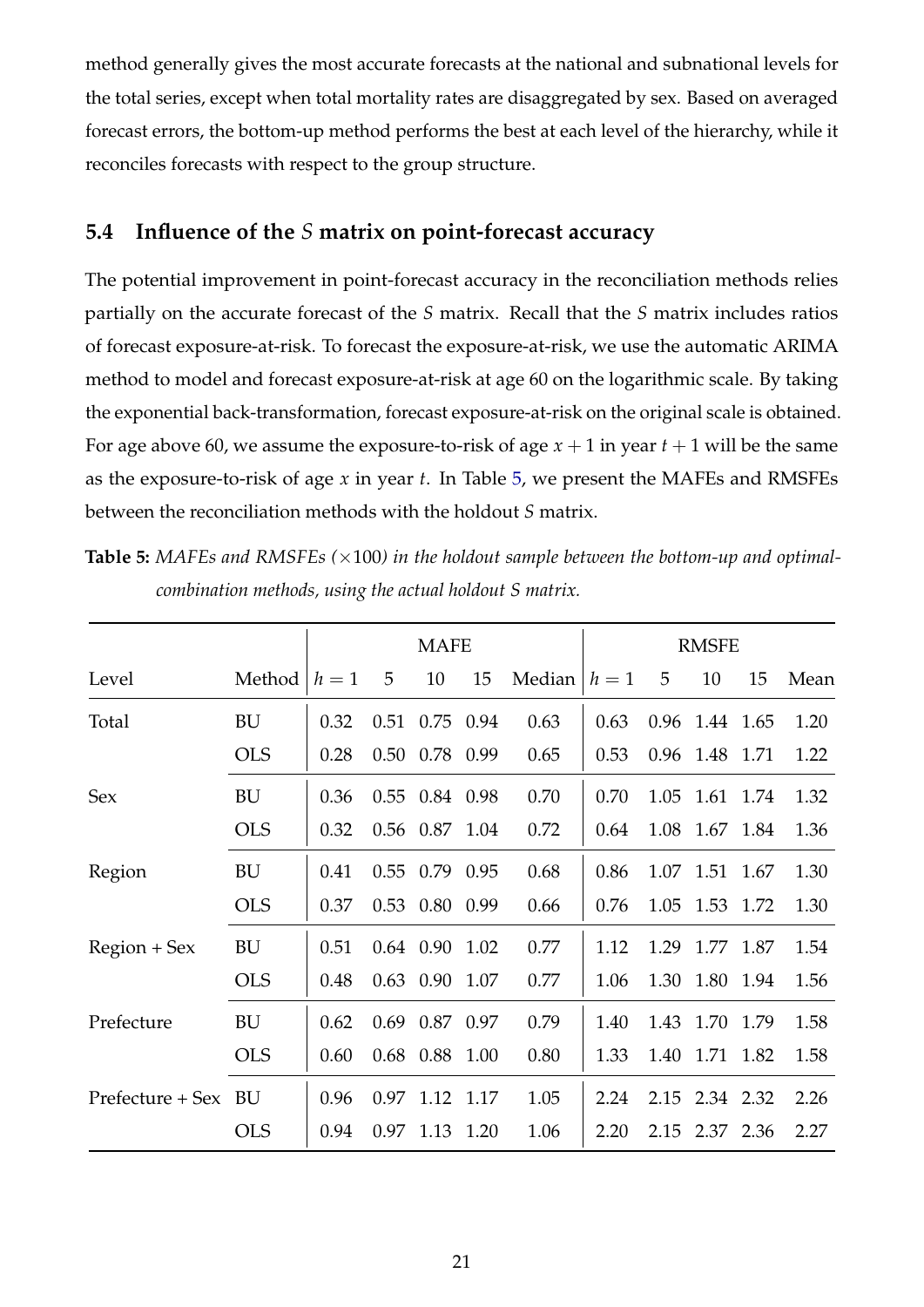For the reconciliation methods, more accurate forecasts can generally be obtained using the forecast *S* matrix. This is because the reconciliation methods rely on the forecast mortality counts. For example, we forecast the age-specific mortality rate in prefecture Okinawa, the forecast is then multiplied by a ratio involving the exposure-at-risk between Okinawa and Japan. The mortality forecasts in Okinawa contribute partially to the Japanese national mortality rate forecasts. Even if we use the actual ratios of exposure-at-risk, the forecast errors may stem from the forecast mortality rates.

## <span id="page-22-0"></span>**6 Results – interval forecasts**

### **6.1 Interval-forecast evaluation**

To evaluate pointwise interval-forecast accuracy, we utilize the interval score of [Gneiting and](#page-33-8) [Raftery](#page-33-8) [\(2007\)](#page-33-8). For each year in the forecasting period, the *h*-step-ahead prediction intervals are calculated at the  $100(1 - \alpha)$ % nominal coverage probability. We consider the common case of the symmetric  $100(1 - \alpha)$ % prediction intervals, with lower and upper bounds that are predictive quantiles at *<sup>α</sup>*/2 and 1 <sup>−</sup> *<sup>α</sup>*/2, denoted by *<sup>m</sup>*<sup>b</sup> *l*  $\frac{l}{\zeta + h|\zeta}(x_i)$  and  $\widehat{m}^u_{\zeta}$  $\int_{\zeta+h|\zeta}^{u}(x_i)$ . As defined by [Gneiting and Raftery](#page-33-8) [\(2007\)](#page-33-8), a scoring rule for the interval forecasts at time point  $m_{\zeta+h}(x_j)$  is

$$
S_{\alpha}\left[\hat{m}^{l}_{\zeta+h|\zeta}(x_{j}),\hat{m}^{u}_{\zeta+h|\zeta}(x_{j});m_{\zeta+h}(x_{j})\right] = \left[\hat{m}^{u}_{\zeta+h|\zeta}(x_{j}) - \hat{m}^{l}_{\zeta+h|\zeta}(x_{j})\right] + \frac{2}{\alpha}\left[\hat{m}^{l}_{\zeta+h|\zeta}(x_{j}) - m_{\zeta+h}(x_{j})\right] \n1\left\{m_{\zeta+h}(x_{j}) < \hat{m}^{l}_{\zeta+h|\zeta}(x_{j})\right\} + \frac{2}{\alpha}\left[m_{\zeta+h}(x_{j}) - \hat{m}^{u}_{\zeta+h|\zeta}(x_{j})\right] \mathbb{1}\left\{m_{\zeta+h}(x_{j}) > \hat{m}^{u}_{\zeta+h|\zeta}(x_{j})\right\},
$$

where 1{·} represents the binary indicator function, and *α* denotes the level of significance, customarily  $\alpha = 0.2$ . The interval score rewards a narrow prediction interval, if and only if the true observation lies within the prediction interval. The optimal interval score is achieved when  $m_{n+h}(x_j)$  lies between  $\widehat{m}_{n}^l$  $\lim_{n+h|n}(x_j)$  and  $\widehat{m}^u_n$  $\lim_{n+h|n}(x_j)$ , and the distance between  $\widehat{m}_j^l$  $\binom{l}{n+h|n}(x_j)$ and  $\widehat{m}_{n}^{\mu}$  $_{n+h|n}^u(x_j)$  is minimal.

For different ages and years in the forecasting period, the mean interval score is defined by

$$
\overline{S}_{\alpha}(h) = \frac{1}{41 \times (16 - h)} \sum_{\varsigma=h}^{15} \sum_{j=1}^{41} S_{\alpha,\varsigma} \left[ \widehat{m}_{n+h|n}^{l}(x_j), \widehat{m}_{n+h|n}^{u}(x_j); m_{n+h}(x_j) \right], \tag{9}
$$

where  $S_{\alpha,\varsigma}$   $\left[\widehat{m}_{\eta}^{l}\right]$  $\lim_{n+h|n}(x_j)$ ,  $\widehat{m}^u_n$  $\left\{ \begin{array}{l} u_{n+h|n}(x_j); m_{n+h}(x_j) \end{array} \right\}$  denotes the interval score at the  $\varsigma^{\text{th}}$  curve in the forecasting period.

For 15 different forecast horizons, we consider two summary statistics to evaluate intervalforecast accuracy. The summary statistics chosen are the mean and median values, given by

Mean
$$
(\overline{S}_{\alpha}) = \frac{1}{15} \sum_{h=1}^{15} \overline{S}_{\alpha}(h)
$$
, Median $(\overline{S}_{\alpha}) = \overline{S}_{\alpha}[8]$ ,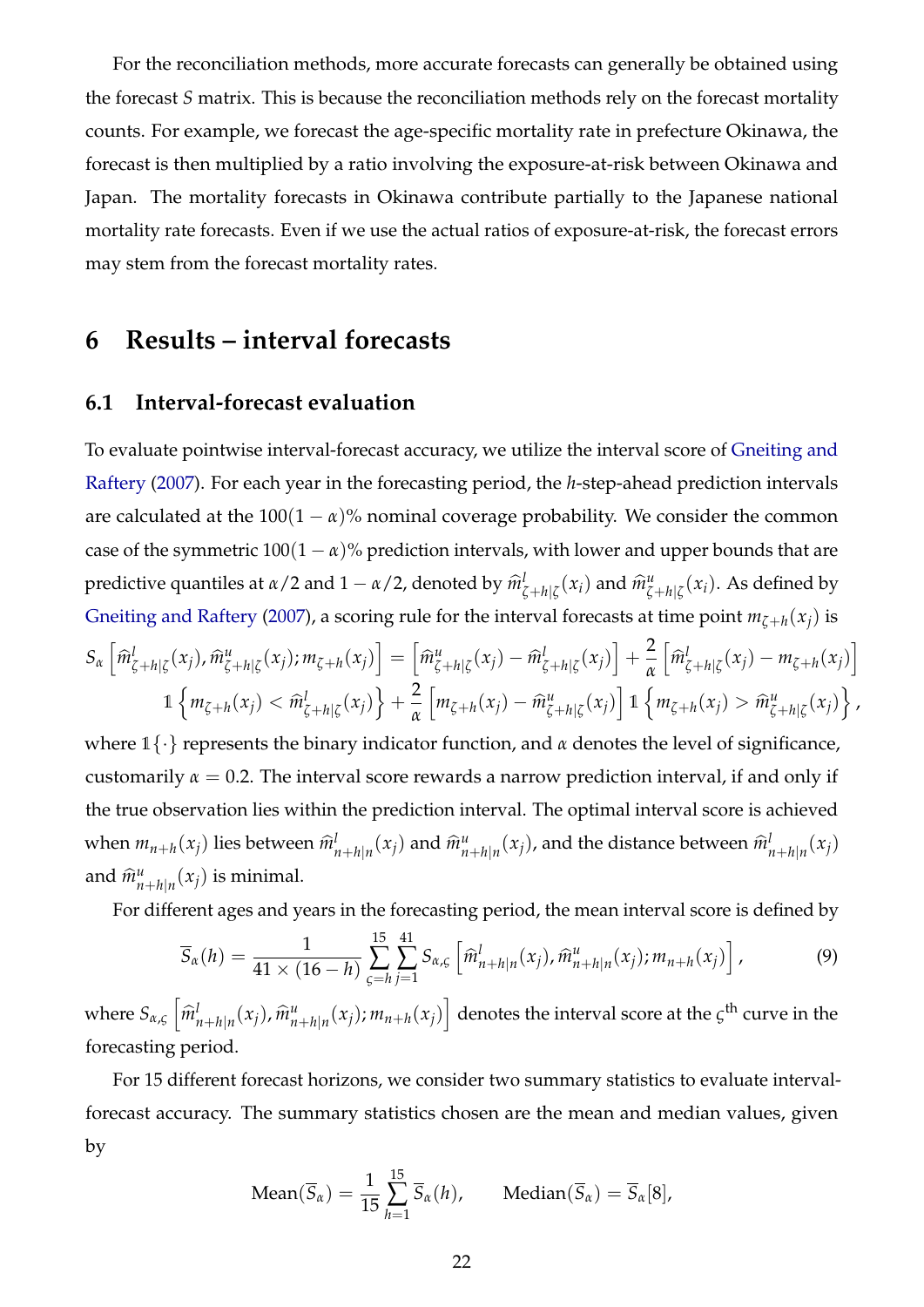where [8] represents the 8<sup>th</sup> term after ranking  $\overline{S}_{\alpha}(h)$  for  $h = 1, 2, ..., 15$  from smallest to largest.

### <span id="page-23-0"></span>**6.2 Comparison of interval-forecast accuracy**

Averaging over all the series at each level of a hierarchy, Table [6](#page-23-1) presents the mean interval scores  $\overline{S}_\alpha(h)$  between the Lee–Carter and functional time series methods. The bold entries highlight the method that gives the smallest forecast errors at each level of the hierarchy. Based on the averaged summary statistics of  $\overline{S}_{\alpha}(h)$ , the functional time series method generally produces more accurate interval forecasts than the ones obtained using the Lee–Carter method. The superiority of the functional time series method is manifested at the bottom level, where the nonparametric smoothing step can assist with modeling and forecasting for those data series that contain a higher level of noise.

<span id="page-23-1"></span>**Table 6:** Mean interval scores  $(\times 100)$  in the holdout sample between the functional time series and *Lee–Carter methods applied to the Japanese age-specific mortality rates, using the forecast S matrix. The bold entries highlight the method that gives most accurate summary statistics of the forecasts for each level of the hierarchy and each forecast horizon.*

| Level                         | $h=1$ | 5    | 10   | 15    | Mean | Median |
|-------------------------------|-------|------|------|-------|------|--------|
| Functional time series method |       |      |      |       |      |        |
| Total                         | 1.36  | 2.67 | 4.31 | 3.46  | 3.17 | 3.46   |
| Sex                           | 1.65  | 3.21 | 5.41 | 4.75  | 4.02 | 4.41   |
| Region                        | 2.03  | 2.98 | 4.84 | 4.50  | 3.82 | 4.05   |
| $Region + Sex$                | 2.84  | 3.77 | 5.71 | 7.57  | 4.94 | 5.00   |
| Prefecture                    | 3.49  | 3.95 | 5.49 | 7.95  | 5.06 | 4.94   |
| Prefecture + Sex              | 5.67  | 5.90 | 7.45 | 10.63 | 7.29 | 6.82   |
| Lee-Carter method             |       |      |      |       |      |        |
| Total                         | 1.33  | 2.75 | 4.87 | 3.43  | 3.38 | 3.52   |
| Sex                           | 1.64  | 3.43 | 6.23 | 4.28  | 4.38 | 4.41   |
| Region                        | 1.93  | 2.93 | 4.94 | 4.19  | 3.76 | 4.02   |
| Region + Sex                  | 2.69  | 3.76 | 6.08 | 6.09  | 4.90 | 5.03   |
| Prefecture                    | 3.51  | 4.04 | 5.52 | 6.14  | 4.89 | 4.87   |
| Prefecture + Sex              | 6.08  | 7.10 | 9.45 | 11.52 | 8.57 | 8.39   |

Given that the functional time series generally outperforms the Lee–Carter method, we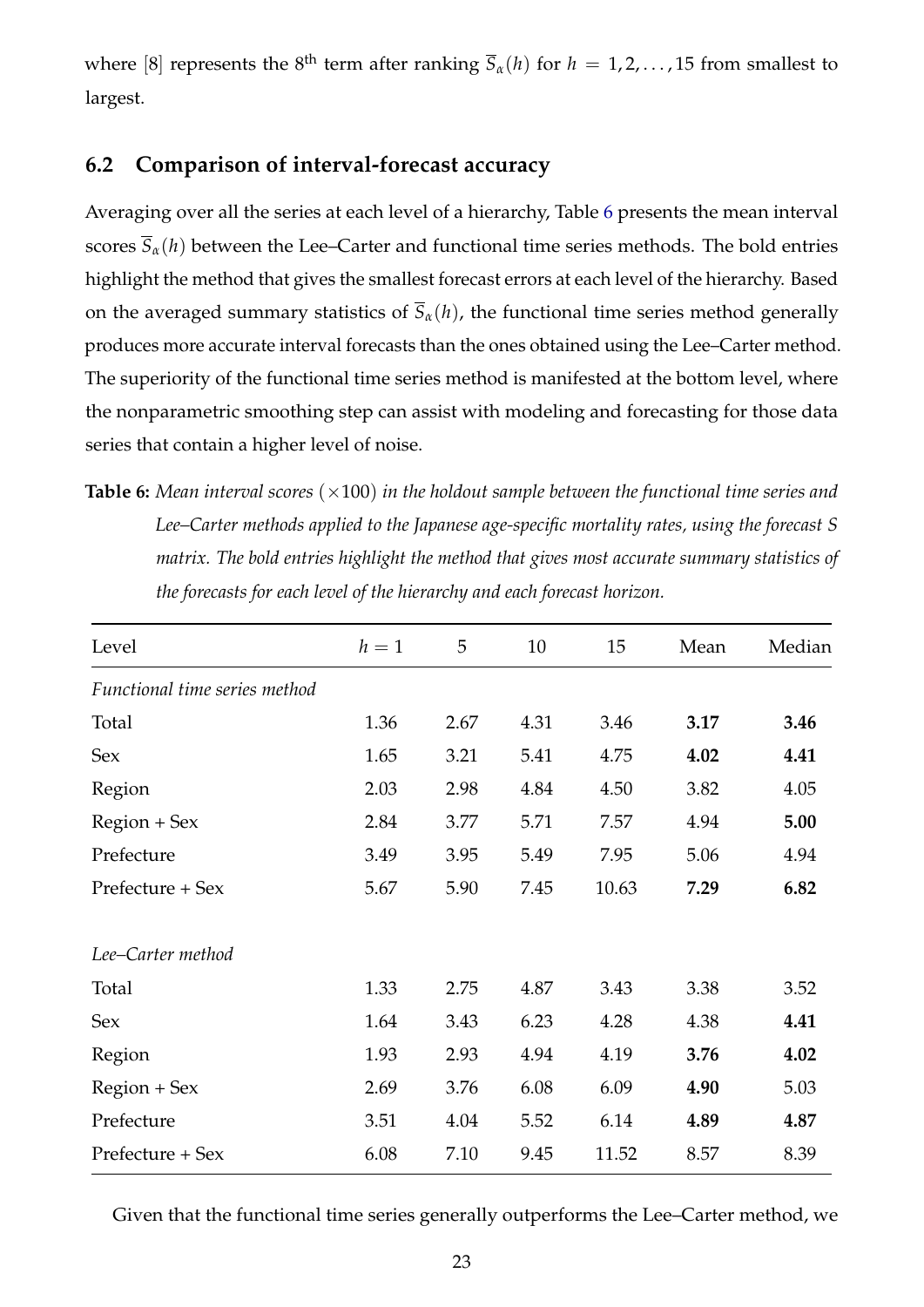evaluate and compare  $\overline{S}_{\alpha}(h)$  among the independent functional time series forecasting, the bottom-up and optimal-combination methods, for each level within the hierarchy of the Japanese data. In Table [7,](#page-24-0) we present the  $\overline{S}_{\alpha}(h)$ , using the independent functional time series forecasting, bottom-up and optimal-combination methods. The independent forecasting method generally performs the best because it fits each series without the constraint of a hierarchy. At the levels of region and prefecture, the bottom-up method outperforms the independent functional time series forecasting method, which demonstrates the improved interval-forecast accuracy of the bottom-up method when reconciling interval forecasts. Note that the difference between the independent and bottom-up methods is due to randomness in the bootstrapped samples.

<span id="page-24-0"></span>**Table 7:** Mean interval scores ( $\times$ 100) in the holdout sample among the independent forecasting, *bottom-up and optimal-combination methods applied to the Japanese age-specific mortality rates, using the forecast S matrix.*

| Level            | Method      | $h=1$ | 5    | 10   | 15    | Mean | Median |
|------------------|-------------|-------|------|------|-------|------|--------|
| Total            | Base        | 1.35  | 2.65 | 3.98 | 4.16  | 3.23 | 3.64   |
|                  | <b>BU</b>   | 1.86  | 2.96 | 3.94 | 8.48  | 3.91 | 3.72   |
|                  | <b>OLS</b>  | 2.17  | 3.65 | 4.68 | 11.34 | 4.94 | 4.61   |
| Sex              | Base        | 1.63  | 3.01 | 4.78 | 5.58  | 3.84 | 3.98   |
|                  | <b>BU</b>   | 1.96  | 3.44 | 5.76 | 12.96 | 5.42 | 4.76   |
|                  | <b>OLS</b>  | 2.12  | 4.10 | 7.20 | 15.95 | 6.71 | 5.63   |
| Region           | <b>Base</b> | 2.01  | 2.87 | 4.27 | 7.63  | 3.81 | 3.78   |
|                  | BU          | 2.08  | 2.59 | 3.56 | 9.80  | 3.73 | 3.24   |
|                  | <b>OLS</b>  | 2.22  | 3.20 | 4.72 | 12.88 | 4.84 | 4.17   |
| Region + Sex     | <b>Base</b> | 2.83  | 3.60 | 4.89 | 12.30 | 5.02 | 4.51   |
|                  | BU          | 2.83  | 3.47 | 5.62 | 13.89 | 5.52 | 4.70   |
|                  | <b>OLS</b>  | 2.72  | 3.90 | 6.74 | 16.96 | 6.56 | 5.55   |
| Prefecture       | <b>Base</b> | 3.54  | 3.99 | 4.90 | 11.45 | 5.10 | 4.57   |
|                  | BU          | 3.52  | 3.72 | 4.81 | 10.13 | 4.87 | 4.27   |
|                  | <b>OLS</b>  | 3.21  | 3.71 | 4.94 | 11.68 | 5.06 | 4.39   |
| Prefecture + Sex | <b>Base</b> | 5.85  | 6.18 | 8.39 | 16.75 | 8.24 | 7.30   |
|                  | BU          | 5.85  | 6.21 | 8.42 | 17.06 | 8.29 | 7.33   |
|                  | <b>OLS</b>  | 5.53  | 6.06 | 8.37 | 18.00 | 8.40 | 7.32   |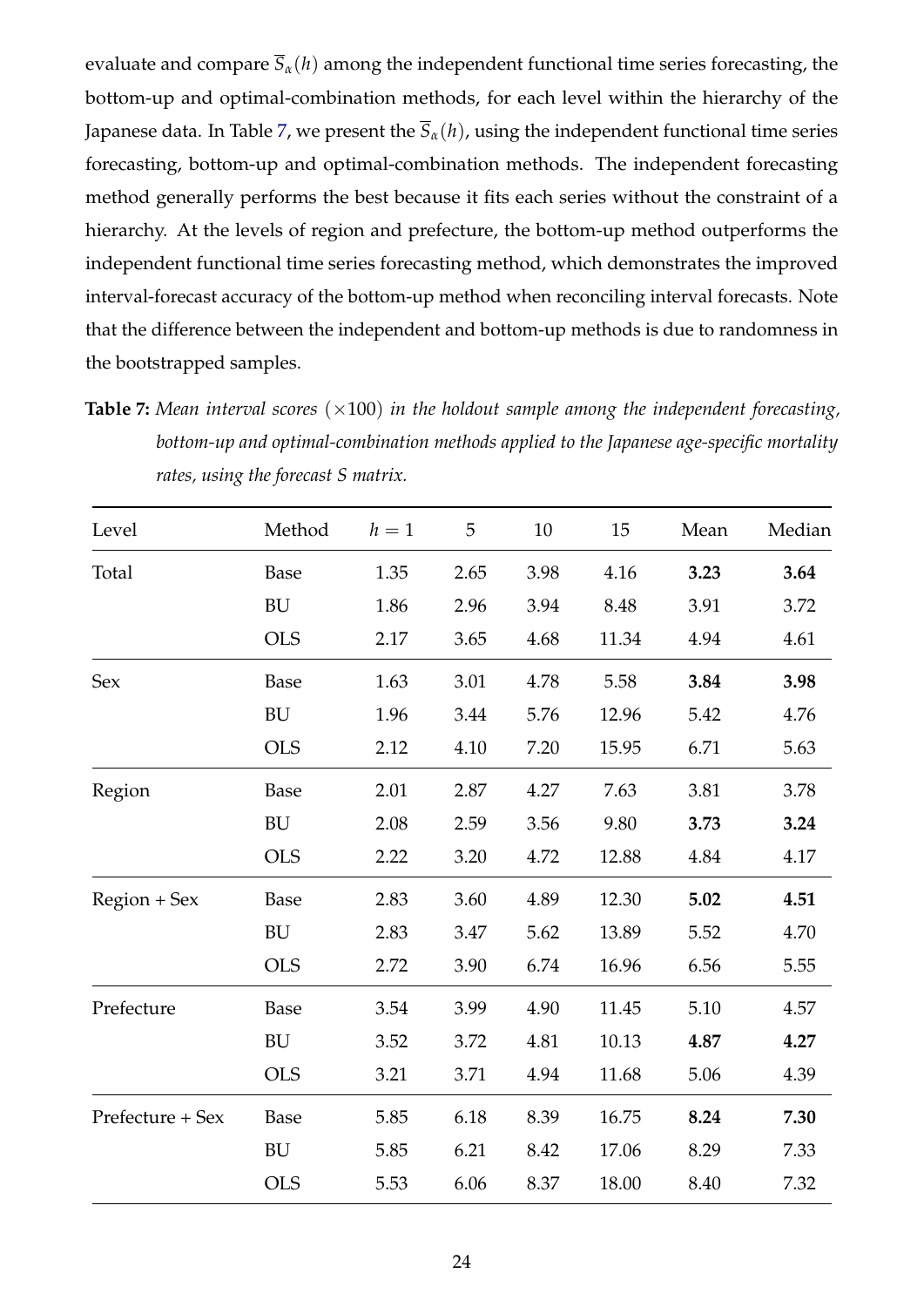### <span id="page-25-0"></span>**6.3 Influence of the** *S* **matrix on interval-forecast accuracy**

The potential improvement in interval-forecast accuracy in the reconciliation methods relies partially on the accurate forecast of the *S* matrix. Recall that the *S* matrix includes ratios of forecast exposure-at-risk. To obtain bootstrapped forecasts of the exposure-at-risk, we use the parametric bootstrap and maximum-entropy bootstrap methods to simulate future samples of the exposure-at-risk on the logarithm scale for age 60. By taking the exponential backtransformation, bootstrapped forecasts of exposure-at-risk on the original scale are obtained. For age above 60, we assume the exposure-to-risk of age  $x + 1$  in year  $t + 1$  will be the same as the exposure-to-risk of age *x* in year *t*. In Table [8,](#page-25-1) we present the mean interval score between the reconciliation methods with the actual holdout *S* matrix.

<span id="page-25-1"></span>**Table 8:** Mean interval scores ( $\times$ 100) in the holdout sample between the bottom-up and optimal*combination methods applied to the Japanese age-specific mortality rates, using the holdout S matrix.*

| Level            | Method     | $h=1$ | 5    | 10   | 15    | Mean | Median |
|------------------|------------|-------|------|------|-------|------|--------|
| Total            | BU         | 1.85  | 4.45 | 7.44 | 13.40 | 6.56 | 6.47   |
|                  | <b>OLS</b> | 2.15  | 4.59 | 6.92 | 14.50 | 6.63 | 6.35   |
| Sex              | BU         | 1.96  | 3.66 | 6.10 | 13.32 | 5.68 | 5.08   |
|                  | <b>OLS</b> | 2.13  | 3.92 | 6.52 | 14.86 | 6.21 | 5.15   |
| Region           | BU         | 2.07  | 3.58 | 6.48 | 14.22 | 5.94 | 5.35   |
|                  | <b>OLS</b> | 2.21  | 3.92 | 6.64 | 15.73 | 6.29 | 5.59   |
| Region + Sex     | BU         | 2.83  | 3.50 | 5.67 | 13.97 | 5.56 | 4.75   |
|                  | <b>OLS</b> | 2.72  | 3.65 | 5.93 | 15.73 | 5.96 | 4.99   |
| Prefecture       | BU         | 3.52  | 4.10 | 6.29 | 12.43 | 5.96 | 5.26   |
|                  | <b>OLS</b> | 3.20  | 4.05 | 6.16 | 13.90 | 5.99 | 5.21   |
| Prefecture + Sex | BU         | 5.85  | 6.21 | 8.42 | 17.06 | 8.29 | 7.33   |
|                  | <b>OLS</b> | 5.53  | 5.97 | 8.06 | 17.49 | 8.17 | 7.11   |

We find that the reconciliation methods generally produce more accurate forecasts using the forecast *S* matrix. This is because the forecast age-specific mortality rates and the *S* matrix jointly affect the forecast accuracy.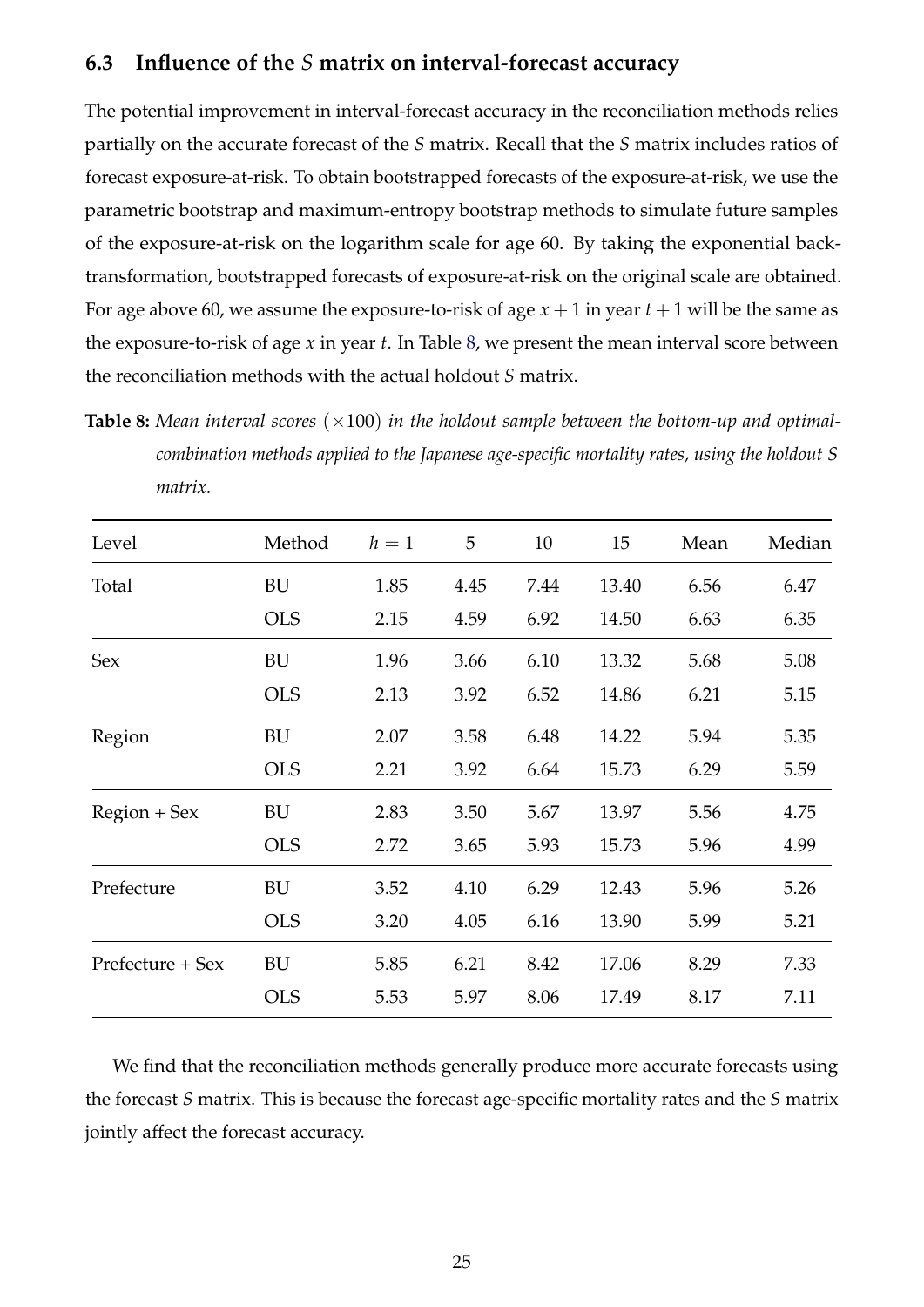# <span id="page-26-0"></span>**7 Application to fixed-term annuity pricing**

An important use of mortality forecasts for elderly (at approximately older than 60 years of age) is in the pension and insurance industries, whose profitability relies on accurate mortality forecasts to appropriately hedge longevity risks. When a person reaches retirement, an optimal way of guaranteeing one individual's financial income in retirement is to purchase an annuity (as demonstrated by [Yaari](#page-36-6) [1965\)](#page-36-6). An annuity is a contract offered by insurers guaranteeing a steady stream of payments for either a fixed term or the lifetime of the annuitants in exchange for an initial premium fee.

In this study, we consider fixed-term annuities, which have grown in popularity in a number of countries, because lifetime immediate annuities, where rates are locked in for life, have been shown to deliver poor value for money (i.e. they may be expensive for the purchaser: see for example [Cannon and Tonks](#page-32-8) [2008\)](#page-32-8). These fixed-term annuities pay a predetermined and guaranteed level of income which is higher than the level of income provided by a lifetime annuity. Fixed term annuities provide an alternative to lifetime annuities and allow the purchaser the option of also buying a deferred annuity at a later date. By using the constraint that the terminal age of the fixed term annuity is less than 100, we also avoid the problem of extrapolating the sets of mortality rates up to the very highest ages.

We apply the mortality forecasts to the calculation of a fixed-term annuity (see [Dickson et al.](#page-33-9) [2009,](#page-33-9) p. 114), and we adopt a cohort approach to the calculation of the survival probabilities. The  $\tau$  year survival probability of a person aged *x* currently at  $t = 0$  is determined by

$$
\tau p_x = \prod_{j=1}^{\tau} 1 p_{x+j-1}
$$
  
= 
$$
\prod_{j=1}^{\tau} e^{-m_{x+j-1,j-1}},
$$

which is a random variable given that mortality rates for  $j = 1, \ldots, \tau$  are forecasts obtained by the functional time series method. Here, we assume the central mortality rates are constant throughout the one-year period.

The price of an annuity with maturity *T* year, written for an *x*-year-old with benefit \$1 per year and conditional on the path is given by

$$
a_x^T(\boldsymbol{m}_{1:T}^x) = \sum_{\tau=1}^T B(0,\tau) E(1_{T_x>\tau}|\boldsymbol{m}_{1:\tau}^x)
$$
  
= 
$$
\sum_{\tau=1}^T B(0,\tau)_{\tau} p_x(\boldsymbol{m}_{1:\tau}^x),
$$

where  $B(0,\tau)$  is the  $\tau$ -year bond price,  $m_{1:\tau}^x$  is the first  $\tau$  elements of  $m_{1:T}^x$ , and  ${}_\tau p_x(m_{1:\tau}^x)$ denotes the survival probability given a random  $m^x_{1:\tau}$  (see also [Fung et al.](#page-33-10) [2015\)](#page-33-10). For the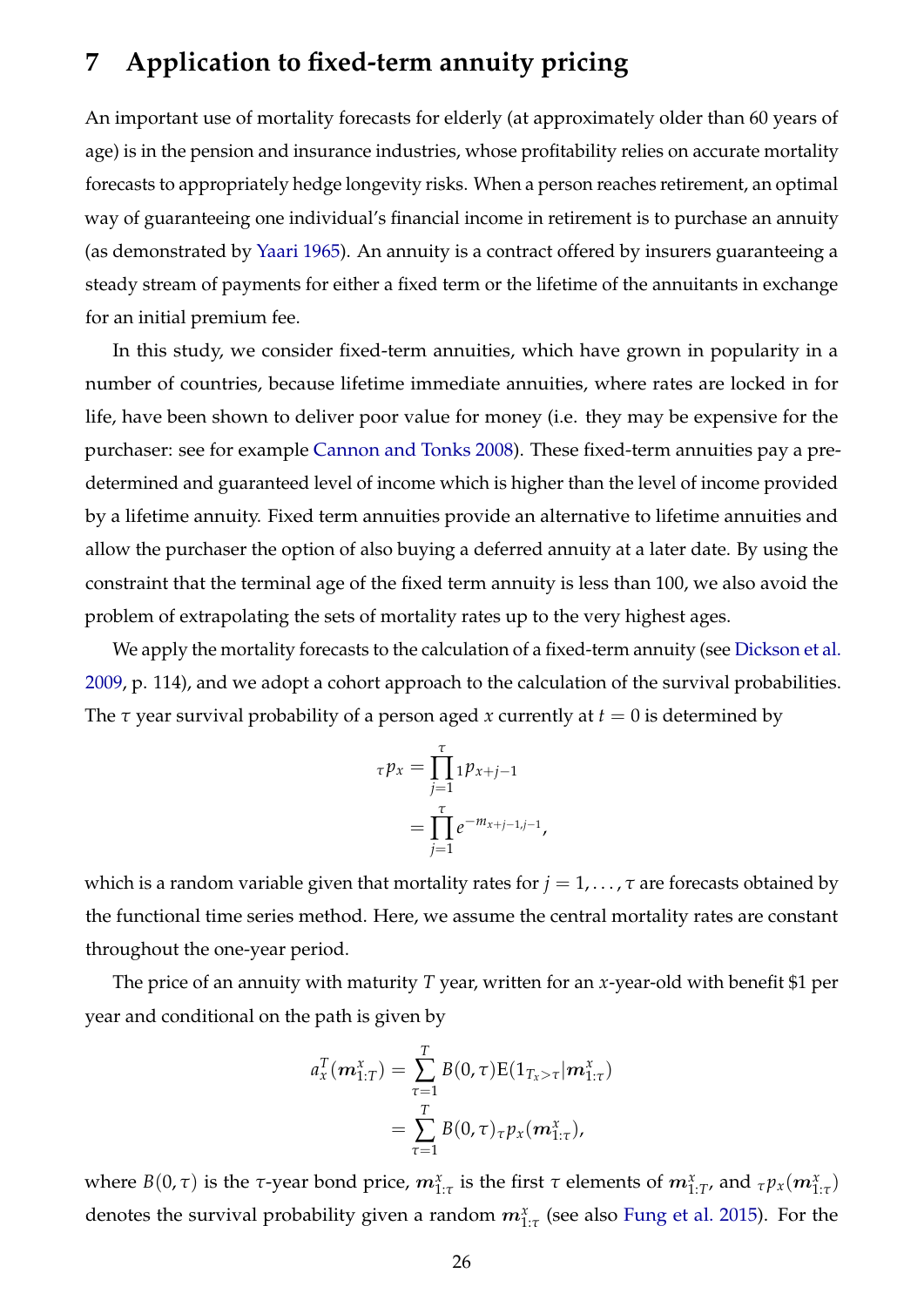purposes of pricing and risk management, it is vital to produce an accurate forecast of the survival curve  $\tau p_x$  that best captures the mortality experience of a portfolio.

In Table [9,](#page-27-0) to provide an example of the annuity calculations, we compare the best estimate of the annuity prices for different ages and maturities produced by the three forecasting methods for a female policyholder residing in Region 2. We assume a constant interest rate at  $\eta = 3$ % and hence  $B(0, \tau) = e^{-\eta \tau}$ . Although the annuity price difference might appear to be small, any mispricing can involve a significant risk when considering a large annuity portfolio. Given that an annuity portfolio consists of *N* policies where the benefit per year is *B*, any underpricing of *γ*% of the actual annuity price will result in a shortfall of *NBa<sup>T</sup> <sup>x</sup> γ*/100, where  $a_x^T$  is the estimated annuity price being charged with benefit \$1 per year. For example,  $\gamma=$ 0.1%,  $N = 10,000$  policies written to 85-year-old policyholders with maturity  $\tau = 15$  years and \$20,000 benefit per year will result in a shortfall of  $10,000 \times 20,000 \times 8.3649 \times 0.1\% = 1.67$ million.

<span id="page-27-0"></span>**Table 9:** *Estimates of annuity prices with different ages and maturities (T) for a female policyholder residing in Region 2. These estimates are based on forecast mortality rates from 2015 to 2055. We consider only contracts with maturity so that age + maturity* ≤ 100*. If age + maturity* > 100*, NA will be shown in the table.*

|             | $T=5$  | $T=10$ | $T=15$     | $T=20$  | $T=25$  | $T=30$  |
|-------------|--------|--------|------------|---------|---------|---------|
|             |        |        | $age = 60$ |         |         |         |
| Base        | 4.5249 | 8.3364 | 11.5272    | 14.1688 | 16.2995 | 17.9099 |
| BU          | 4.5256 | 8.3380 | 11.5284    | 14.1659 | 16.2878 | 17.8890 |
| <b>OLS</b>  | 4.5274 | 8.3452 | 11.5461    | 14.1999 | 16.3465 | 17.9824 |
|             |        |        | $age = 65$ |         |         |         |
| Base        | 4.5125 | 8.2903 | 11.4178    | 13.9404 | 15.8470 | 17.0969 |
| BU          | 4.5127 | 8.2892 | 11.4111    | 13.9227 | 15.8181 | 17.0693 |
| <b>OLS</b>  | 4.5146 | 8.2998 | 11.4381    | 13.9765 | 15.9111 | 17.2066 |
|             |        |        | $age = 70$ |         |         |         |
| <b>Base</b> | 4.4946 | 8.2156 | 11.2169    | 13.4854 | 14.9724 | 15.7251 |
| BU          | 4.4930 | 8.2073 | 11.1955    | 13.4504 | 14.9391 | 15.7133 |
| <b>OLS</b>  | 4.4983 | 8.2278 | 11.2444    | 13.5434 | 15.0830 | 15.8936 |
|             |        |        | $age = 75$ |         |         |         |

Continued on next page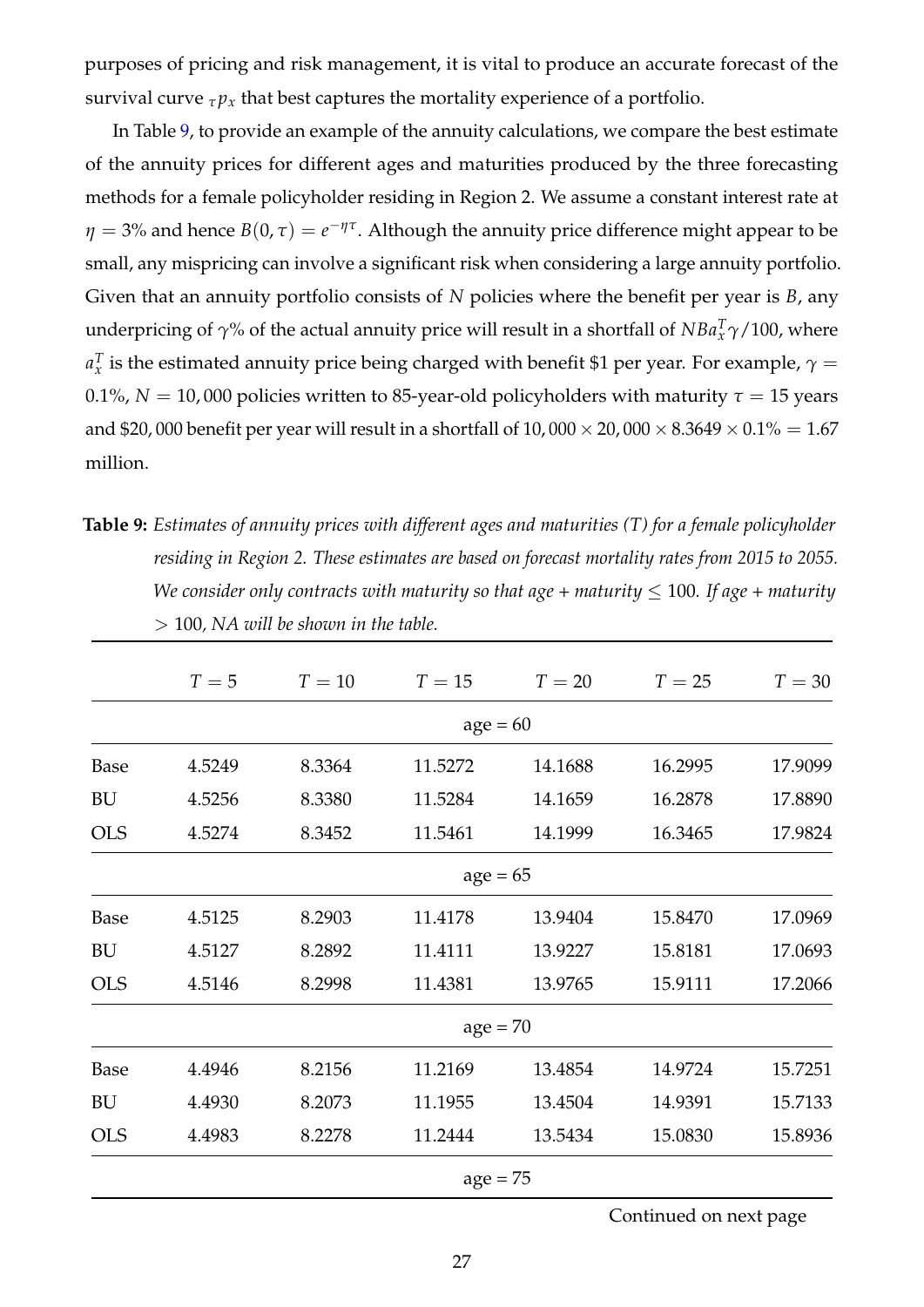|             | $T=5$  | $T=10$    | $T=15$     | $T=20$    | $T=25$    | $T=30$    |
|-------------|--------|-----------|------------|-----------|-----------|-----------|
| <b>Base</b> | 4.4596 | 8.0567    | 10.7754    | 12.5577   | 13.4597   | <b>NA</b> |
| <b>BU</b>   | 4.4551 | 8.0392    | 10.7438    | 12.5294   | 13.4579   | NA        |
| <b>OLS</b>  | 4.4632 | 8.0733    | 10.8247    | 12.6672   | 13.6372   | NA        |
|             |        |           | $age = 80$ |           |           |           |
| Base        | 4.3769 | 7.6850    | 9.8537     | 10.9513   | <b>NA</b> | <b>NA</b> |
| <b>BU</b>   | 4.3694 | 7.6667    | 9.8435     | 10.9755   | <b>NA</b> | <b>NA</b> |
| <b>OLS</b>  | 4.3849 | 7.7268    | 9.9647     | 11.1430   | <b>NA</b> | NA        |
|             |        |           | $age = 85$ |           |           |           |
| Base        | 4.1765 | 6.9144    | 8.3001     | <b>NA</b> | <b>NA</b> | <b>NA</b> |
| <b>BU</b>   | 4.1752 | 6.9315    | 8.3649     | NA        | <b>NA</b> | NA        |
| <b>OLS</b>  | 4.2011 | 7.0144    | 8.4956     | <b>NA</b> | NA        | NA        |
|             |        |           | $age = 90$ |           |           |           |
| Base        | 3.7912 | 5.7100    | <b>NA</b>  | <b>NA</b> | <b>NA</b> | <b>NA</b> |
| <b>BU</b>   | 3.8142 | 5.7977    | NA         | NA        | NA        | NA        |
| <b>OLS</b>  | 3.8449 | 5.8692    | NA         | NA        | NA        | NA        |
|             |        |           | $age = 95$ |           |           |           |
| Base        | 3.2044 | <b>NA</b> | <b>NA</b>  | NA        | <b>NA</b> | <b>NA</b> |
| <b>BU</b>   | 3.2686 | NA        | NA         | NA        | NA        | NA        |
| <b>OLS</b>  | 3.2847 | NA        | NA         | NA        | NA        | NA        |

To measure forecast uncertainty, we construct the bootstrapped prediction intervals of age-specific mortality rates, derive the survival probabilities and calculate the corresponding annuities associated with different ages and maturities. Given that we have only 40 years of data, we construct one-step-ahead to 15-step-ahead bootstrapped forecasts of age-specific mortality rates. In Table [10,](#page-29-1) we present the pointwise 95% prediction intervals of annuities for different ages and maturities, where age + maturity  $\leq$  75. Although the difference in prediction intervals of annuity prices among the three methods might appear to be small, as stated, any mispricing can have a dramatic impact on the forecast uncertainty of actual annuities when considering a large annuity portfolio.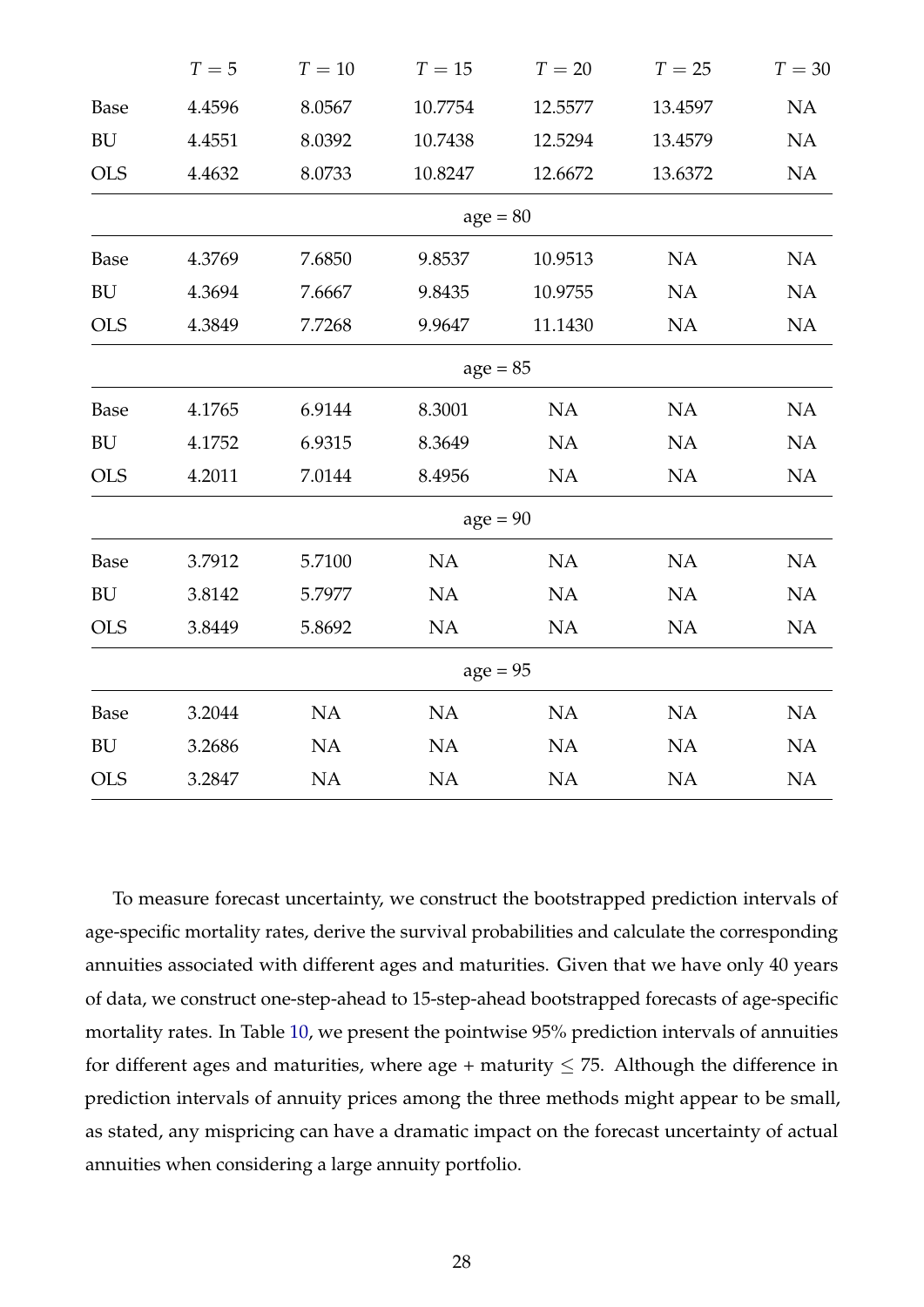<span id="page-29-1"></span>**Table 10:** *95% pointwise prediction intervals of annuity prices with different ages and maturities (T) for female policyholder residing in Region 2, for example. These estimates are based on forecast mortality rates from 2015 to 2029. We only consider contracts with maturity so that age + maturity*  $\leq$  75*. If age + maturity*  $>$  75*, NA will be shown in the table.* 

|            | $T=5$            | $T=10$           | $T=15$             |
|------------|------------------|------------------|--------------------|
|            |                  | $age = 60$       |                    |
| Base       | (4.5184, 4.5327) | (8.3241, 8.3604) | (11.5048, 11.5770) |
| BU         | (4.5228, 4.5317) | (8.3320, 8.3569) | (11.5213, 11.5643) |
| <b>OLS</b> | (4.5236, 4.5313) | (8.3360, 8.3564) | (11.5300, 11.5658) |
|            |                  | $age = 65$       |                    |
| Base       | (4.5024, 4.5254) | (8.2634, 8.3287) | <b>NA</b>          |
| BU         | (4.5076, 4.5211) | (8.2765, 8.3138) | <b>NA</b>          |
| <b>OLS</b> | (4.5097, 4.5208) | (8.2849, 8.3159) | <b>NA</b>          |
|            |                  | $age = 70$       |                    |
| Base       | (4.4762, 4.5160) | <b>NA</b>        | <b>NA</b>          |
| BU         | (4.4859, 4.5049) | <b>NA</b>        | <b>NA</b>          |
| <b>OLS</b> | (4.4897, 4.5075) | <b>NA</b>        | <b>NA</b>          |

### <span id="page-29-0"></span>**8 Conclusions**

Using the national and subnational Japanese mortality data, we evaluate and compare the point-forecast accuracy between the Lee–Carter and the functional time series methods. Based on the forecast-accuracy criteria, we find that the functional time series method outperforms the Lee–Carter method. The superiority of the functional time series method is driven by the use of nonparametric smoothing techniques to deal with noisy mortality rates at older ages, in particular for males; and more than one component is used to achieve improved model fitting.

By using the functional time series method to produce base forecasts, we consider the issue of forecast reconciliation by applying two grouped functional time series forecasting methods, namely the bottom-up and optimal-combination methods. The bottom-up method models and forecasts data series at the most disaggregated level, and then aggregates the forecasts using the summing matrix constructed on the basis of forecast exposure-to-risk. The optimal-combination method combines the base forecasts obtained from independent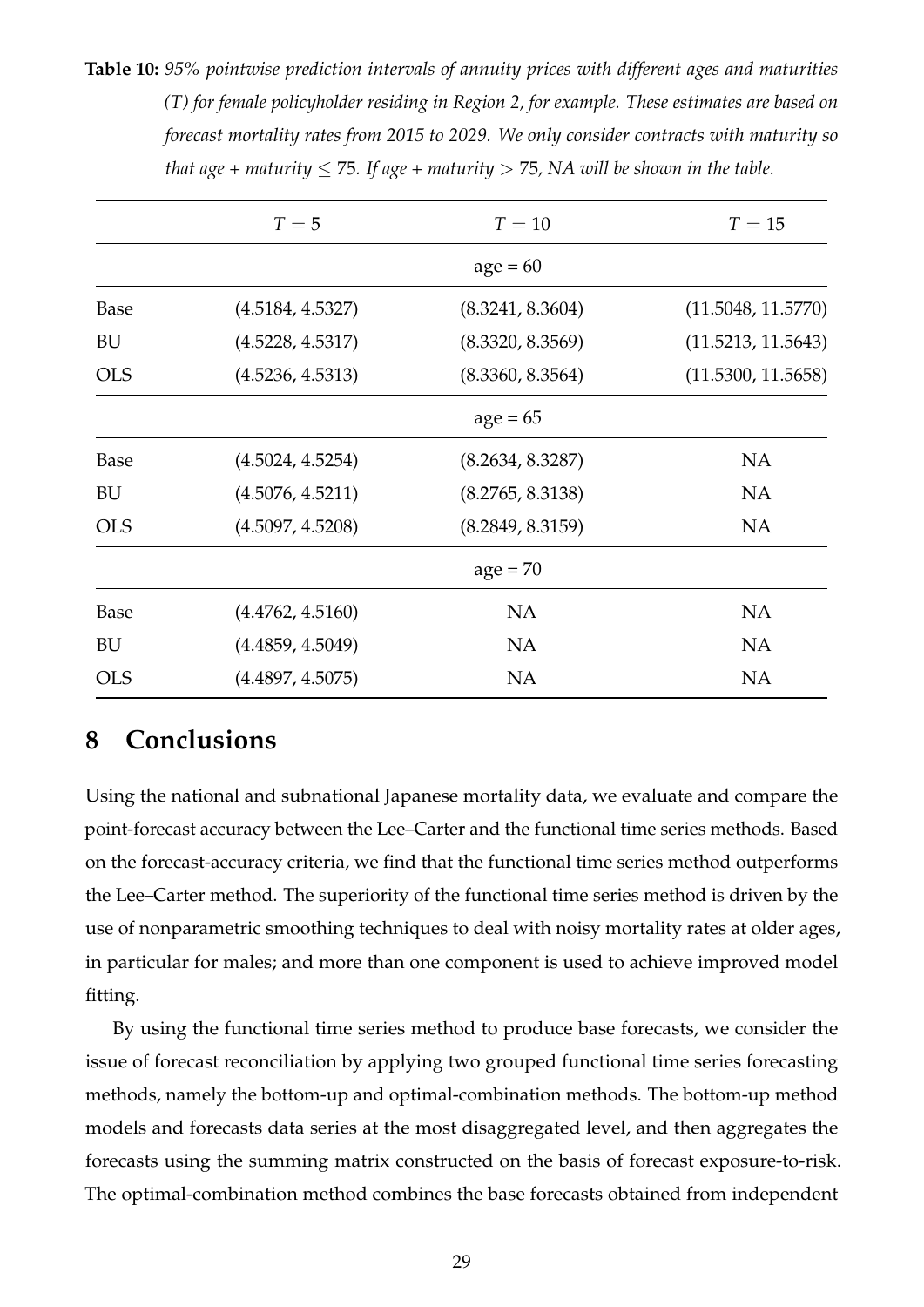functional time series forecasting methods using linear regression. The optimal-combination method generates a set of revised forecasts that are as close as possible to the base forecasts, but that also aggregates consistently with the known grouping structure. Under some mild assumptions, the regression coefficient can be estimated by ordinary least-squares.

Using the Japanese data, we compare the one-step-ahead to 15-step-ahead forecast accuracy between the independent functional time series forecasting method and two proposed grouped functional time series forecasting methods. We find that the grouped functional time series forecasting methods produce more accurate point forecasts than those obtained by the independent functional time series forecasting method, averaged over all levels of the hierarchy. In addition, the grouped functional time series forecasting methods produce forecasts that obey the natural group structure, thus giving forecast mortality at the subnational levels that add up to the forecast mortality rates at the national level. Between the two grouped functional time series forecasting methods, the bottom-up method is recommended for the data we considered.

We apply the independent functional time series and two grouped functional time series methods to forecast age-specific mortality rates from 2015 to 2055. We then calculate the cumulative survival probability and obtain the fixed-term annuity prices. As expected, we find that the cumulative survival probability has a pronounced impact on annuity prices. Although annuity prices do not differ greatly for the mortality forecasts obtained by the three methods, mispricing could have a dramatic impact for a portfolio, particularly when the yearly benefit is a great deal larger than \$1 dollar per year. To assess forecast uncertainty, we obtain bootstrapped forecasts of age-specific mortality rates, derive their survival probabilities and calculate their annuity prices. By taking quantiles, the pointwise prediction intervals of annuity prices can be constructed for various ages and maturities.

There are several ways in which this paper can be further extended, and we briefly discuss three here. First, the Lee–Carter and functional time series models are not new-data invariant, as demonstrated in [Chan et al.](#page-32-9) [\(2014\)](#page-32-9). When an additional year of mortality data becomes available and models are updated, the principal component scores in the previous years will be affected. The time-varying nature of the principal component scores generally provides better goodness-of-fit and forecast accuracy compared to the model that satisfies the new-datainvariant property. When the focus is on the tractability of the resulting mortality indexes, future research should implement [Cairns et al.'](#page-32-10)s [\(2006\)](#page-32-10) original model to forecast mortality rates. Second, subject to the availability of data, the hierarchy can be disaggregated more finely by considering different causes of death [\(Murray and Lopez](#page-35-10) [1997,](#page-35-10) [Gaille and Sherris](#page-33-11) [2015\)](#page-33-11) or socioeconomic status [\(Bassuk et al.](#page-32-11) [2002,](#page-32-11) [Singh et al.](#page-36-7) [2013,](#page-36-7) [Villegas and Haberman](#page-36-8)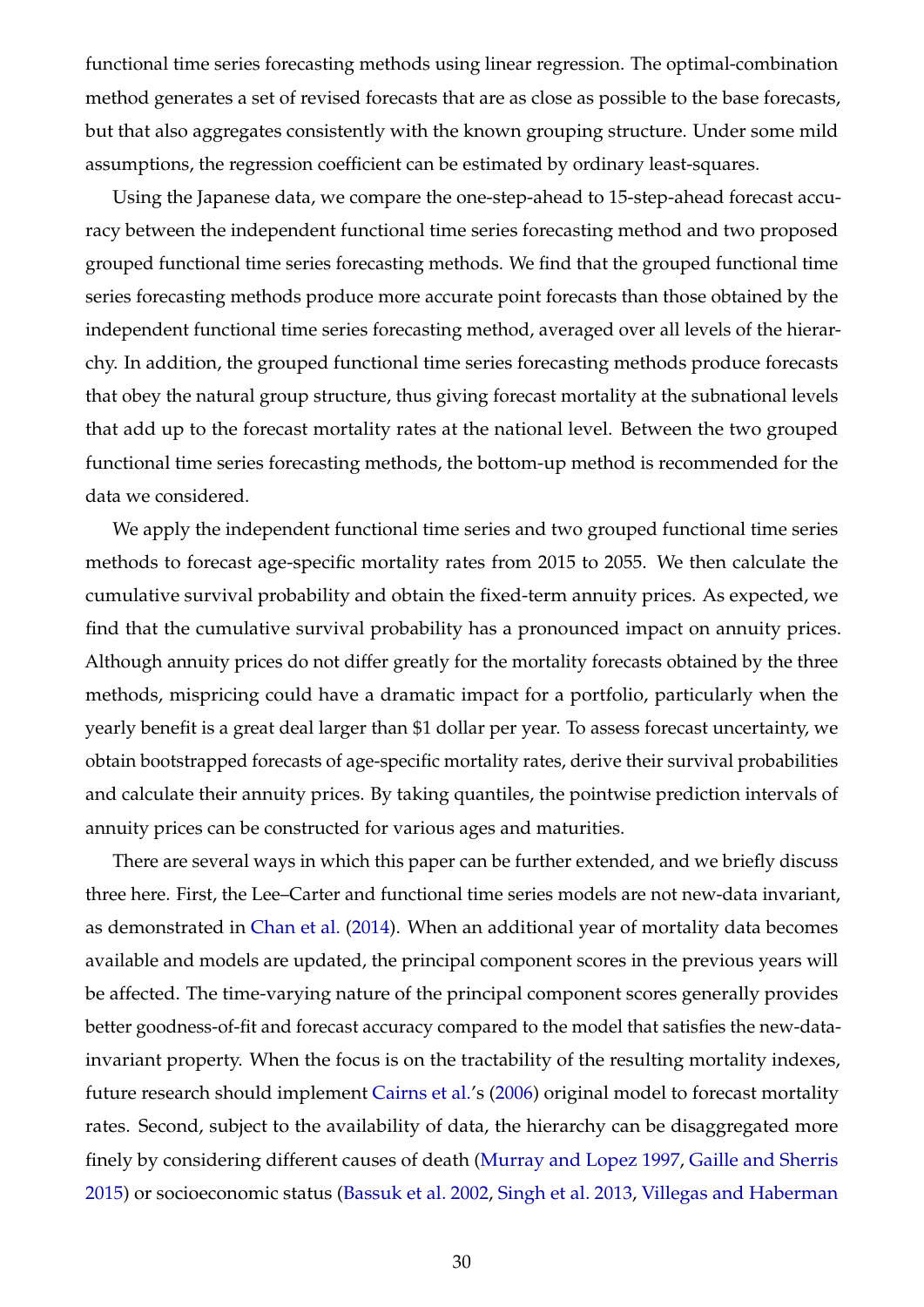[2014\)](#page-36-8). Third, the methodology can be applied to calculate other types of annuity prices, such as the whole-life immediate annuity or deferred annuity.

# **Acknowledgments**

The authors are grateful for the insightful comments and suggestions of the two reviewers, as well as the seminar participants at the Cass Business School at the City University of London, the Economic and Social Research Council Centre for Population Change at the University of Southampton, the School of Mathematical Sciences at the University of Adelaide, and the Department of Applied Finance and Actuarial Studies at the Macquarie University. The research is funded by a research school grant from the Australian National University.

### **SUPPLEMENTARY MATERIAL**

- **Results for the sensitivity analysis of retained number of components** The results of point and interval forecasts produced by different values of *J*. (sensitivity.pdf)
- **R-package for functional time series forecasting** The R-package *ftsa* containing code to produce point forecasts from the Lee–Carter and functional time series forecasting methods described in the article. The R-package can be obtained from the Comprehensive R Archive Network (<https://cran.r-project.org/web/packages/ftsa/index.html>).
- **Code for grouped functional time series forecasting** The R code to produce point forecasts from the two grouped functional time series forecasts described in the article. (gfts.zip)
- **Code for Shiny application** The R code to produce a Shiny user interface for plotting every series in the Japanese data hierarchy. (shiny.zip)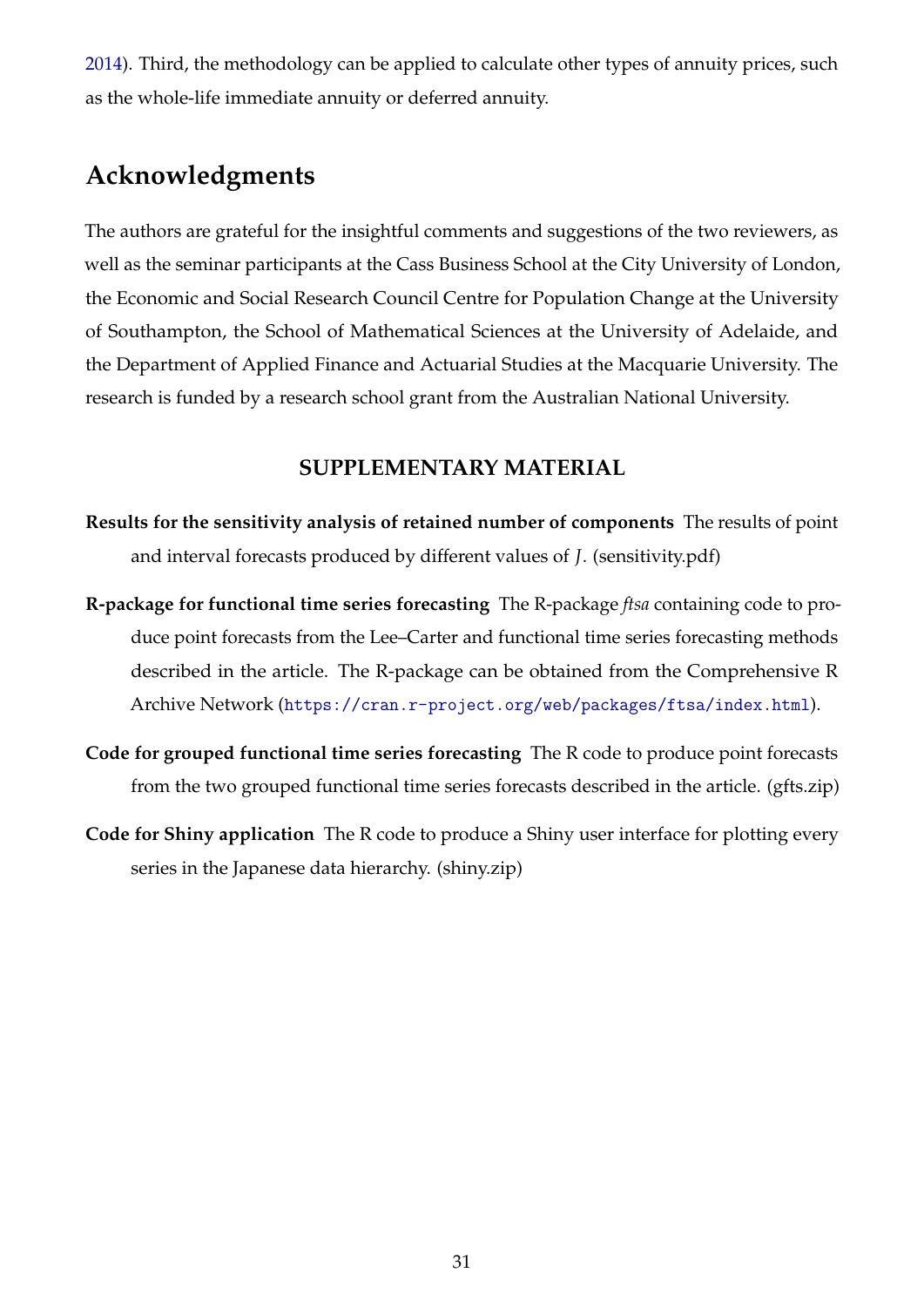## **References**

- <span id="page-32-4"></span>Athanasopoulos, G., Hyndman, R. J., Kourentzes, N. and Petropoulos, F. (2017), 'Forecasting with temporal hierarchies', European Journal of Operational Research **in press**.
- <span id="page-32-7"></span>Aue, A., Norinho, D. D. and Hörmann, S. (2015), 'On the prediction of stationary functional time series', Journal of the American Statistical Association **110**(509), 378–392.
- <span id="page-32-11"></span>Bassuk, S. S., Berkman, L. F. and Amick III, B. C. (2002), 'Socioeconomic status and mortality among the elderly: Findings from four US communities', American Journal of Epidemiology **155**(6), 520–533.
- <span id="page-32-6"></span>Bell, W. (1992), ARIMA and principal components models in forecasting age-specific fertility, in N. K. . H. Cruijsen, ed., 'National Population Forecasting in Industrialized Countries', Swets & Zeitlinger, Amsterdam, pp. 177–200.
- <span id="page-32-0"></span>Booth, H. (2006), 'Demographic forecasting: 1980 to 2005 in review', International Journal of Forecasting **22**(3), 547–581.
- <span id="page-32-2"></span>Booth, H., Hyndman, R. J., Tickle, L. and De Jong, P. (2006), 'Lee–Carter mortality forecasting: A multi-country comparison of variants and extension', Demographic Research **15**(9), 289– 310.
- <span id="page-32-1"></span>Booth, H. and Tickle, L. (2008), 'Mortality modelling and forecasting: A review of methods', Annals of Actuarial Science **3**(1-2), 3–43.
- <span id="page-32-3"></span>Brouhns, N., Denuit, M. and Vermunt, J. K. (2002), 'A Poisson log-bilinear regression approach to the construction of projected lifetables', Insurance: Mathematics and Economics **31**(3), 373–393.
- <span id="page-32-10"></span>Cairns, A. J. G., Blake, D. and Dowd, K. (2006), 'A two-factor model for stochastic mortality with parameter uncertainty: Theory and calibration', Journal of Risk and Insurance **73**(4), 687–718.
- <span id="page-32-8"></span>Cannon, E. and Tonks, I. (2008), Annuity Markets, Oxford University Press, Oxford.
- <span id="page-32-9"></span>Chan, W.-S., Li, J. S.-H. and Li, J. (2014), 'The CBD mortality index: Modeling and applications', North American Actuarial Journal **18**(1), 38–58.
- <span id="page-32-5"></span>Chang, W., Cheng, J., Allaire, J., Xie, Y. and McPherson, J. (2017), shiny: Web Application Framework for R. R package version 1.0.0. **URL:** <http://CRAN.R-project.org/package=shiny>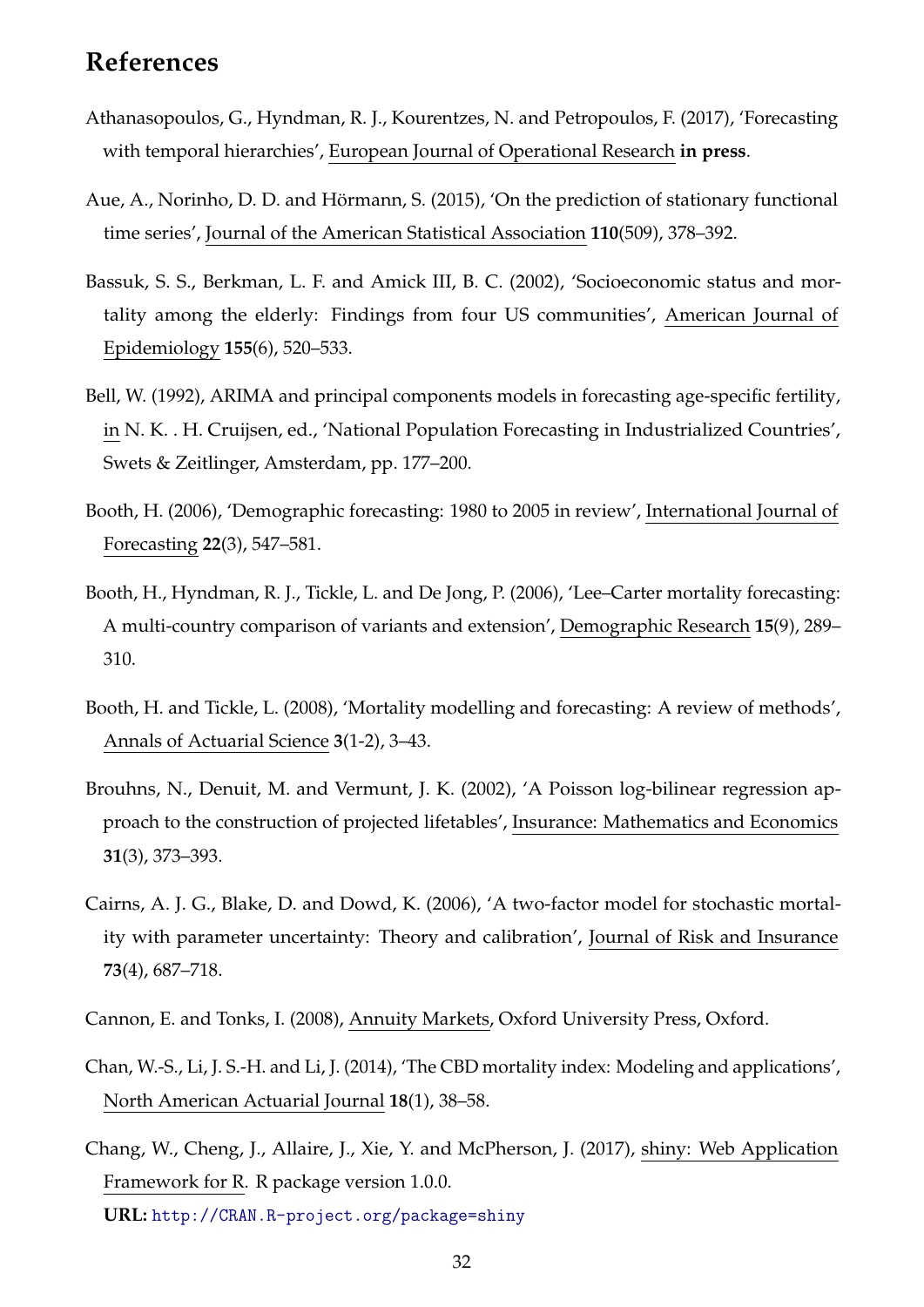- <span id="page-33-6"></span>Chatfield, C. (1993), 'Calculating interval forecasts', Journal of Business & Economic Statistics **11**(2), 121–135.
- <span id="page-33-0"></span>Coulmas, F. (2007), Population Decline and Ageing in Japan – the Social Consequences, Routledge, New York.
- <span id="page-33-3"></span>Currie, I. D., Durban, M. and Eilers, P. H. C. (2004), 'Smoothing and forecasting mortality rates', Statistical Modelling **4**(4), 279–298.
- <span id="page-33-5"></span>D'Amato, V., Piscopo, G. and Russolillo, M. (2011), 'The mortality of the Italian population: Smoothing technique on the Lee–Carter model', The Annals of Applied Statistics **5**(2A), 705– 724.
- <span id="page-33-1"></span>Denuit, M., Devolder, P. and Goderniaux, A. C. (2007), 'Securitization of longevity risk: Pricing survivor bonds with Wang transform in the Lee–Carter framework', The Journal of Risk and Insurance **74**, 87–113.
- <span id="page-33-9"></span>Dickson, D. C. M., Hardy, M. R. and Waters, H. R. (2009), Actuarial Mathematics for Life Contingent Risks, Cambridge University Press, Cambridge.
- <span id="page-33-10"></span>Fung, M. C., Peters, G. W. and Shevchenko, P. V. (2015), A state-space estimation of the Lee–Carter mortality model and implications for annuity pricing, in T. Weber, M. J. McPhee and R. S. Anderssen, eds, 'MODSIM2015, 21st International Congress on Modelling and Simulation', Modelling and Simulation Society of Australia and New Zealand, pp. 952–958. **URL:** <http://www.mssanz.org.au/modsim2015/E1/fung.pdf>
- <span id="page-33-11"></span>Gaille, S. A. and Sherris, M. (2015), 'Causes-of-death mortality: What do we know on their dependence?', North American Actuarial Journal **19**(2), 116–128.
- <span id="page-33-7"></span>Gneiting, T. (2011), 'Making and evaluating point forecasts', Journal of the American Statistical Association **106**(494), 746–762.
- <span id="page-33-8"></span>Gneiting, T. and Raftery, A. E. (2007), 'Strictly proper scoring rules, prediction and estimation', Journal of the American Statistical Association **102**(477), 359–378.
- <span id="page-33-2"></span>Hanewald, K., Post, T. and Gründl, H. (2011), 'Stochastic mortality, macroeconomic risks and life insurer solvency', The Geneva Papers on Risk and Insurance - Issues and Practice **36**, 458–475.
- <span id="page-33-4"></span>Hendry, D. F. and Hubrich, K. (2011), 'Combining disaggregate forecasts or combining disaggregate information to forecast an aggregate', Journal of Business & Economic Statistics **29**(2), 216–227.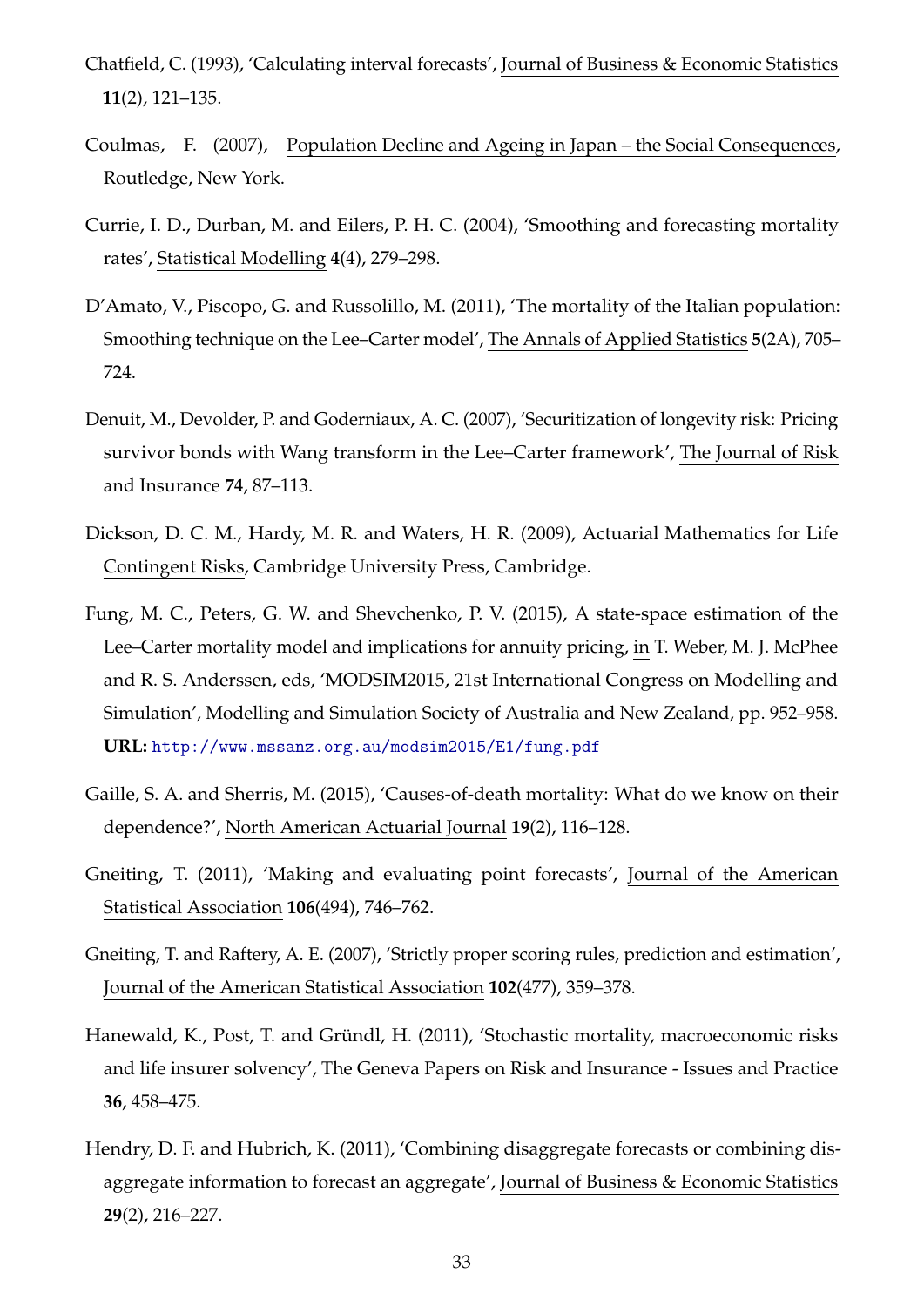- <span id="page-34-4"></span>Hyndman, R. J., Ahmed, R. A., Athanasopoulos, G. and Shang, H. L. (2011), 'Optimal combination forecasts for hierarchical time series', Computational Statistics and Data Analysis **55**, 2579–2589.
- <span id="page-34-11"></span>Hyndman, R. J., Booth, H. and Yasmeen, F. (2013), 'Coherent mortality forecasting: the product-ratio method with functional time series models', Demography **50**(1), 261–283.
- <span id="page-34-10"></span>Hyndman, R. J. and Khandakar, Y. (2008), 'Automatic time series forecasting: the forecast package for R', Journal of Statistical Software **27**(3).
- <span id="page-34-12"></span>Hyndman, R. J., Lee, A. and Wang, E. (2016), 'Fast computation of reconciled forecasts for hierarchical and grouped time series', Computational Statistics and Data Analysis **97**, 16– 32.
- <span id="page-34-9"></span>Hyndman, R. J. and Shang, H. L. (2009), 'Forecasting functional time series (with discussions)', Journal of the Korean Statistical Society **38**(3), 199–221.
- <span id="page-34-7"></span>Hyndman, R. J. and Shang, H. L. (2010), 'Rainbow plots, bagplots, and boxplots for functional data', Journal of Computational and Graphical Statistics **19**(1), 29–45.
- <span id="page-34-2"></span>Hyndman, R. J. and Ullah, M. S. (2007), 'Robust forecasting of mortality and fertility rates: A functional data approach', Computational Statistics & Data Analysis **51**(10), 4942–4956.
- <span id="page-34-6"></span>Japanese Mortality Database (2017), National Institute of Population and Social Security Research. Available at <http://www.ipss.go.jp/p-toukei/JMD/index-en.html> (data downloaded on July/18/2015).
- <span id="page-34-5"></span>Kahn, K. B. (1998), 'Revisiting top-down versus bottom-up forecasting', The Journal of Business Forecasting **17**(2), 14–19.
- <span id="page-34-0"></span>Koissia, M. C. (2006), 'Longevity and adjustment in pension annuities, with application to Finland', Scandinavian Actuarial Journal **4**, 226–242.
- <span id="page-34-1"></span>Lee, R. D. and Carter, L. R. (1992), 'Modeling and forecasting U.S. mortality', Journal of the American Statistical Association **87**(419), 659–671.
- <span id="page-34-8"></span>Li, N. and Lee, R. (2005), 'Coherent mortality forecasts for a group of populations: An extension of the Lee–Carter method', Demography **42**(3), 575–594.
- <span id="page-34-3"></span>Lütkepohl, H. (1984), 'Forecasting contemporaneously aggregated vector ARMA processes', Journal of Business & Economic Statistics **2**(3), 201–214.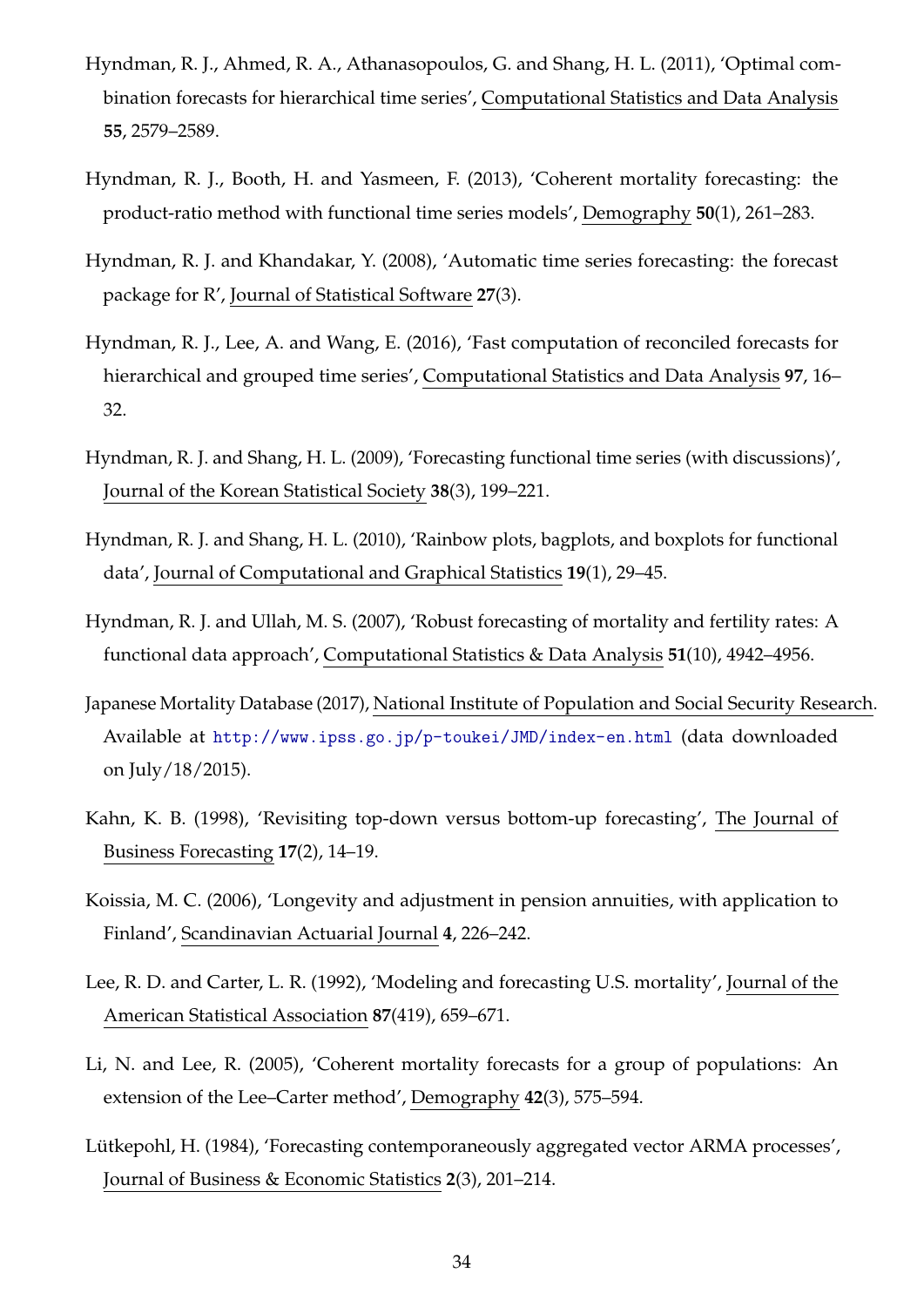- <span id="page-35-10"></span>Murray, C. J. L. and Lopez, A. D. (1997), 'Alternative projections of mortality and disability by cause 1990-2020: Global burden of disease study', The Lancet **349**(9064), 1498–1504.
- <span id="page-35-1"></span>Organisation for Economic Co-operation and Development [OECD] (2013), Pensions at a Glance 2013: OECD and G20 Indicators, Technical report, OECD Publishing. Retrieved from [http://dx.doi.org/10.1787/pension\\_glance-2013-en](http://dx.doi.org/10.1787/pension_glance-2013-en).
- <span id="page-35-5"></span>Pitacco, E., Denuit, M., Haberman, S. and Olivieri, A. (2009), Modelling Longevity Dynamics for Pensions and Annuity Business, Oxford University Press, Oxford.
- <span id="page-35-7"></span>R Core Team (2017), R: A Language and Environment for Statistical Computing, R Foundation for Statistical Computing, Vienna, Austria. **URL:** <http://www.R-project.org/>
- <span id="page-35-3"></span>Renshaw, A. E. and Haberman, S. (2003), 'Lee–Carter mortality forecasting with age-specific enhancement', Insurance: Mathematics and Economics **33**(2), 255–272.
- <span id="page-35-4"></span>Renshaw, A. E. and Haberman, S. (2006), 'A cohort-based extension to the Lee–Carter model for mortality reduction factors', Insurance: Mathematics and Economics **38**(3), 556–570.
- <span id="page-35-8"></span>Shang, H. L. (2016), 'Mortality and life expectancy forecasting for a group of populations in developed countries: A multilevel functional data method', The Annals of Applied Statistics **10**(3), 1639–1672.
- <span id="page-35-9"></span>Shang, H. L. (2017a), 'Bootstrap methods for stationary functional time series', Statistics and Computing **in press**.
- <span id="page-35-6"></span>Shang, H. L. (2017b), 'Reconciling forecasts of infant mortality rates at national and subnational levels: Grouped time-series methods', Population Research and Policy Review **36**(1), 55–84.
- <span id="page-35-2"></span>Shang, H. L., Booth, H. and Hyndman, R. J. (2011), 'Point and interval forecasts of mortality rates and life expectancy: A comparison of ten principal component methods', Demographic Research **25**(5), 173–214.
- <span id="page-35-0"></span>Shang, H. L. and Hyndman, R. J. (2017), 'Grouped functional time series forecasting: An application to age-specific mortality rates', Journal of Computational and Graphical Statistics **in press**.